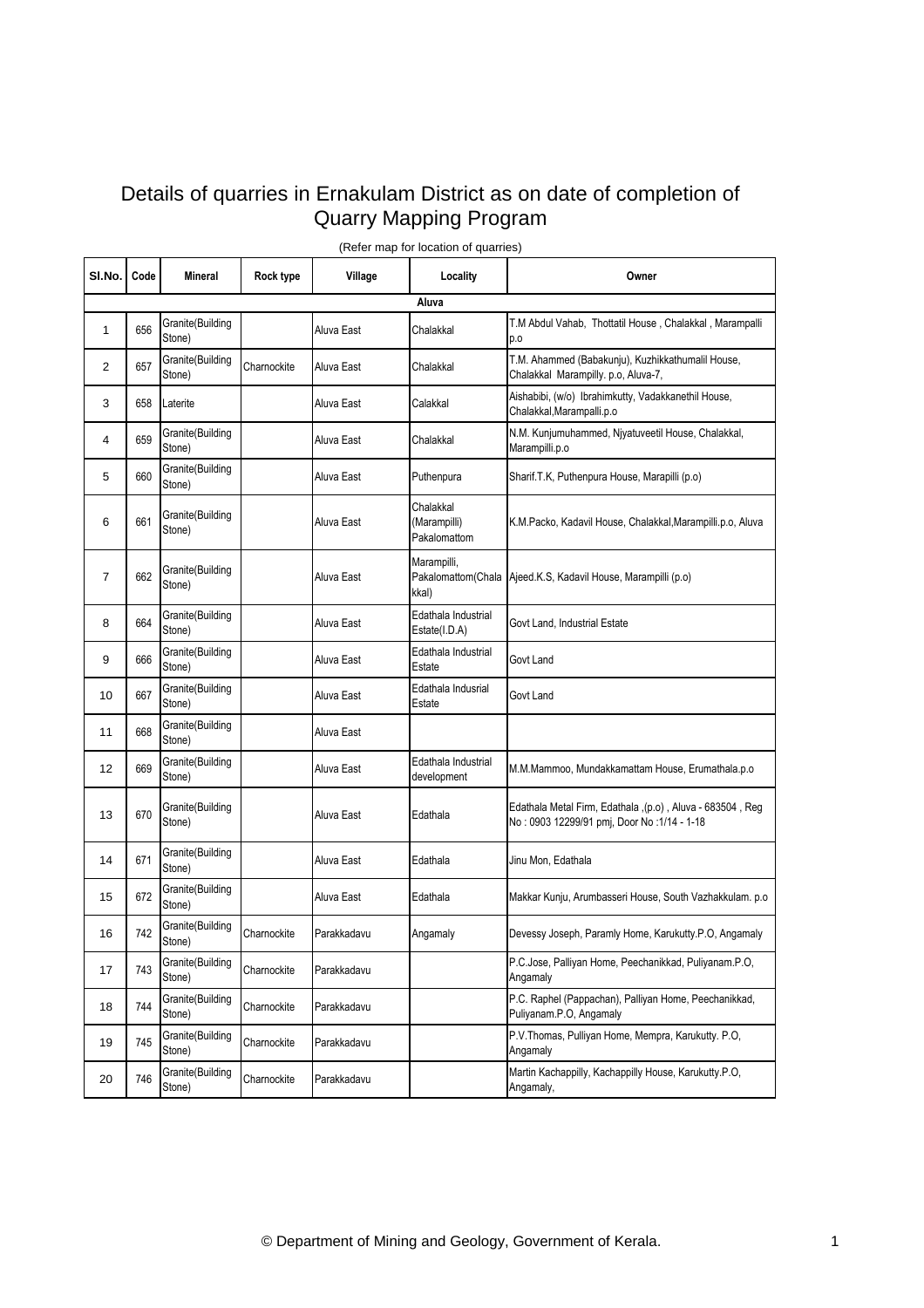| SI.No. | Code | <b>Mineral</b>             | Rock type                  | Village     | Locality                       | Owner                                                                  |
|--------|------|----------------------------|----------------------------|-------------|--------------------------------|------------------------------------------------------------------------|
| 21     | 747  | Granite(Building<br>Stone) | Charnockite                | Parakkadavu | Mempra                         | Babu Kachppilly, Kachappilly House, Karukutty.P.O,<br>Angamaly,        |
| 22     | 748  | Granite(Building<br>Stone) | Charnockite                | Karukutty   | Karukutty                      | Shijo, S/O Poulose, Paramly House, Karukutty P.O,<br>Angamaly.         |
| 23     | 749  | Granite(Building<br>Stone) | Charnockite                | Karukutty   | Karukutty                      | P.J.James, Palliyan House, Karukutty.P.O, Angamaly                     |
| 24     | 750  | Granite(Building<br>Stone) | Charnockite                | Karukutty   | Karukutty                      | Benny Pallippadam, Karukutty.P.O, Angamaly                             |
| 25     | 752  | Granite(Building<br>Stone) | Charnockite                | Karukutty   | Karukutty                      | Antony Kellookkaran, Karukutty.P.O, Angamaly                           |
| 26     | 753  | Granite(Building<br>Stone) | Charnockite                | Karukutty   | Karukutty                      | Devassy, Kallookkaran House, Karukutty.P.O, Angamaly                   |
| 27     | 754  | Granite(Building<br>Stone) | Charnockite                | Karukutty   | Karukutty<br>(Pavattattukunnu) | Devassy, Kallookkaran House, Karukutty                                 |
| 28     | 755  | Granite(Building<br>Stone) | Charnockite                | Karukutty   | Pavattattukunnu                | K.D.Vargheese, Kallookkaran House, Karukutty,                          |
| 29     | 756  | Granite(Building<br>Stone) | Charnockite                | Karukutty   | Pavattattukunnu                | P.C. Tomy, Parakkattil House, Puliyanam.P.O,<br>Peechanikkad, Angamaly |
| 30     | 757  | Granite(Building<br>Stone) | Charnockite                | Parakkadavu | Puliyanam                      | T.P.Joy, Theleppilly House, Puliyanam.P.O, Angamaly                    |
| 31     | 758  | Granite(Building<br>Stone) | Charnockite                | Parakkadavu | Puliyanam                      | P.V. Thomas, Payyappilly House, Kuriyad                                |
| 32     | 759  | Granite(Building<br>Stone) | Charnockite                | Parakkadavu |                                | Elias.T.C, Thellappilly House, Puliyanam.P.O, Angamaly.                |
| 33     | 760  | Granite(Building<br>Stone) | Charnockite                | Angamaly    | Peecheniikkad                  | P.A.Antony, Periyaden House, Puliyanam.P.O, Peechenikkad               |
| 34     | 761  | Granite(Building<br>Stone) | Charnockite                | Angamaly    | Peechenikkad                   | A.P.Mathai, Kalookkaran House, Peechenikkad.                           |
| 35     | 762  | Granite(Building<br>Stone) | Charnockite                | Angamaly    | Peechenikkad                   | St.George Tabore Church, Puliyanam                                     |
| 36     | 763  | Granite(Building<br>Stone) | Granite Gneiss             | Parakkadavu | Elavoor                        |                                                                        |
| 37     | 764  | Granite(Building<br>Stone) | Charnockitic<br>Gneiss     | Parakkadavu | Mempra                         | C.M.Sudhakaran, Chittekkara, Elavoor.P.O, Angamaly.                    |
| 38     | 765  | Granite(Building<br>Stone) | Charnockitic<br>Gneiss     | Parakkadavu | Puliyanam, Mempra              | Velayudhan.K.K, Kollamparambil House, Karukutty.P.O,<br>Angamaly       |
| 39     | 766  | Granite(Building<br>Stone) | Granite Gneiss Parakkadavu |             | Puliyanam-Mempra               | K.C.Kunjuvareed, Koovely House, Karukutty.P.O, Angamaly                |
| 40     | 767  | Granite(Building<br>Stone) | Charnockitic<br>Gneiss     | Parakkadavu | Puliyanam-Mempra               | Sibi.C.T, Chirakkal House, Karukutty.P.O, Angly                        |
| 41     | 768  | Granite(Building<br>Stone) | Charnockitic<br>Gneiss     | Parakkadavu | Puliyanam-Mempra               | Pauly.P.V, Pereppaden House, Puliyanam.P.O, Angly                      |
| 42     | 769  | Granite(Building<br>Stone) | Charnockitic<br>Gneiss     | Parakkadavu | Puliyanam-Mempra               | P.V.Poulose, Pariyadom House, Puliyanam.P.O, Angly                     |
| 43     | 770  | Granite(Building<br>Stone) | Charnockite                | Parakkadavu | Puliyanam - Kunnur             | P.O.Poulose, Pariyadom House, Mempra, Karukutty.P.O.                   |
| 44     | 771  | Granite(Building<br>Stone) | Charnockite                | Parakkadavu | Puliyanam                      | K.K.Mathai, Kachapilly House, Puliyanam. P.O, Angly,                   |
| 45     | 772  | Granite(Building<br>Stone) | Charnockite                | Parakkadavu | Puliyanam                      | C.M.Jojo, Gopurathikal House, Angamaly.P.O(S)                          |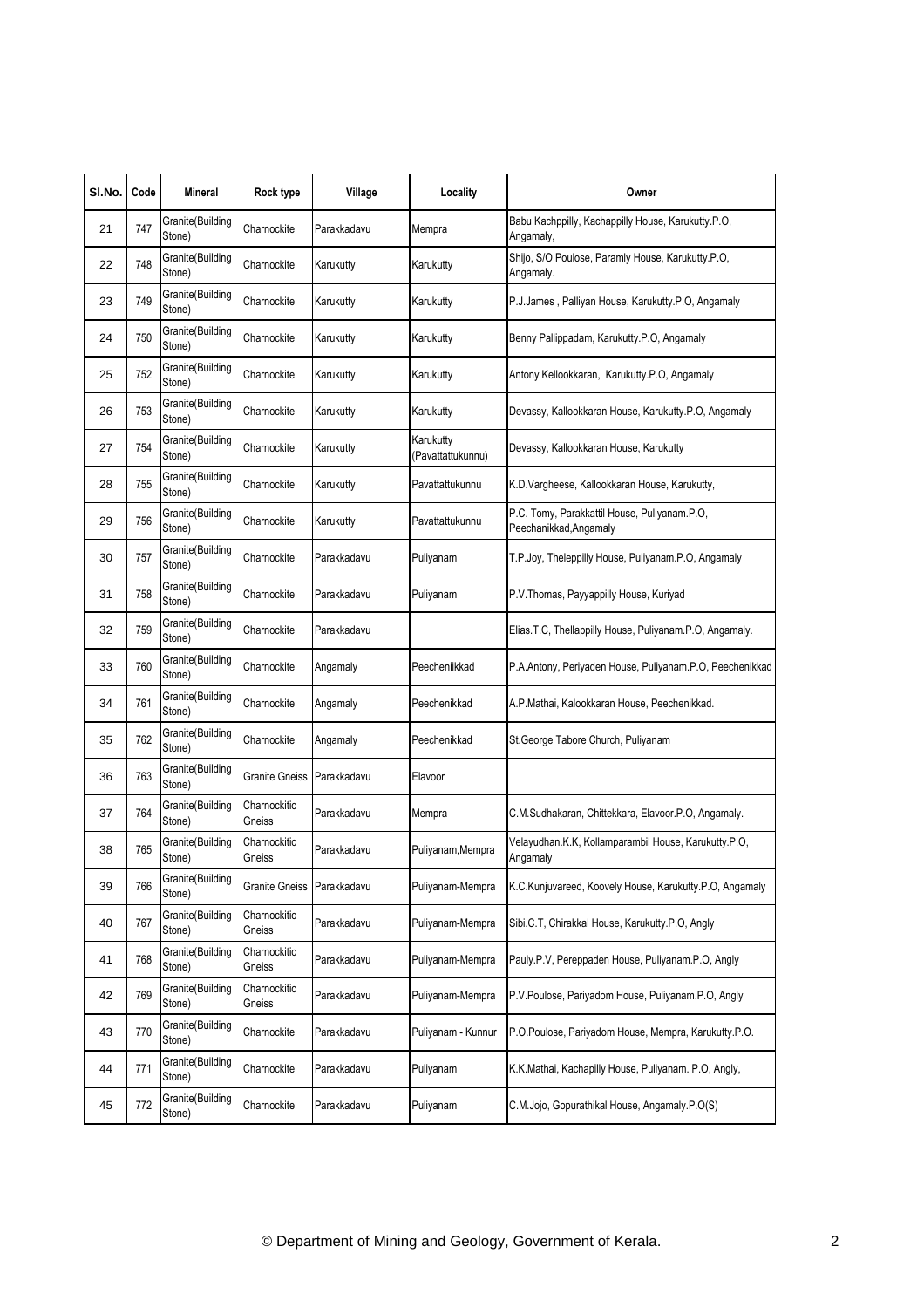| SI.No. | Code | <b>Mineral</b>              | Rock type              | Village     | Locality                     | Owner                                                                           |
|--------|------|-----------------------------|------------------------|-------------|------------------------------|---------------------------------------------------------------------------------|
| 46     | 773  | Granite(Building<br>Stone)  | Charnockite            | Parakkadavu | Puliyanam                    | M.P. Baby, Melappilly House, Puliyanam.P.O, Angamaly,                           |
| 47     | 774  | Granite(Building<br>Stone)  | Charnockite            | Parakkadavu | Puliyanam                    | M.P.Vargheese, Melappilly House, Puliyanam, Angamaly                            |
| 48     | 775  | Granite(Building<br>Stone)  | Charnockite            | Parakkadavu | Puliyanam                    | M.P. Poulose, Melappilly House, Puliyanam.P.O, Agamaly                          |
| 49     | 776  | Granite(Building<br>Stone)  | Charnockite            | Parakkadavu | Mempara, Kuttuchira          | Kurumba Ayyappan, Thachil House, Kaukutty.P.O, Membra                           |
| 50     | 777  | Granite(Building<br>Stone)  | Charnockite            | Parakkadavu | Kattichira                   | Saju Thomas, maliyekkal House, Elavoor Kavala,<br>Karayamparambil, Kaukutty.P.O |
| 51     | 778  | Granite(Building<br>Stone)  | Charnockite            | Parakkadavu | Kattichira                   | K.C.Kuriyappan, Kuzhuppilly House,<br>Puliyanam.P.O, angamaly                   |
| 52     | 779  | Granite(Building<br>Stone)  | Charnockite            | Parakkadavu | Kattichirakunnu              | C.K. Kumaran, Chakkalakkal House, Puliyanam.P.O,<br>Angamaly                    |
| 53     | 780  | Granite(Building<br>Stone)  | Charnockite            | Parakkadavu | kattuchirakunnu              | M.P.Poulose, Melappilly House, Puliyanam.P.O                                    |
| 54     | 781  | Granite(Building<br>Stone)  | Charnockite            | Parakkadavu | Puliyanam                    | Vargheese .T.M, Thelappilly House, Puliyanam.P.O,<br>Angamaly                   |
| 55     | 782  | Granite(Building<br>Stone)  | Charnockite            | Karukutty   | Near Kovendra                | Janavikas Harijan Society, Karukutty.P.O, Angamaly                              |
| 56     | 783  | Granite(Building<br>Stone)  | Charnockite            | Karukutty   | Kovendra                     | Late Ploachan (vettoor), Parakkattil, Karukutty.P.O, Angamaly                   |
| 57     | 784  | Granite(Building<br>Stone)  | Charnockite            | Karukutty   | kovendra                     | Thomas.A.V, Alukkal House, karayamparambu, Karukutty.P.O                        |
| 58     | 785  | Granite(Building<br>Stone)  | Charnockite            | Parakkadavu | Puliyanam, Membra            | Vargheese.M.P, Melappilly House, Puliyanam.P.O, Angamaly                        |
| 59     | 787  | Granite(Building<br>Stone)  | Charnockitic<br>Gneiss | Thuravoor   | Devagiri<br>(Shankaramkuzhy) | M.D. Devis, Madasseriyil House, Thuravoor.P.O, Anappara,<br>Angamaly            |
| 60     | 788  | Granite(Building<br>Stone)  | Charnockite            | Mukkannor   | Devagiri                     | Joseph.P.U, Pnomattom Madassery House, Thatore.P.O,<br>Sankaramkuzhy, Angamaly  |
| 61     | 789  | Granite(Building<br>Stone)  | Charnockite            | Mukkannor   | Devagiri                     | Augastine, Vadakkunnichery, Anappara.p.o, Angamaly                              |
| 62     | 790  | Granite(Building<br>Stone)  | Charnockite            | Mukkannor   | Sankarankuzhi                | Joseph Kurian, Vadakkamchery, Anappara.P.O, Angamaly,                           |
| 63     | 791  | Granite (Building<br>Stone) | Charnockite            | Karukutty   | Sankarankuzhy                | Joseph Kurian, Vadakkanchery, Anappara.P.O, Angamaly                            |
| 64     | 792  | Granite(Building<br>Stone)  | Charnockite            | Mukkannor   | Sankarankuzhy                | Joseph Kurian, Vadakkanchery, Anappara.P.O. Angamaly                            |
| 65     | 793  | Granite(Building<br>Stone)  | Charnockite            | Mukkannor   | Sankarankuzhy                | Joseph Kurian, Vadakkanchery, Anappara.P.O, Angamaly                            |
| 66     | 794  | Granite(Building<br>Stone)  | Charnockite            | Mukkannor   | Sankarankuzhy                | Josepg Kurian, Vadakkanchery, Anappara.P.O, Angamaly                            |
| 67     | 795  | Granite(Building<br>Stone)  | Charnockite            | Mukkannor   | Sankarankuzhy                | P.A.Augastine, Payyappilly House, Tavore.P.O, Angamaly.                         |
| 68     | 796  | Granite(Building<br>Stone)  | Charnockite            | Mukkannor   | Sankarankuzhi                | P.A.Augastine, Payyapilly House, Tavore.P.O, Angamaly.                          |
| 69     | 797  | Granite(Building<br>Stone)  | Charnockite            | Mukkannor   | Sankarankuzhi                | Subramannian, Veliyolipparambil House, Mukkannor.P.O.                           |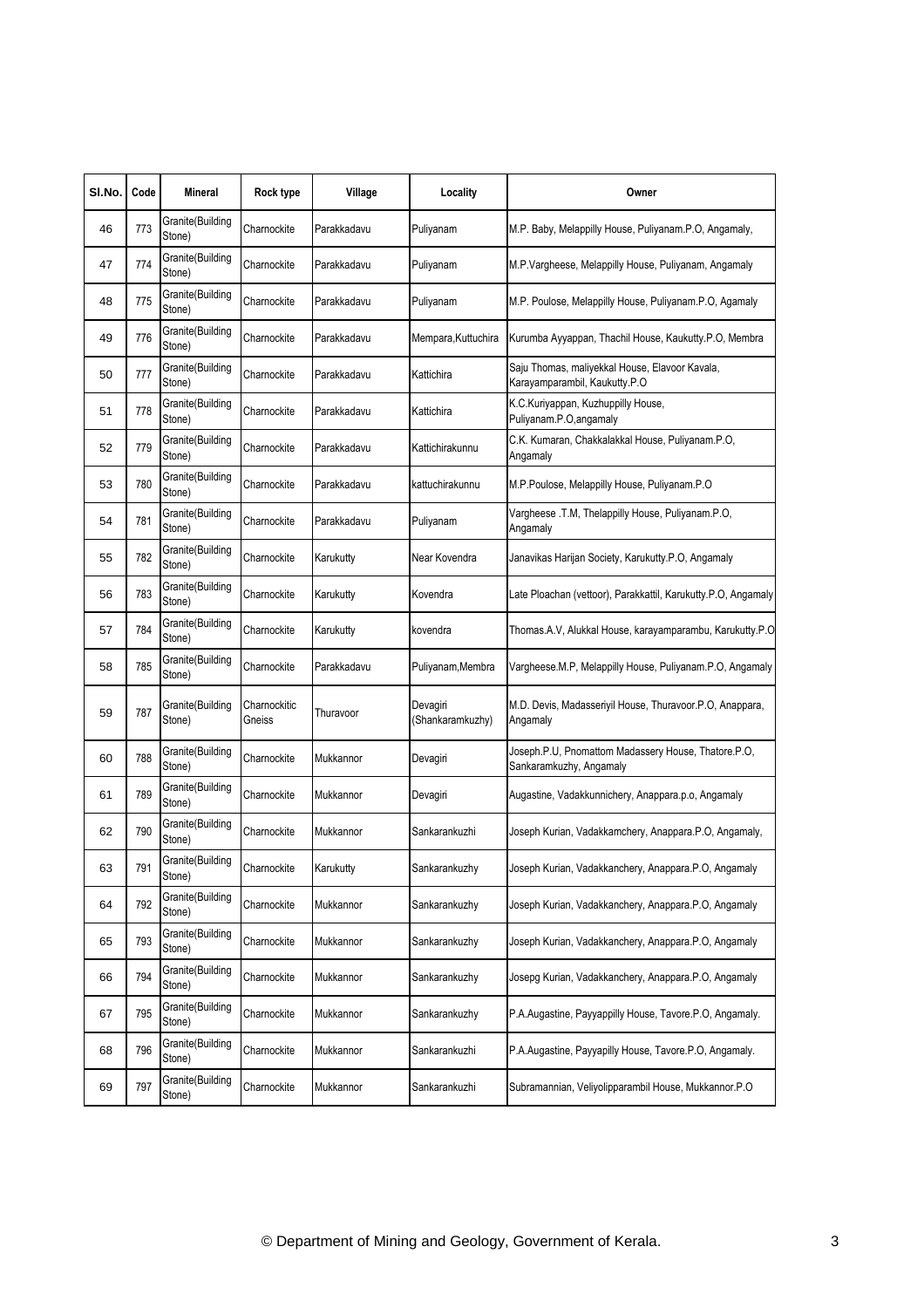| SI.No. | Code | Mineral                    | Rock type             | Village   | Locality      | Owner                                                                  |
|--------|------|----------------------------|-----------------------|-----------|---------------|------------------------------------------------------------------------|
| 70     | 798  | Granite(Building<br>Stone) | Charnockite           | Mukkannor | Sankarankuzhi | Subramannian, Veliyolipparambil House, Mukkannor.P.O                   |
| 71     | 799  | Granite(Building<br>Stone) | Charnockite           | Mukkannor | Sankarankuzhi | Sudhan, Kurumassery                                                    |
| 72     | 800  | Granite(Building<br>Stone) | Charnockite           | Mukkannor | Sankarankuzhi | Baby, Palakkapparambil, Thavore                                        |
| 73     | 801  | Granite(Building<br>Stone) | Charnockite           | Mukkannor | Sankarankuzhy | Poulo-Poulo, Naliath house, Tavore                                     |
| 74     | 802  | Granite(Building<br>Stone) | Charnockite           | Mukkannor | Thabore       | K.V.Varghese, Karayidethil house, Thabore.P.O, Angamaly,               |
| 75     | 803  | Granite(Building<br>Stone) | Charnockite           | Mukkannor | Thabore       | James, Areekkal House, Mekked.P.O, Athani,                             |
| 76     | 804  | Granite(Building<br>Stone) | Charnockite           | Mukkannor | Tabore        | P.K.Subramaniyan, Plappillikkudy House, Tabore.P.O.                    |
| 77     | 805  | Granite(Building<br>Stone) | Charnockite           | Mukkannor | Tabore        | P.K.Subramanian, Plappillikkudy House, Tabore                          |
| 78     | 806  | Granite(Building<br>Stone) | Charnockite           | Mukkannor | Tabore        | K.V.Mathai, Karedath House, Thabore .P.O, Angamaly,                    |
| 79     | 807  | Granite(Building<br>Stone) | Charnockite           | Mukkannor | Thabore       | P.K.Subramannian, Plappillikkudy, Thabore.P.O,                         |
| 80     | 808  | Granite(Building<br>Stone) | Charnockite           | Mukkannor | Thabore       | Saji.M.Y, S/o Yohannan, Manavalen House,<br>Paduvapuram.P.O, Edakkunnu |
| 81     | 809  | Granite(Building<br>Stone) | Charnockite           | Karukutty | Thabore       | P.K.Subrahamnian, Plappillikkudy, Thabore.P.O, Angamaly                |
| 82     | 810  | Granite(Building<br>Stone) | Charnockite           | Mukkannor | Sankarankuzhi | Varghese, Kenkki, Mookkannur,                                          |
| 83     | 811  | Granite(Building<br>Stone) | Charnockite           | Mukkannor | Thabore       | Mariamma Elias, Karayidath House, Thabore.P.O, Angamaly                |
| 84     | 814  | Granite(Building<br>Stone) | Charnockite           | Mukkannor | Thabore       | A.O.Varghese, Arakkal House, Vattapparambu.P.O,                        |
| 85     | 815  | Granite(Building<br>Stone) | Charnockite           | Mukkannor | Thabore       | V.E.Jose, Vellooran House, Karukutty.P.O, Angamaly                     |
| 86     | 816  | Granite(Building<br>Stone) | Charnockite           | Mukkannor | Thabore       | Thankamma Joseph, Desen.P.O, Angamaly,                                 |
| 87     | 817  | Granite(Building<br>Stone) | Charnockite           | Karukutty | Palissery     | Dasan.M, Moonjely House, Paduvapuram.P.O, Palissery,                   |
| 88     | 818  | Granite(Building<br>Stone) | Charnockite           | Karukutty | Palissery     | M.K.Kumaran, Moonjely House, Paduvapuram.P.O, Palissery                |
| 89     | 819  | Granite(Building<br>Stone) | <b>Biotite Gneiss</b> | Mukkannor | Palissery     | M.K.Raghavan, Moonjely, Paduvapuram.P.O, Palissery                     |
| 90     | 820  | Granite(Building<br>Stone) | Charnockite           | Karukutty | Palissery     | Shajan George, Pynadath House, Karukutty.P.O,                          |
| 91     | 821  | Granite(Building<br>Stone) | Charnockite           | Karukutty | Palissery     | Shajan George, Pynadath House, Karukutty.P.O,                          |
| 92     | 822  | Granite(Building<br>Stone) | Charnockite           | Karukutty | Palissery     | Scaria.P.J, Perakkel House, Padurapuram, Palissery                     |
| 93     | 823  | Granite(Building<br>Stone) | Charnockite           | Karukutty |               | Narayanan, Ezhathumugham, Palissery.P.O,                               |
| 94     | 824  | Granite(Building<br>Stone) | Charnockite           | Karukutty | Palissery     | Property of the trust of S/C                                           |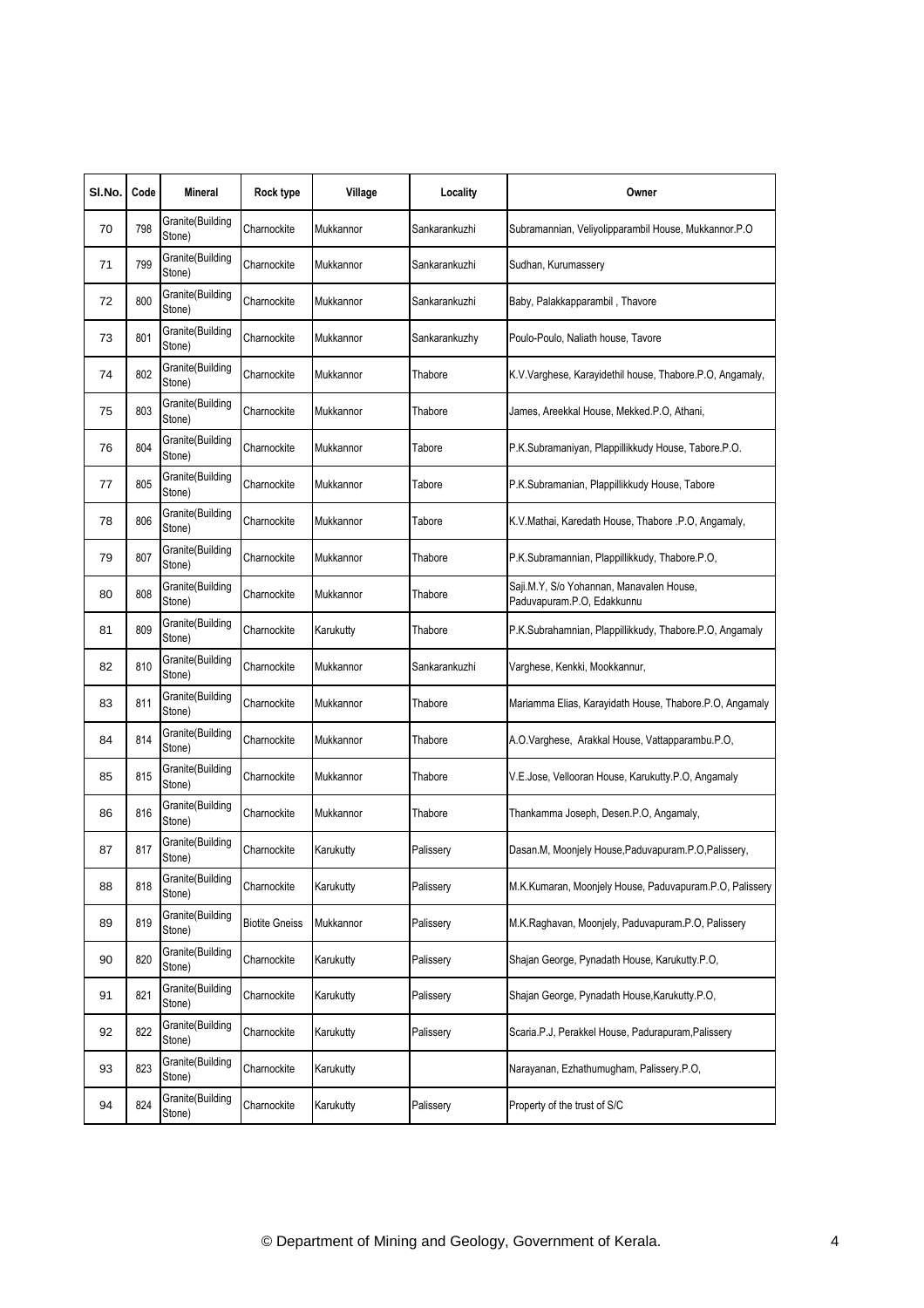| SI.No. | Code | Mineral                    | Rock type                        | Village     | Locality                   | Owner                                                                         |
|--------|------|----------------------------|----------------------------------|-------------|----------------------------|-------------------------------------------------------------------------------|
| 95     | 827  | Granite(Building<br>Stone) | Charnockite                      | Ayyampuzha  | Thonnikkod                 | John Kachappilly, M/Q Partner Udaya Rock Products,<br>Thonnikkad, Chully.P.O, |
| 96     | 828  | Granite(Building<br>Stone) | Charnockite                      | Ayyampuzha  | Thannikkode                | Joseph Jecob, Panachayil House, West Othera, Kutoor,<br>Thiruvalla.           |
| 97     | 830  | Granite(Building<br>Stone) | Grey<br>Granite(charno<br>ckite) | Ayyampuzha  | Chully                     | P.V.Varghese, Pullon House, Ayyampuzha.P.O, Angamaly                          |
| 98     | 831  | Granite(Building<br>Stone) | Charnockite                      | Ayyampuzha  | Chully                     | Chako, Thottakkara, Ayyampuzha.P.O, Chully                                    |
| 99     | 832  | Granite(Building<br>Stone) | Charnockite                      | Ayyampuzha  | Chully(Olively)            | Lorance, Konathur Paaltty House, Chully.P.O, Olively                          |
| 100    | 833  | Granite(Building<br>Stone) | Charnockite                      | Ayyampuzha  | Thattupara                 | T.Baburaj, Manging Director, Crystal Granite Ltd., Chully.P.O,<br>Thottupara  |
| 101    | 834  | Granite(Building<br>Stone) | Charnockite                      | Ayyampuzha  | Thattupara                 |                                                                               |
| 102    | 835  | Granite(Building<br>Stone) | Charnockite                      | Ayyampuzha  | Thattupara                 | Shijoy.M.M, Manjaly House, Manjapra.P.O,                                      |
| 103    | 836  | Granite(Building<br>Stone) | Charnockite                      | Ayyampuzha  | Thattupara                 | Antony, Kottekkaly House, Manjapara.P.O, Angamaly,                            |
| 104    | 837  | Granite(Building<br>Stone) | Charnockite                      | Ayyampuzha  | Amalpuram                  | Bhavani, Vazhayil, Thattupara                                                 |
| 105    | 838  | Granite(Building<br>Stone) | Charnockite                      | Ayyampuzha  | Amalapuram                 | Bahavani, Vazhayil, Thattupara                                                |
| 106    | 839  | Granite(Building<br>Stone) | Charnockite                      | Ayyampuzha  | Amalapuram                 | Paulson.P.Varkey, Pynadath House, Neyathodu.P.O,<br>Nedumbassery              |
| 107    | 840  | Granite(Building<br>Stone) | Charnockite                      | Ayyampuzha  | Ayyampuzha                 |                                                                               |
| 108    | 841  | Granite(Building<br>Stone) | Charnockite                      | Ayyampuzha  | Amalaouram                 | Alphonsa mathew, Gopulathingal House, Manjapra.P.O                            |
| 109    | 842  | Granite(Building<br>Stone) | Grey<br>Granite(charno<br>ckite) | Ayyampuzha  | Amalpuram                  | George.M.V, Manjaly, Manjapra.P.O, Angamaly                                   |
| 110    | 843  | Granite(Building<br>Stone) | Charnockite                      | Ayyampuzha  | Amalapuram                 | Kudiyirippy, KGP                                                              |
| 111    | 844  | Granite(Building<br>Stone) | Charnockite                      | Ayyampuzha  | Amalpuram                  | Kudiyirappy, KGP                                                              |
| 112    | 845  | Granite(Building<br>Stone) | Gneiss                           | Ayyampuzha  | Amalpuram                  | Rajan, Kovattu House, Kidangoor, Thuruvoor.p.O, Angamaly                      |
| 113    | 846  | Granite(Building<br>Stone) | Charnockite                      | Malayattoor | Naduvattom                 |                                                                               |
| 114    | 847  | Granite(Building<br>Stone) | Charnockitic<br>Gneiss           | Ayyampuzha  | Cheenanchira               | P.M.Antony, Managing Partner, Surya Rock Products,<br>Neeleswaram             |
| 115    | 848  | Granite(Building<br>Stone) | Charnockite                      | Neeleswaram | Ndauvattom, Seethap<br>ara | P.M.Antony, Surya Rock Products, Neeleswaram, Kalady,                         |
| 116    | 850  | Granite(Building<br>Stone) | Charnockite                      | Neeleswaram | Naduvattom                 | M/s Dhanya Rock products, Neeleswaram, Angamaly                               |
| 117    | 851  | Granite(Building<br>Stone) | Charnockite                      | Malayattoor | Kannimangalam              | P.O. Vargheese, Parakkattil House, Neeleswaram.P.O,<br>Naduvattom             |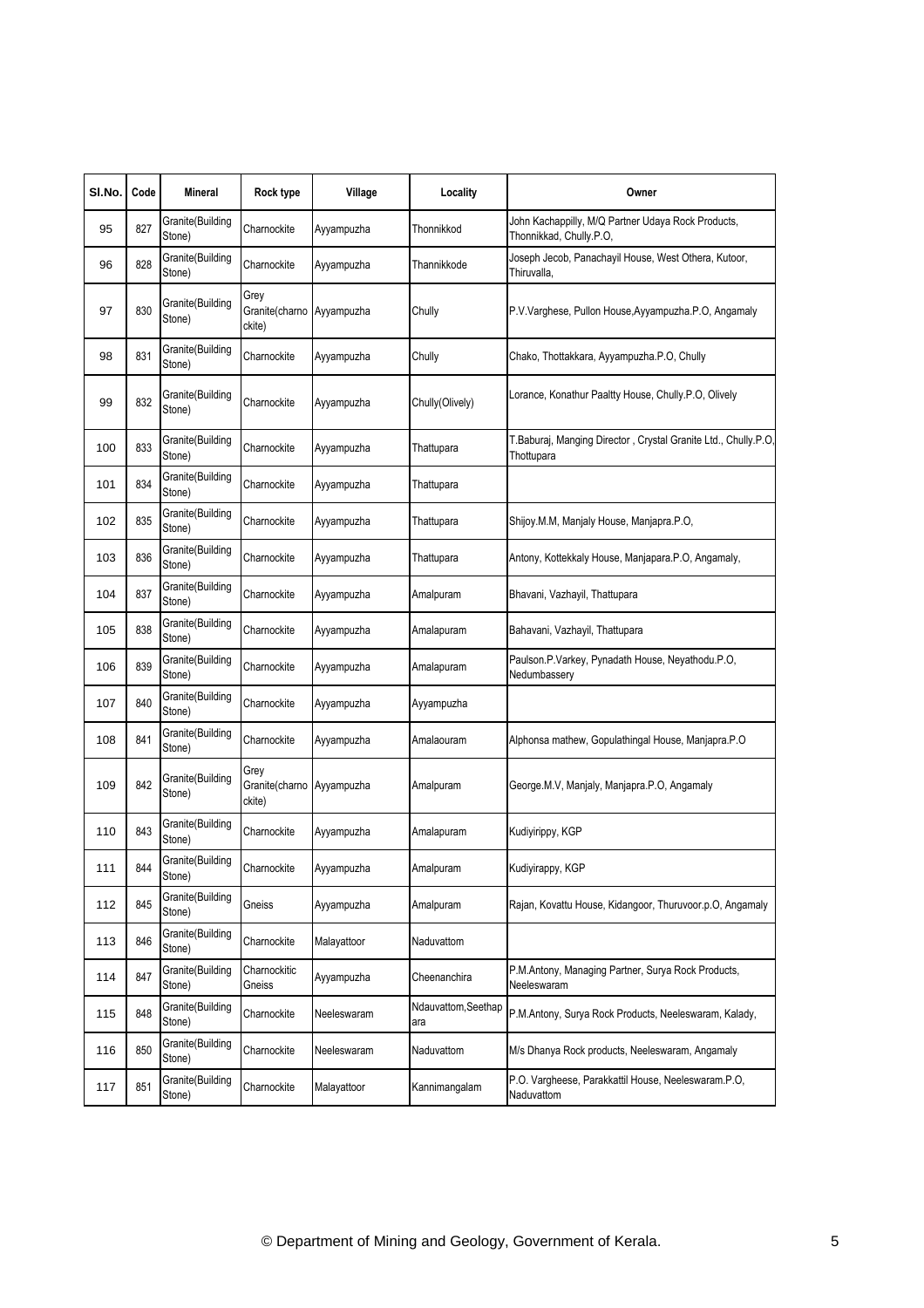| SI.No. | Code | Mineral                     | Rock type                         | Village     | Locality                      | Owner                                                                                |
|--------|------|-----------------------------|-----------------------------------|-------------|-------------------------------|--------------------------------------------------------------------------------------|
| 118    | 853  | Granite(Building<br>Stone)  | Charnockite                       | Malayattoor | Kannimangalam                 | P.O.Varghese, Parakkattil House, Neeleswaram.P.O,<br>Naduvattom,                     |
| 119    | 854  | Granite(Building<br>Stone)  | Charnockite                       | Ayyampuzha  | Kannimangalam                 | M.A.Janardhanan, Mannankudiyil House, Naduvattom.P.O,<br>Ernakulam                   |
| 120    | 855  | Granite(Building<br>Stone)  | Charnockite                       | Malayattoor | Kannimangalam                 | Tomy Vargheese, Periyal Rocks, Kannimangalam,<br>Neeleswaram,                        |
| 121    | 856  | Granite(Building<br>Stone)  | Charnockite                       | Malayattoor | Kannimangalam                 | Shaji.N.K, S/o.Kunjappan, Nirappel House, Malayattoor.P.O                            |
| 122    | 857  | Granite(Building<br>Stone)  | Charnockite                       | Ayyampuzha  | Potta                         | Chabdran, Owner of                                                                   |
| 123    | 858  | Granite(Building<br>Stone)  | Charnockite                       | Ayyampuzha  | Potta                         | Mani, Potta, Ayyampuzha                                                              |
| 124    | 859  | Granite(Building<br>Stone)  | Charnockite                       | Ayyampuzha  | Potta                         | Latha Chandran, Thuravoor.P.O, Angamaly                                              |
| 125    | 860  | Granite(Building<br>Stone)  | Charnockite                       | Ayyampuzha  | Potta                         | Poulose M.V and Tharakappan, Manikkathirm Hose,<br>Ayyampuzha.P.O                    |
| 126    | 861  | Granite(Building<br>Stone)  | Charnockite                       | Ayyampuzha  | Potta                         | Kurumban, Vettukattil House, Potta, Ayyampuzha                                       |
| 127    | 862  | Granite(Building<br>Stone)  | Charnockitic<br>Gneiss            | Ayyampuzha  | Potta                         | Kurumban, Vettukattil, Potta, Ayyampuzha                                             |
| 128    | 863  | Granite(Building<br>Stone)  | Pale flesh<br>coloured<br>Granite | Ayyampuzha  | Potta                         | Mathai.T.O, S/o.Ouseph, Thekkineth House,<br>Ayyampuzha.P.O, Potta,                  |
| 129    | 864  | Granite(Building<br>Stone)  | Charnockite                       | Ayyampuzha  | Chully                        | Kochu Thomas, Pynadath House, Chully, Ayyampuzha.P.O,                                |
| 130    | 865  | Granite(Building<br>Stone)  | Charnockite                       | Ayyampuzha  | Thonikode                     |                                                                                      |
| 131    | 867  | Granite(Building<br>Stone)  | Charnockite                       | Malayattoor | Illithodu                     | A.A.Parcem, Andeth House, Mekkalady, Kalady.P.O,                                     |
| 132    | 869  | Granite(Building<br>Stone)  | Charnockite                       | Malayattoor | Illithodu                     | M.M.Abdul Aziz, Mukkada House, Neeleswaram                                           |
| 133    | 874  | Granite(Building<br>Stone)  | Charnockite                       | Malayattoor | illithodu                     | A.M.Koya, Ettiattira House, kalady                                                   |
| 134    | 875  | Granite(Building<br>Stone)  | Charnockite                       | Kalady      | Mattoor, Kaipattoor<br>road   | P.O.Joshi, Pathapillie House, Gordonapuram.P.O, Kalady                               |
| 135    | 876  | Granite (Building<br>Stone) | <b>Garnet Biotite</b><br>Gneiss   | Mattoor     | y road                        | Mattoor, Chembasser T.P. Thankachan, Thottatill, Manickamangalam,<br>Mattoor, Kalady |
| 136    | 877  | Granite(Building<br>Stone)  | Charnockite                       | Mattoor     | Chembussery, Mattoo           | T.P.Antony, Thottathil, Manickamangalam.P.O, Mattoor,<br>Kalady                      |
| 137    | 879  | Granite(Building<br>Stone)  | Charnockite                       | Manjapra    | Kuzhiyampadam                 | Paulose P Vorkey, Painadathu House, Nayathodu .P.O,<br>Angamaly,                     |
| 138    | 880  | Granite(Building<br>Stone)  | Charnockite                       | Ayyampuzha  | Amalapuram                    | Paulson P Varkey, Pynadath House, Nayathodu.P.O,<br>Angamaly                         |
| 139    | 885  | Ordinary Sand               | Laterite                          | Manjapra    | Kuzhiyampadam, Palli<br>kunnu | Jose Mathew, Kolanchery House, Manickamangalam, Kalady                               |
| 140    | 888  | Granite(Building<br>Stone)  | Charnockite                       | Malayattoor | Sebiur                        | Jose.k, Kannanpuzha, Malayattoor.P.O                                                 |
| 141    | 889  | Granite(Building<br>Stone)  | Charnockite                       | Malayattoor | Potta                         | Ouseppachan, Kannanpuzha House, Malayattoor.P.O.                                     |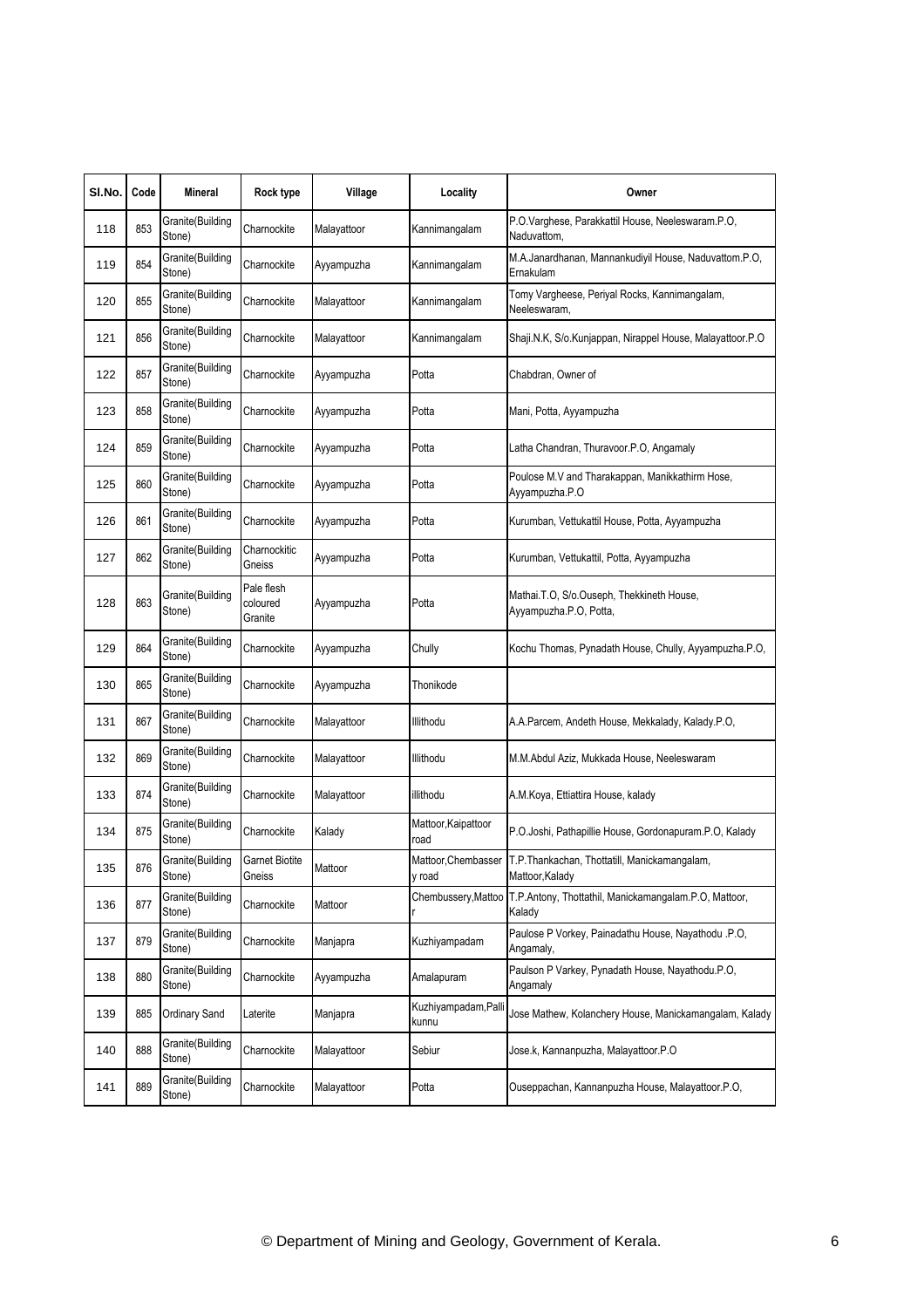| SI.No. | Code | Mineral                    | Rock type       | Village          | Locality                       | Owner                                                                                                            |
|--------|------|----------------------------|-----------------|------------------|--------------------------------|------------------------------------------------------------------------------------------------------------------|
| 142    | 890  | Granite(Building<br>Stone) | Charnockite     | Malayattoor      | Illithodu                      | M.C. Thomas, Muttamthottil House, Malayattoor.P.O                                                                |
| 143    | 891  | Granite(Building<br>Stone) | Charnockite     | Malayattoor      | Illithodu                      | M.P.Pappu, Mani House, Neeleswaram.P.O.                                                                          |
| 144    | 892  | Granite(Building<br>Stone) | Charnockite     | Malayattoor      | Illithodu                      | A.P.Rajan, Ambatt House, Malayattoor                                                                             |
| 145    | 893  | Granite(Building<br>Stone) | Charnockite     | Malayattoor      | Illithodu                      | Annie Devassy, Palissery House, Malayattoor,<br>Neeleswaram.P.O                                                  |
| 146    | 894  | Granite(Building<br>Stone) | Charnockite     | Malayattoor      | Illithodu                      | Shibu.P.M, Pulikkachelil House, Malayattoor.P.O                                                                  |
| 147    | 895  | Granite(Building<br>Stone) | Charnockite     | Malayattoor      |                                | Sister of Tommy & Francis, Njaliyan House, Kottamem,<br>Mekkalady                                                |
| 148    | 896  | Granite(Building<br>Stone) | Charnockite     | Malayattoor      | Malankuzhy                     | Madhavi, Kallidumbil House, Malenkuzhi, Malayattoor                                                              |
| 149    | 897  | Granite(Building<br>Stone) | Charnockite     | Malayattoor      | Malemkuzhy                     | Lalu, Parookkaran, Kadappara, Malayattoor.P.O                                                                    |
| 150    | 898  | Granite(Building<br>Stone) | Charnockite     | Malayattoor      | Malankuzhy                     | A.M.Koya, Ettiyattira House, Kalady,                                                                             |
| 151    | 899  | Granite(Building<br>Stone) | Charnockite     | Chengamanad      | Kottai                         | P.Poulose, Payyappilly House, Kariyad.P.O, Ph No: 2474262,                                                       |
| 152    | 663  | Granite(Building<br>Stone) |                 | Alwaye East      | Edathala, Industrial<br>estate | Edathara Industrial Estate, (Govt. land)                                                                         |
|        |      | Code MINERAL               | <b>ROCKTYPE</b> | <b>VILLAGE</b>   | LOCALITY                       | <b>OWNER</b>                                                                                                     |
|        |      |                            |                 |                  | Kanayannur                     |                                                                                                                  |
| 153    | 917  | Laterite                   | Laterite        | Edayakkattuvayal | Pakkshikunnumala               | Rajappan, Arakkunnam .P.O.                                                                                       |
| 154    | 918  | Laterite                   | Laterite        | Edayakkattuvayal | Edaykkattuvayal                | Shaji John, Kilikunnel House, Edayakkatuvayal                                                                    |
| 155    | 919  | Granite(Building<br>Stone) | Charnockite     | Vazhakkla        | Thuthiyoor                     | Peter Mathew, Mondapathil House, Thuthiyoor, CSEZ.P.O,                                                           |
| 156    | 920  | Granite(Building<br>Stone) | Charnockite     | kakkanad         | Thengod                        | Roslin John, Balummel House, Pachalloor,                                                                         |
| 157    | 921  | Granite(Building<br>Stone) | Charnockite     | kakkanad         | Thengod                        | 1. Nabeesa 2. Ibrahim 3. Ashraf, 4. Kunjumon 5. Ismai<br>16.siddique, Pallipparambil House, Padamugal, Kakkanad, |
|        |      | Code MINERAL               | <b>ROCKTYPE</b> | <b>VILLAGE</b>   | <b>LOCALITY</b>                | <b>OWNER</b>                                                                                                     |
|        |      |                            |                 |                  | Kothamangalam                  |                                                                                                                  |
| 158    | 236  | Granite(Building<br>Stone) | Charnockite     | Varapetty        | Kakkaturpara                   | Kuriakose Varghese, Malaekudiyil, Kalambur, Enanallurm.                                                          |
| 159    | 237  | Granite(Building<br>Stone) | Charnockite     | Varapetty        | Kakkatturpara                  |                                                                                                                  |
| 160    | 238  | Granite(Building<br>Stone) | Charnockite     | Varapetty        | Kakkattur                      | Reji P.M., Parackal, Enanallur Kalambur                                                                          |
| 161    | 239  | Granite(Building<br>Stone) | Charnockite     | Varapetty        | Kakkattur                      | Siddique, Kadumpadi, Enanallur                                                                                   |
| 162    | 240  | Granite(Building<br>Stone) | Charnockite     | Varapetty        | Kakkattur                      |                                                                                                                  |
| 163    | 241  | Granite(Building<br>Stone) | Charnockite     | Varapetty        | Kakkattur                      |                                                                                                                  |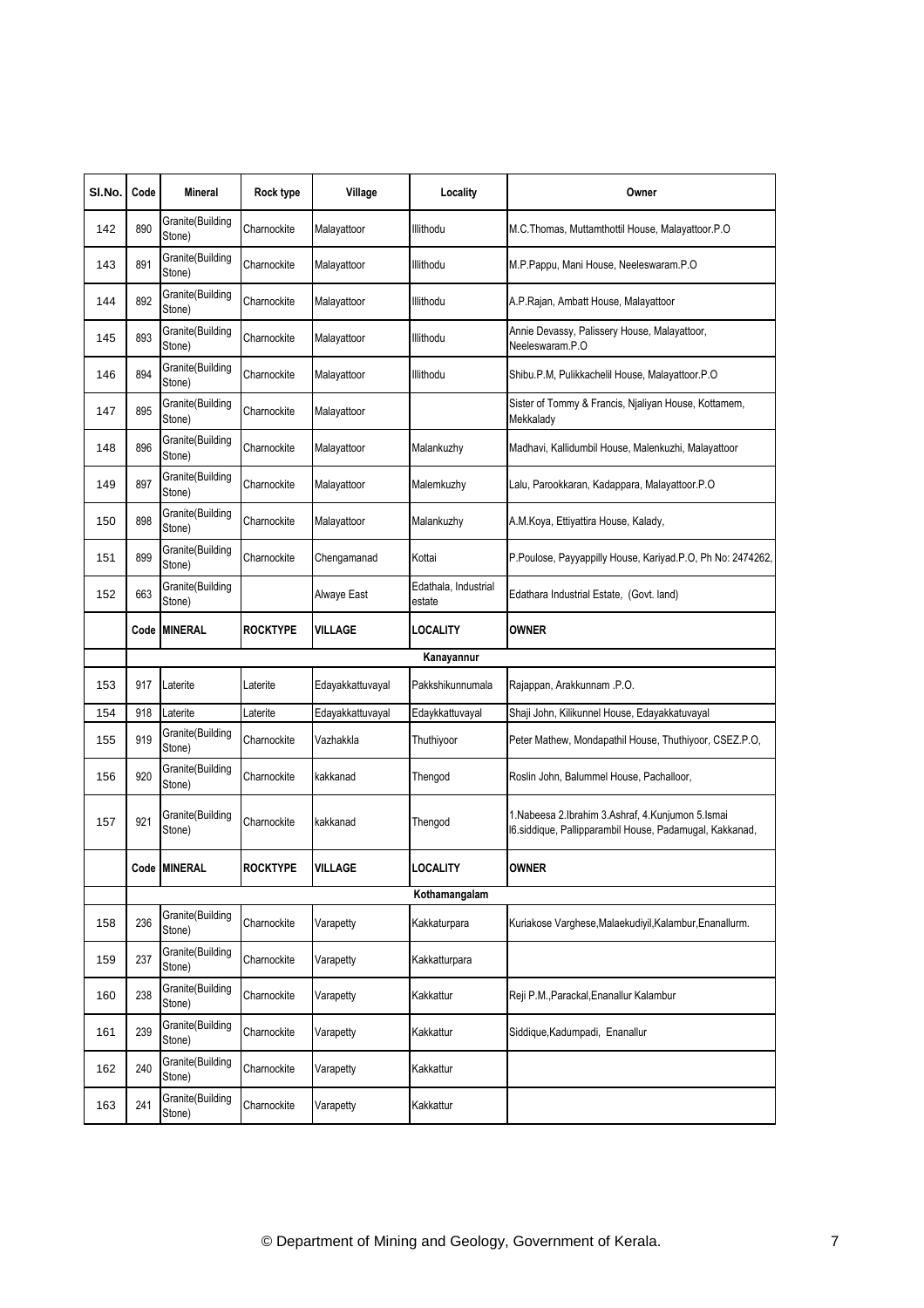| SI.No. | Code | Mineral                    | Rock type                       | Village        | Locality                     | Owner                                                                                    |
|--------|------|----------------------------|---------------------------------|----------------|------------------------------|------------------------------------------------------------------------------------------|
| 164    | 242  | Granite(Building<br>Stone) | Charnockite                     | Varapetty      | Kakkattur                    |                                                                                          |
| 165    | 243  | Granite(Building<br>Stone) | Charnockite                     | Varapetty      | Kakkattur                    |                                                                                          |
| 166    | 244  | Granite(Building<br>Stone) | Charnockite                     | Varapetty      | Kakkatur                     | Govt land                                                                                |
| 167    | 245  | Granite(Building<br>Stone) | Charnockite                     | Varapetty      | Kakkattur                    | Govt land                                                                                |
| 168    | 246  | Granite(Building<br>Stone) | Charnockite                     | Varapetty      | Kakkattur                    | Govt land                                                                                |
| 169    | 247  | Granite(Building<br>Stone) | Charnockite                     | Varapetty      | Kakkattur                    | Govt land                                                                                |
| 170    | 248  | Granite(Building<br>Stone) | Charnockite                     | Varapetty      | Kakkattur                    | govt.land                                                                                |
| 171    | 249  | Granite(Building<br>Stone) | Charnockite                     | Varapetty      | Kakkattur                    | Govt.land                                                                                |
| 172    | 250  | Granite(Building<br>Stone) | Migmatite                       | Kuttamangalam  | Nellimattom                  | James Thekkedath, Nellimattom, Kothamangalam                                             |
| 173    | 252  | Granite(Building<br>Stone) | Migmatite                       | Kuttamangalam  |                              | Kottaram mudi Opera Mathew Varghese, Puthethu                                            |
| 174    | 253  | Granite(Building<br>Stone) | Charnockitic<br>Gneiss          | Kuttamangalam  | Kavalangad                   | P.D.Mathew,Poonattu,Nellimattom,Kothamangalam                                            |
| 175    | 254  | Granite(Building<br>Stone) | Charnockitic<br>Gneiss          | Kuttamangalam  | Kurissupara<br>(Puliyampara) | Dr. T.J.Poulose, Thazhathoot, Nellimattom PO, Kothamangalam                              |
| 176    | 256  | Granite(Building<br>Stone) | <b>Biotite Gneiss</b>           | Neriyamangalam | Uppukuzhi                    | Adv. Joseph Vallamattom                                                                  |
| 177    | 257  | Granite(Building<br>Stone) | Charnockite                     | Neriyamangalam | Uppukuzhi                    | Jose, Mundattuchundayil, Chengalam, Pala                                                 |
| 178    | 258  | Granite(Building<br>Stone) | Charnockite                     | Pothanikadu    | Pallarimangalam              | M.A.Sainudheen, Mukalel, Koovalloor PO, Pallarimangalam                                  |
| 179    | 262  | Granite(Building<br>Stone) | Migmatite                       | Varapetty      | Pidavoor                     | K.K.Damodaran, S/oKunjucherukkan, Kollappilli<br>house, Kozhipilli PO                    |
| 180    | 263  | Granite(Building<br>Stone) | <b>Biotite Gneiss</b>           | Varapetty      | Myladumpara                  | K.K.Prabhakaran, Kollappilli house, Kozhipilli PO                                        |
| 181    | 264  | Granite(Building<br>Stone) | <b>Biotite Gneiss</b>           | Varapetty      | Pidavoor-<br>Myladumpara     | Moidheen, Patlayil, Kozhipilli PO, Myladumpara,                                          |
| 182    | 265  | Granite(Building<br>Stone) | <b>Biotite Gneiss</b>           | Pothanikadu    | Pidavoor-<br>Pulikunnapadi   | Sulaiman Hajiyar, Mullasseriyil house, Pallarimangalam<br>PO, Pothanikkad                |
| 183    | 266  | Granite(Building<br>Stone) | <b>Biotite Gneiss</b>           | Pothanikadu    | Pidavoor                     | James, Kalambur PO,                                                                      |
| 184    | 267  | Granite(Building<br>Stone) | <b>Biotite Gneiss</b>           | Varapetty      | Muthumalayil<br>Thandayil    | P.C.Balan, Parathazhathu house, Pidavoor, Pallarimangalam<br>PO,Kothamangalam            |
| 185    | 268  | Granite(Building<br>Stone) | <b>Garnet Biotite</b><br>Gneiss | Pothanikadu    | Kodamunda                    | Sulaiman K.A.S/o<br>Ali, k.k. Veettil, PallarimangalamPO, Pothanikkad, Kothamangala<br>m |
| 186    | 269  | Granite(Building<br>Stone) | Charnockite                     | Varapetty      | Kakkattur                    | James P.C., Pittapillyil house, Enanallur PO, Kothamangalam,                             |
| 187    | 270  | Granite(Building<br>Stone) | Charnockite                     | Varapetty      | Kakkattoor                   | <b>KNB</b>                                                                               |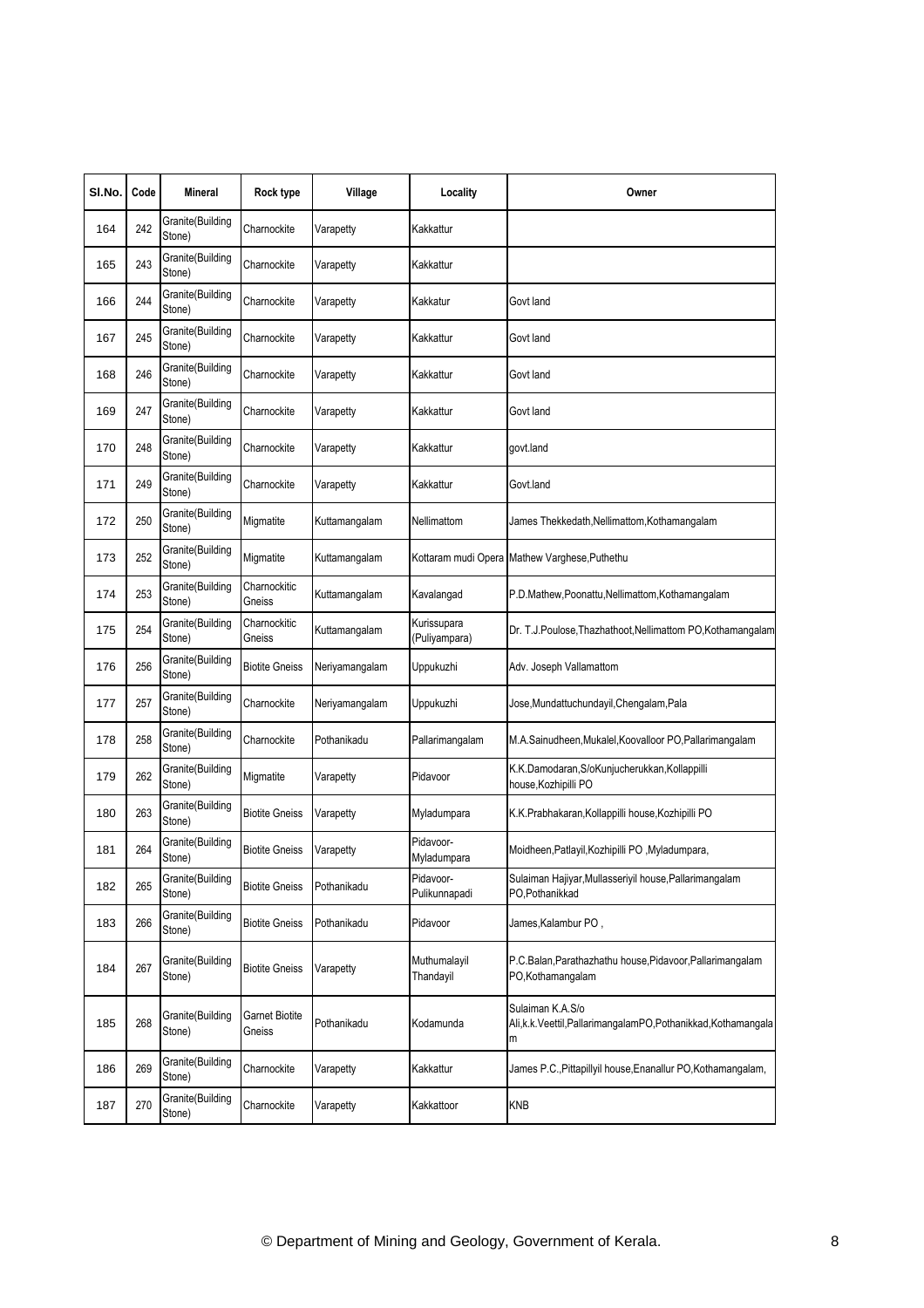| SI.No. | Code | <b>Mineral</b>              | Rock type              | Village          | Locality                                    | Owner                                                                          |
|--------|------|-----------------------------|------------------------|------------------|---------------------------------------------|--------------------------------------------------------------------------------|
| 188    | 271  | Granite(Building<br>Stone)  | Charnockite            | Varapetty        | Kakkattoor                                  | KNB Textiles, Muvattupuzha                                                     |
| 189    | 273  | Granite(Building<br>Stone)  | Charnockitic<br>Gneiss | Pothanikadu      | Anathuzhi                                   | Johnson,Njarakkulam house,Pothnikkad PO                                        |
| 190    | 274  | Granite(Building<br>Stone)  | Charnockitic<br>Gneiss | Pothanikadu      | Anathuzhi                                   | Johnson,Njrakkulam                                                             |
| 191    | 277  | Granite(Building<br>Stone)  | Charnockite            | Kadavoor         | Thekke<br>Punnamattom-<br>Pittapilly kavala | Johnson N Kurian, Njavarakkattu House, Kadavoor PO,                            |
| 192    | 278  | Granite(Building<br>Stone)  | Charnockitic<br>Gneiss | Pindimana        | Aalaampara<br>Malippara                     | M/s C.B.Estate Trust, Fr. Thomas, Mettampara                                   |
| 193    | 279  | Granite(Building<br>Stone)  | Charnockitic<br>Gneiss | Pindimana        | Aalaampara-<br>Malippara                    | M/s C.B. Estate Trust, Fr. Thomas, Mettampara                                  |
| 194    | 280  | Granite(Building<br>Stone)  | Charnockitic<br>Gneiss | Pindimana        | Aalaampara<br>Malippara                     | SAME AS 278                                                                    |
| 195    | 281  | Granite(Building<br>Stone)  | Charnockitic<br>Gneiss | Pindimana        | Malippara<br>Aalaampara                     | P.J.Jose, Pothanikkad house, Malippara PO,                                     |
| 196    | 282  | Granite(Building<br>Stone)  | Charnockite            | Pindimana        | Malippara Jn                                |                                                                                |
| 197    | 284  | Granite(Building<br>Stone)  | Charnockite            | Kottapadi        | Uppukandam                                  | A.N.Muralidharan, S/o Narayanan Nair, Ikkarel, Irupadam<br>PO,Kothamangalam    |
| 198    | 285  | Granite(Building<br>Stone)  | Charnockite            | Iramallur        | Kuriapparamugal                             | C.P.David, Champakulam                                                         |
| 199    | 286  | Granite(Building<br>Stone)  | Charnockite            | Iramallur        | Kuriaparamugal                              | Musthfa K.K., Kuruppalil H, Nellikuzhi PO, Kothamangalam,                      |
| 200    | 287  | Granite(Building<br>Stone)  | Charnockitic<br>Gneiss | <b>Iramallur</b> |                                             | Panipra(Irumalapady) P.V.Varghese,Punnakkapilly,Panipra PO                     |
| 201    | 288  | Granite(Building<br>Stone)  | Charnockitic<br>Gneiss | Iramallur        |                                             | Panipra - Irumalapady M.K. Vellani, Mullamthottiyil, Panipra PO                |
| 202    | 289  | Granite(Building<br>Stone)  | Charnockite            | Iramallur        | Panipra-Irumalapady                         | M.K.Raju, Madathikudy H, Panipra PO, Kothamangal am                            |
| 203    | 290  | Granite(Building<br>Stone)  | Charnockitic<br>Gneiss | Iramallur        | Panipra                                     | Kunju, Punnakkapilli, Panipra PO                                               |
| 204    | 291  | Granite(Building<br>Stone)  | Charnockite            | <b>Iramallur</b> | Panipra                                     | M.K. Vellani, Mullanthotti H, Panipra                                          |
| 205    | 292  | Granite (Building<br>Stone) | Charnockitic<br>Gneiss | Iramallur        | Panipra                                     | P.V. Varghese, Punnakkapilly, Panipra                                          |
| 206    | 293  | Granite(Building<br>Stone)  | Charnockite            | Iramallur        | Panipra                                     | Raju Paul, Kallungal Granites, Panipra PO, Kothamangalam                       |
| 207    | 294  | Granite(Building<br>Stone)  | Charnockite            | Iramallur        | Kuriyaparamugal                             | Kutty (Rajan), Karampathudy, PANIPRA PO, Kothamangalam                         |
| 208    | 295  | Granite(Building<br>Stone)  | Charnockite            | Kottapadi        | Kuriaparamugal                              | Sasi, S/o Ayyappan Nair, Parayath, Panipra PO                                  |
| 209    | 296  | Granite(Building<br>Stone)  | Charnockite            | Kottapadi        | Kuriaparamugal                              | Kochu Muhammed, Maratty, Kottapady                                             |
| 210    | 297  | Granite(Building<br>Stone)  | Charnockite            | Trikkariyoor     | Panipra                                     | Kunjumohammed, Injakudy, Panipra PO, Kothamangalam                             |
| 211    | 300  | Granite(Building<br>Stone)  | Charnockite            | Kottapadi        | Vadassery-<br>Nagancherry                   | Anilkumar, S/o Raghavan, Kunnath H, Nagancherry, Kottapady<br>PO,Kothamanqalam |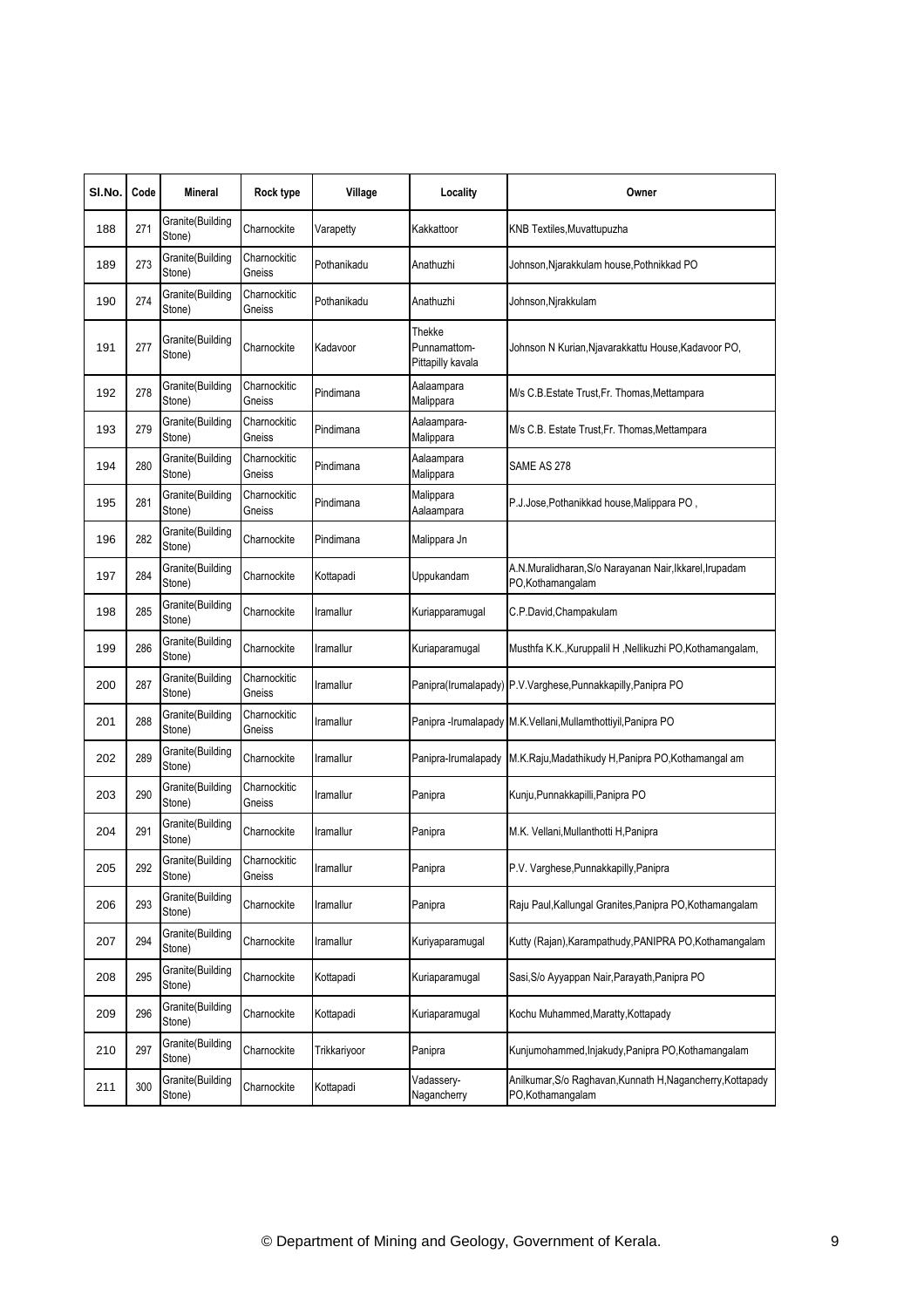| SI.No. | Code | <b>Mineral</b>             | Rock type              | Village       | Locality                                           | Owner                                                                                         |
|--------|------|----------------------------|------------------------|---------------|----------------------------------------------------|-----------------------------------------------------------------------------------------------|
| 212    | 301  | Granite(Building<br>Stone) | Charnockite            | Kottapadi     | Noolely                                            | Subramanian, Kunnathu H, Kottapady PO, Nagancherry                                            |
| 213    | 302  | Granite(Building<br>Stone) | Charnockite            | Kottapadi     | Noolely                                            | Krishnan, S/o Ayyappan, Kunnath, Kottapady, Nagancherry                                       |
| 214    | 303  | Granite(Building<br>Stone) | Charnockite            | Kottapadi     | Thattuparambil Palli                               | Ismail, Edayalil, Nellikuzhy, Pachayathinpady, Kothamangalam                                  |
| 215    | 304  | Granite(Building<br>Stone) | Charnockite            | Iramallur     | Thattuparambil palli                               | E.M.Makkar, Edayalil, Nellikuzhy PO, Kothamangalam                                            |
| 216    | 305  | Granite(Building<br>Stone) | <b>Biotite Gneiss</b>  | Iramallur     | Parachalilpara                                     | Govt land                                                                                     |
| 217    | 306  | Granite(Building<br>Stone) | <b>Biotite Gneiss</b>  | Iramallur     | Parachalilpara                                     | Govt. land                                                                                    |
| 218    | 307  | Granite(Building<br>Stone) | <b>Biotite Gneiss</b>  | Iramallur     | Cheruvattur High<br>Court kavala                   | Pvt. land                                                                                     |
| 219    | 308  | Granite(Building<br>Stone) | Charnockite            | Iramallur     | Cheruvattur                                        | P.K.Ramakrishnan Nair,Parakkalputhen,Cheruvathur<br>PO, Kothamangalam,                        |
| 220    | 309  | Granite(Building<br>Stone) | Charnockite            | Iramallur     | Cheruvattur                                        | U.S.Sankaran Nair,Ootheparambil puthenpura,Cheruvattur<br>P <sub>O</sub>                      |
| 221    | 310  | Granite(Building<br>Stone) | <b>Biotite Gneiss</b>  | Iramallur     | Cheruvattur                                        | Narayanan, Ambattukudiyil, Cheruvattur PO                                                     |
| 222    | 313  | Granite(Building<br>Stone) | Charnockite            | Kothamangalam | Venduvazhi North                                   | M.K.Krishnan, Mukalumpurath H, Venduvazhi<br>PO,Kothamangalam                                 |
| 223    | 314  | Granite(Building<br>Stone) | Charnockite            | Kothamangalam | Venduvazhi                                         | person from Elambra                                                                           |
| 224    | 315  | Granite(Building<br>Stone) | Charnockite            | Kothamangalam | Venduvazhi                                         | Varghese, Chundattu                                                                           |
| 225    | 316  | Granite(Building<br>Stone) | <b>Biotite Gneiss</b>  | Kothamangalam | Venduvazhi                                         | Thomas, Komayil, Karuhedam PO, Kothamangalam                                                  |
| 226    | 317  | Granite(Building<br>Stone) | Granite Gneiss         | Kothamangalam | Venduvazhi                                         | Mary Elias, Maliyil H, Venduvazhi, Karuhedam<br>PO,Kothamangalam                              |
| 227    | 318  | Granite(Building<br>Stone) | Charnockitic<br>Gneiss | Kothamangalam | Venduvazhi                                         | Koyakutty, Velimparambu, Near M A College, Kothamangalam,                                     |
| 228    | 319  | Granite(Building<br>Stone) | Charnockite            | Kuttamangalam | Nedupara                                           | Abu, Nanayathan H                                                                             |
| 229    | 320  | Granite(Building<br>Stone) | Charnockite            | Iramallur     | Elambra                                            | Abdul Khadher, Panattil H, Nellikuzhi PO, Kothamangalam                                       |
| 230    | 321  | Laterite                   |                        | Iramallur     | Kuttilanji                                         | Varghese, Erumala, Panipra PO, Kothamangalam                                                  |
| 231    | 322  | Granite(Building<br>Stone) | Charnockite            | Iramallur     | Kuttilanji (near<br>Ekkunnam chira)                | Abdhul Kareem.T.M.&Kochu Mohammed,S/o<br>Muhammed, Thottathikulam, Eramallur PO, Kthamangalam |
| 232    | 323  | Granite(Building<br>Stone) | Charnockite            | Iramallur     | Kattamkuzhi-                                       | Kareem Souda/T.M.Kareem, Thuruthummel, Eramallur PO,                                          |
| 233    | 324  | Granite(Building<br>Stone) | Charnockite            | Iramallur     | Iramallur-south<br>boundry                         | same as323                                                                                    |
| 234    | 325  | Granite(Building<br>Stone) | Charnockite            | Iramallur     | Cheruvattur<br>kara(western end of<br>Cheruvattur) | K.M.Meeran, Kavathe H, Cheruvattur PO, Kothamangalam                                          |
| 235    | 327  | Granite(Building<br>Stone) | <b>Biotite Gneiss</b>  | Kottapadi     | Kannakada-Plamudi                                  | Varghese, S/o Paily, Karuppakad, Plamudi PO, Kothamangalam                                    |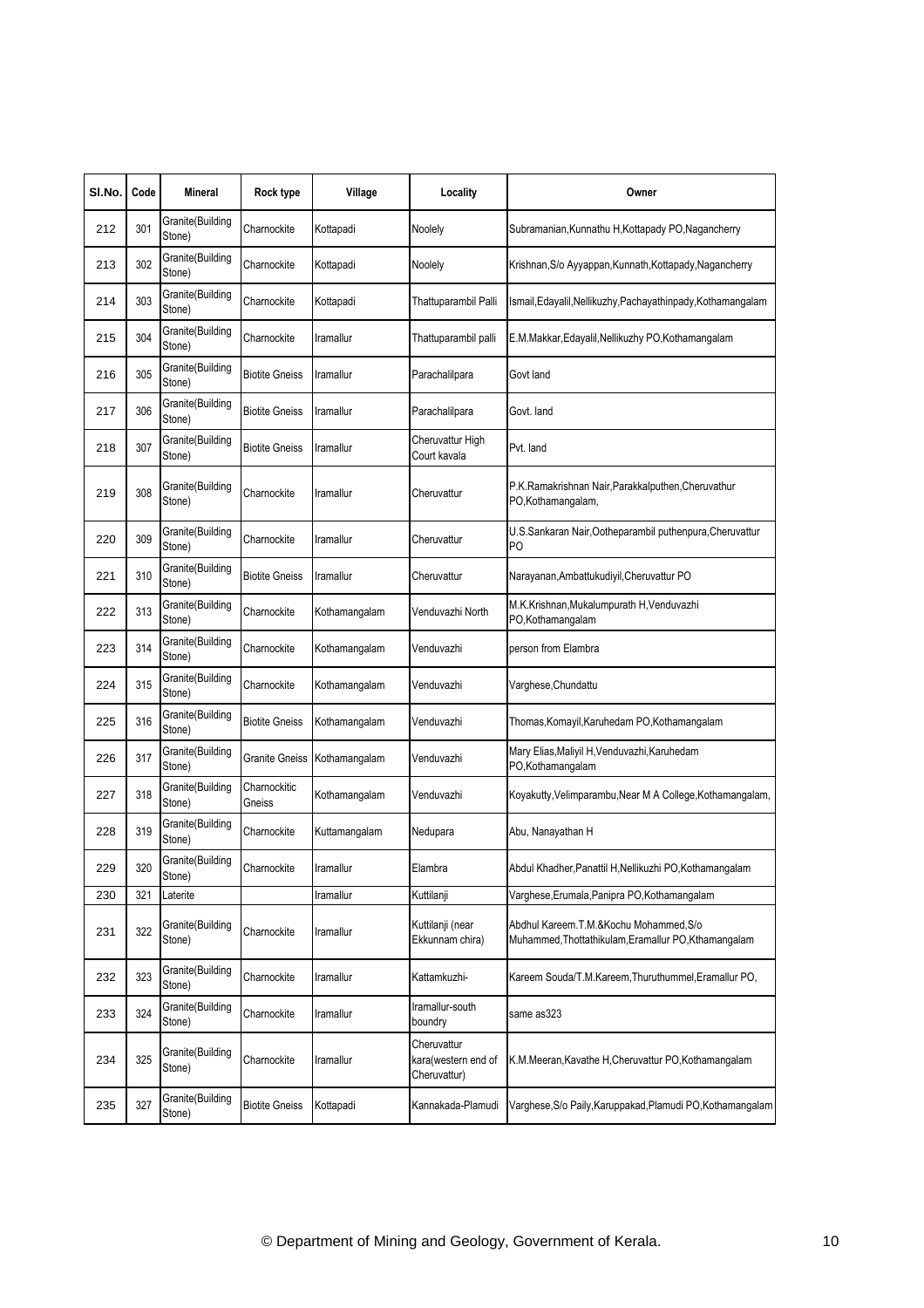| SI.No. | Code | Mineral                    | Rock type             | Village      | Locality                   | Owner                                                                    |
|--------|------|----------------------------|-----------------------|--------------|----------------------------|--------------------------------------------------------------------------|
| 236    | 329  | Granite(Building<br>Stone) | <b>Biotite Gneiss</b> | Kottapadi    | Kannakada                  | Govt. land                                                               |
| 237    | 330  | Granite(Building<br>Stone) | <b>Biotite Gneiss</b> | Kottapadi    | Kannekada                  | Pappachan, Kunjuveettil, Plamudi, Kottapady                              |
| 238    | 331  | Granite(Building<br>Stone) | Granite               | Kottapadi    | Plamudi                    | M.N.Sasi, Manaparambil H, PlamudiPO, Plamudi                             |
| 239    | 332  | Granite(Building<br>Stone) | Granite               | Kottapadi    | Plamudi                    | Kuttappan C, Puliyattil, Plamudi PO, Kottapadi                           |
| 240    | 333  | Granite(Building<br>Stone) | Granite               | Kottapadi    | Plamudi                    | Pareekutty, Plamudi (Moonnamthodu),                                      |
| 241    | 334  | Granite(Building<br>Stone) | Granite               | Kottapadi    | Plamudi                    | 1. Rajan, Pazhayidom, PLAMUDI, 2. Surendran. Pazhayidom                  |
| 242    | 335  | Granite(Building<br>Stone) | Granite               | Kottapadi    | Moonnamthodu-<br>Kottapady | Krishnankutty, Panthilikudi H, Plamudi, Kottapadi                        |
| 243    | 336  | Granite(Building<br>Stone) | Granite               | Kottapadi    | Moonnamthodu               | Thamban(brother of Krishnankutty),Panthilikkudi,Plamudi<br>PO, Kottapady |
| 244    | 340  | Granite(Building<br>Stone) | Granite               | Kottapadi    | Kallumala                  | Thankappan, S/o Kalukurumban, Thekkumkudy, Nedumgapra<br>PO, Payyal      |
| 245    | 341  | Granite(Building<br>Stone) | Granite               | Kottapadi    | Kallumala-Plamudi          | Rajan, S/o Kalakurumban, Parakkal H, Plamudy PO, Kathermala              |
| 246    | 342  | Granite(Building<br>Stone) | Granite               | Kottapadi    | Kallumala                  | Kuttappan, S/o Kalukurumban, Parakkal H, Plamudi<br>PO,Kathermala        |
| 247    | 343  | Granite(Building<br>Stone) | Granite               | Kottapadi    | Klallumala                 | Kuttappan, Kakkattusellissery, Plamudi PO, KOTTAPADY                     |
| 248    | 344  | Granite(Building<br>Stone) | Granite               | Kottapadi    | Plamudi                    | Ayyappan, Mekkappala                                                     |
| 249    | 481  | Laterite                   |                       | Varapetty    | Erambra                    | Najeeb, Punnakottayil H, Pallarimangalam PO, Myloor                      |
| 250    | 482  | Laterite                   |                       | Pothanikadu  | Pallarimangalam            | K.K.Mydheen,,Kammalayil H,Pallarimangalam<br>PO,Kothamangalam,           |
| 251    | 488  | Granite(Building<br>Stone) | Charnockite           | Kottapadi    | Tholely                    | Joy, Punnurpilly H, Kottapady                                            |
| 252    | 491  | Granite(Building<br>Stone) | Charnockite           | Trikkariyoor | Ayappara                   | Ponnappan, Thayyamana H<br>Ayappara, Airupadam                           |
| 253    | 492  | Laterite                   |                       | Kottapadi    | Kottapady                  | Krishnankutty, S/o Pappu, Chiirangara H, Kottapady                       |
|        |      | Code  MINERAL              | <b>ROCKTYPE</b>       | VILLAGE      | LOCALITY                   | <b>OWNER</b>                                                             |
|        |      |                            |                       |              | Kunnathunadu               |                                                                          |
| 254    | 298  | Granite(Building<br>Stone) | Charnockite           | Asamannoor   | Nooleli                    | KANNAN NAIR, Edathottil, Asamannoor P.O., Niileli                        |
| 255    | 299  | Granite(Building<br>Stone) | Charnockite           | Asamannoor   | Noolely                    | Sainudheen, S/o Beerankutty, Manimalakunnel, ASAMANNUR<br>P <sub>O</sub> |
| 256    | 326  | Granite(Building<br>Stone) | Charnockite           | Asamannoor   | Panichayam                 | Varghese(Rtd. KSEB), Kathiramkudy                                        |
| 257    | 328  | Granite(Building<br>Stone) | <b>Biotite Gneiss</b> | Kombanad     | Narkakulam                 | Saji, S/o Joseph, Aayathukudi, Aruvappara, Perumbavur                    |
| 258    | 337  | Granite(Building<br>Stone) | Granite               | Vengoor      | Mekkapala                  | Kuriachan, Palathinkal H, Aruvupara PO, Mekkapala                        |
| 259    | 338  | Granite(Building<br>Stone) | Granite               | Vengoor      | Mekkapala                  | Ravi, Thekkumkudi H, Aruvappara PO                                       |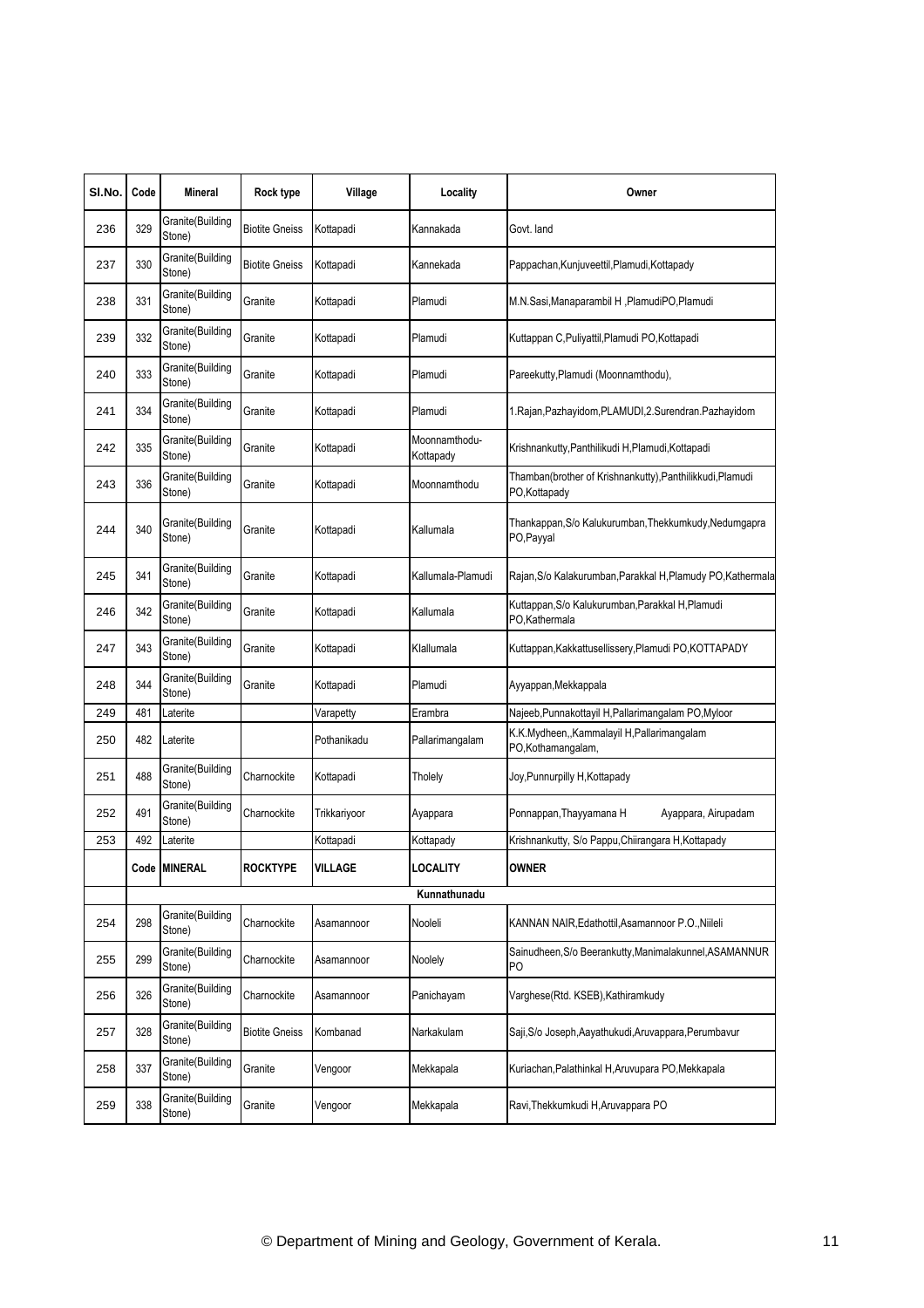| SI.No. | Code | Mineral                     | Rock type              | Village      | Locality                           | Owner                                                                                     |
|--------|------|-----------------------------|------------------------|--------------|------------------------------------|-------------------------------------------------------------------------------------------|
| 260    | 339  | Granite(Building<br>Stone)  | Granite                | Vengoor      | (Kathermala)-<br>Mekkapala         | Srinivasan, Thekkumkudy H, Nedumgapra PO, Payyal                                          |
| 261    | 346  | Granite(Building<br>Stone)  | Charnockite            | Vengoor      | Nedumgapra                         | M.K.David, Madapillil, Oorakkad, Malayidomthuruthu PO                                     |
| 262    | 347  | Granite(Building<br>Stone)  | Granite                | Vengoor      | Nedumgapra                         | P.V.Jose, S/o P.P.Varkey, Ponnerppally H, Nedumgapra                                      |
| 263    | 348  | Granite(Building<br>Stone)  | Granite                | Vengoor      | Nedumgapra                         | Paul Varghese, Pullan House, Nedumgapra                                                   |
| 264    | 349  | Granite(Building<br>Stone)  | Charnockite            | Asamannoor   | Methala-Ambethkar                  | 1.Kochumohammed,Kattukudy H, Methala PO,2.Velayudhan<br>Nair, Padinjasserry,<br>MethalaPO |
| 265    | 350  | Granite(Building<br>Stone)  | Charnockitic<br>Gneiss | Asamannoor   | Methala                            | Preedh, Methala Ambethkar                                                                 |
| 266    | 351  | Granite(Building<br>Stone)  | Charnockitic<br>Gneiss | Asamannoor   | Methala                            | Sivan,Asamannur PO                                                                        |
| 267    | 352  | Granite(Building<br>Stone)  | Charnockite            | Arakkappady  | Kottachira(Methala)                | Chandran, Kamrathumkudi, Methala PO                                                       |
| 268    | 353  | Granite(Building<br>Stone)  | Charnockite            | Irapuram     | Mannur                             | Varghese, Valamkote, Mannur,                                                              |
| 269    | 354  | Granite(Building<br>Stone)  | Charnockite            | Vengoor      |                                    | Vengoor-Canal palam Poulose Varkey, Puthenpura H, Vengoor PO, Canalpalam                  |
| 270    | 355  | Granite(Building<br>Stone)  | Charnockite            | Vengoor      |                                    | Vengoor-Canalpalam P.C.Pappukuttan,Paremaliyil H,Vengoor PO                               |
| 271    | 356  | Granite(Building<br>Stone)  | Charnockite            | Vengola      | Vengoor-Canalpalam                 | T.M.Paily, Thanatukudi, Vengoor<br>&K.M.Varkey,P.M.Varghese,E.D.Poulose                   |
| 272    | 357  | Granite(Building<br>Stone)  | Charnockite            | Vengoor      | Vengoor-Canapalam                  | P.P.Chandran, Poopani, Vengoor & P.M.Mathai, T.M.Varghese                                 |
| 273    | 358  | Granite(Building<br>Stone)  | Charnockite            | Vengoor      | Vengoor-<br>Canakpalam             | Kuriakose, Pandikudi H, Vengoor PO                                                        |
| 274    | 359  | Granite(Building<br>Stone)  | Charnockite            | Vengoor      | Vakkuvalli                         | Yacob, Kavanakudy H, Vengoor                                                              |
| 275    | 360  | Granite(Building<br>Stone)  | Charnockite            | Vengoor      | Vakkuvalli                         | Chandran, S/o Ayyappankutty, Ambadan H, Aruvappara<br>PO,Vakkuvalli                       |
| 276    | 361  | Granite(Building<br>Stone)  | Charnockite            | Vengoor      | Vakkuvally                         | Baby, Vazhakkala H, Vengoor,                                                              |
| 277    | 362  | Granite (Building<br>Stone) | Charnockite            | Vengoor      |                                    | Kozhikkottukulangara Moncy Jacob, Veliyathukudi H, Vengoor PO.                            |
| 278    | 363  | Granite(Building<br>Stone)  | Charnockite            | Vengoor      | Vellamchira                        | Puravath, Achayath H, Vengoor                                                             |
| 279    | 364  | Granite(Building<br>Stone)  | Charnockitic<br>Gneiss | Vengoor      | Kanappara/<br>а                    | /Kozhikkottukulangar Elias Varkey, Padayattil H, Vengoor PO                               |
| 280    | 365  | Granite(Building<br>Stone)  | Charnockite            | Vengoor      | Kanaappara-<br>Kozhikottukulangara | A.M.Poulose, Edathiparambil H, Vengoor PO                                                 |
| 281    | 366  | Granite(Building<br>Stone)  | Charnockitic<br>Gneiss | Vengoor West | Pettamala                          | Kuriakose, Karikudy H, Mudakuzha PO, Pettamala                                            |
| 282    | 367  | Granite(Building<br>Stone)  | Charnockite            | Vengoor West | Pettamala                          | Yacob, S/o Yusuph, Choradath, Chalakkal, Thottumukam<br>PO, Aluva,                        |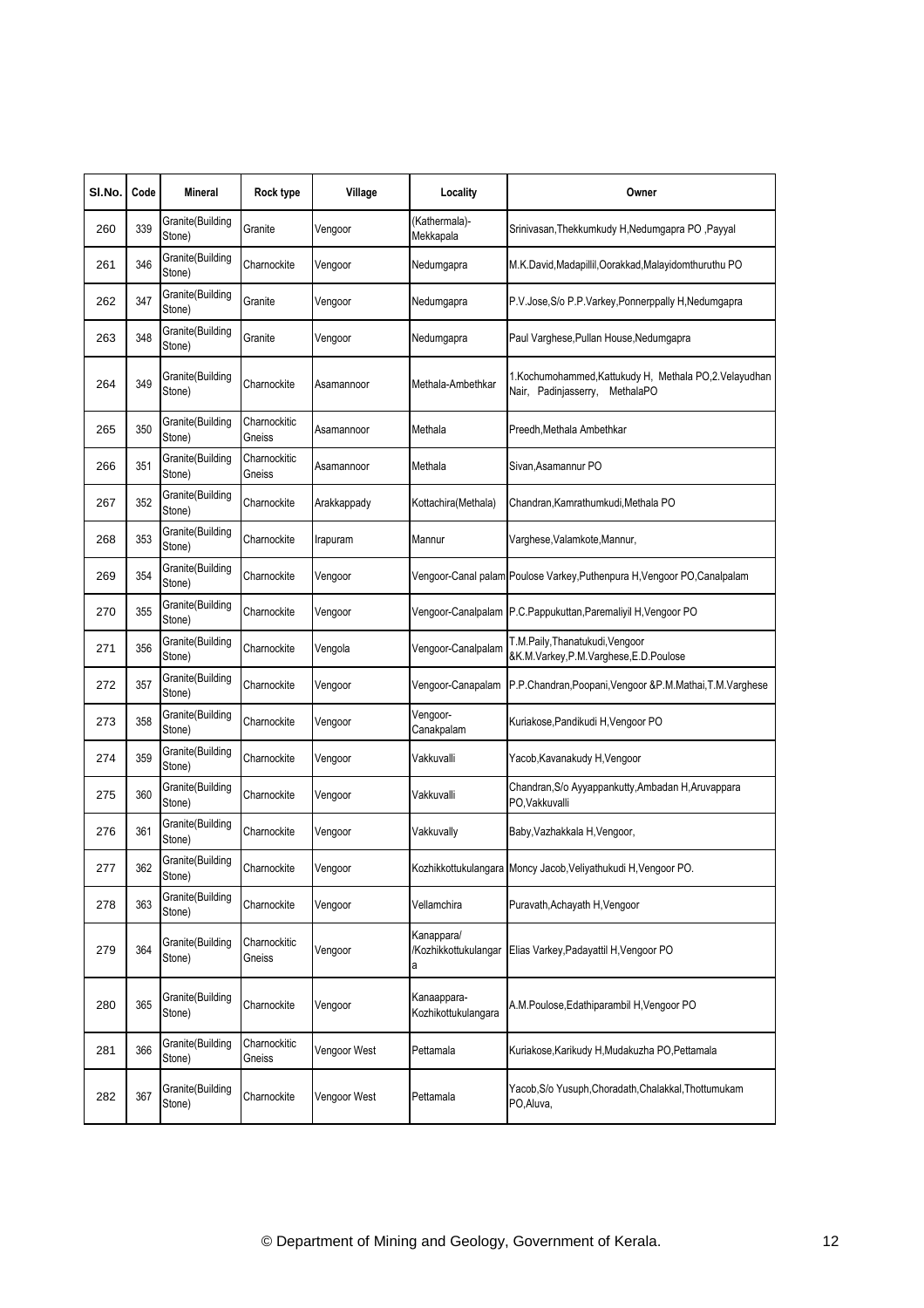| SI.No. | Code | Mineral                     | Rock type   | Village      | Locality     | Owner                                                                                     |
|--------|------|-----------------------------|-------------|--------------|--------------|-------------------------------------------------------------------------------------------|
| 283    | 368  | Granite(Building<br>Stone)  | Charnockite | Vengoor West | Pettamala    | Yacob, Cherodath, Chalakkal, Thottummukam                                                 |
| 284    | 369  | Granite(Building<br>Stone)  | Charnockite | Vengoor      | Pettamala    | P.M.Kuriakose, & Shaji, Pokkathazhil, Iringole PO.                                        |
| 285    | 37   | Laterite                    |             | Mazhuvanoor  | Peruvammuzhi | George s/o<br>Kuttappan, Madathukudiyil, Mazhuvannoor, Peruvammuzhi                       |
| 286    | 370  | Granite(Building<br>Stone)  | Charnockite | Vengoor      | Pettamala    | V.S.Romi &4 others                                                                        |
| 287    | 371  | Granite(Building<br>Stone)  | Charnockite | Vengoor West | Pettamala    | Eldho&3 others                                                                            |
| 288    | 372  | Granite(Building<br>Stone)  | Charnockite | Vengoor West | Pettamala    | Yekkoob, Chrodath H, Chalakkal, Thottummukam PO, Aluva                                    |
| 289    | 373  | Granite(Building<br>Stone)  | Charnockite | Vengoor West | Pettamala    | Kabeer (Yecoob), S/o Yusuf, Chalakkal, Thottummukam<br>PO, Aluva                          |
| 290    | 374  | Granite(Building<br>Stone)  | Charnockite | Vengoor West | Pettamala    | C.M. Afsal (Faissal), S/o C.M. Moosa, Chrodath<br>H.ThottummukamPO                        |
| 291    | 375  | Granite(Building<br>Stone)  | Charnockite | Vengoor West | Pettamala    | C.M.Afsal (Faissal), S/o Moosa, Chakkalakkal                                              |
| 292    | 376  | Granite(Building<br>Stone)  | Charnockite | Vengoor      | Pettamala    | Kabeer (yecoob), S/o Yusuf, Chakkalakkal H, Thottummukam<br>Po                            |
| 293    | 377  | Granite(Building<br>Stone)  | Charnockite | Vengoor      | Pettamala    | Eldho, Joy, Suresh & Tomy                                                                 |
| 294    | 378  | Granite(Building<br>Stone)  | Charnockite | Vengola      | Pettamala    | Mathukunju, Mathai, Kaliyam H, Thurithi PO, Kuruppampadi                                  |
| 295    | 379  | Granite(Building<br>Stone)  | Charnockite | Vengoor West | Pettamala    | Remani Isacc, Kaniyad, Thoongali, Vengoor                                                 |
| 296    | 380  | Granite(Building<br>Stone)  | Charnockite | Vengoor      | Pettamala    | Anandan, Purampilli, Mudakuzha PO                                                         |
| 297    | 381  | Granite(Building<br>Stone)  | Charnockite | Vengoor West | Pettamala    | Anandan                                                                                   |
| 298    | 382  | Granite(Building<br>Stone)  | Charnockite | Vengoor West | Pettamala    | Anandan(same as 380)                                                                      |
| 299    | 384  | Granite(Building<br>Stone)  | Charnockite | Vengoor West | Pettamala    | Hassan K.B., S/o Beeran, Kuttayil H, Thandekad<br>PO, Perumbavur                          |
| 300    | 385  | Granite (Building<br>Stone) | Charnockite | Vengoor West | Pettamala    | Poulose                                                                                   |
| 301    | 386  | Granite(Building<br>Stone)  | Charnockite | Vengoor      | Pettamala    | Poulose                                                                                   |
| 302    | 387  | Granite(Building<br>Stone)  | Charnockite | Vengoor West | Pettamala    | Ayyappan, Thzhathukudi H, Thuruthi PO                                                     |
| 303    | 388  | Granite(Building<br>Stone)  | Charnockite | Vengoor West | Pettamala    | Chandran P.K. S/o Kuttappan, Pottakka H,<br>Pralayakkad, Thuruthi PO                      |
| 304    | 389  | Granite(Building<br>Stone)  | Charnockite | Vengoor West | Pettamala    | V. Yoyakki & Poulose, S/o Varkey, Undakkadan, Royamangalam<br>P <sub>O</sub>              |
| 305    | 390  | Granite(Building<br>Stone)  | Charnockite | Vengoor West | Pettamala    | Ouseph, Keecheri H, Thuruthi PO, Pralayakkad                                              |
| 306    | 391  | Granite(Building<br>Stone)  | Charnockite | Vengoor West | Pettamala    | K.O.Tharu, Kochery H,Mudakuzha PO, &V.V. Baby,<br>Vazhapillykudy H, Vengoor PO, Pandikkad |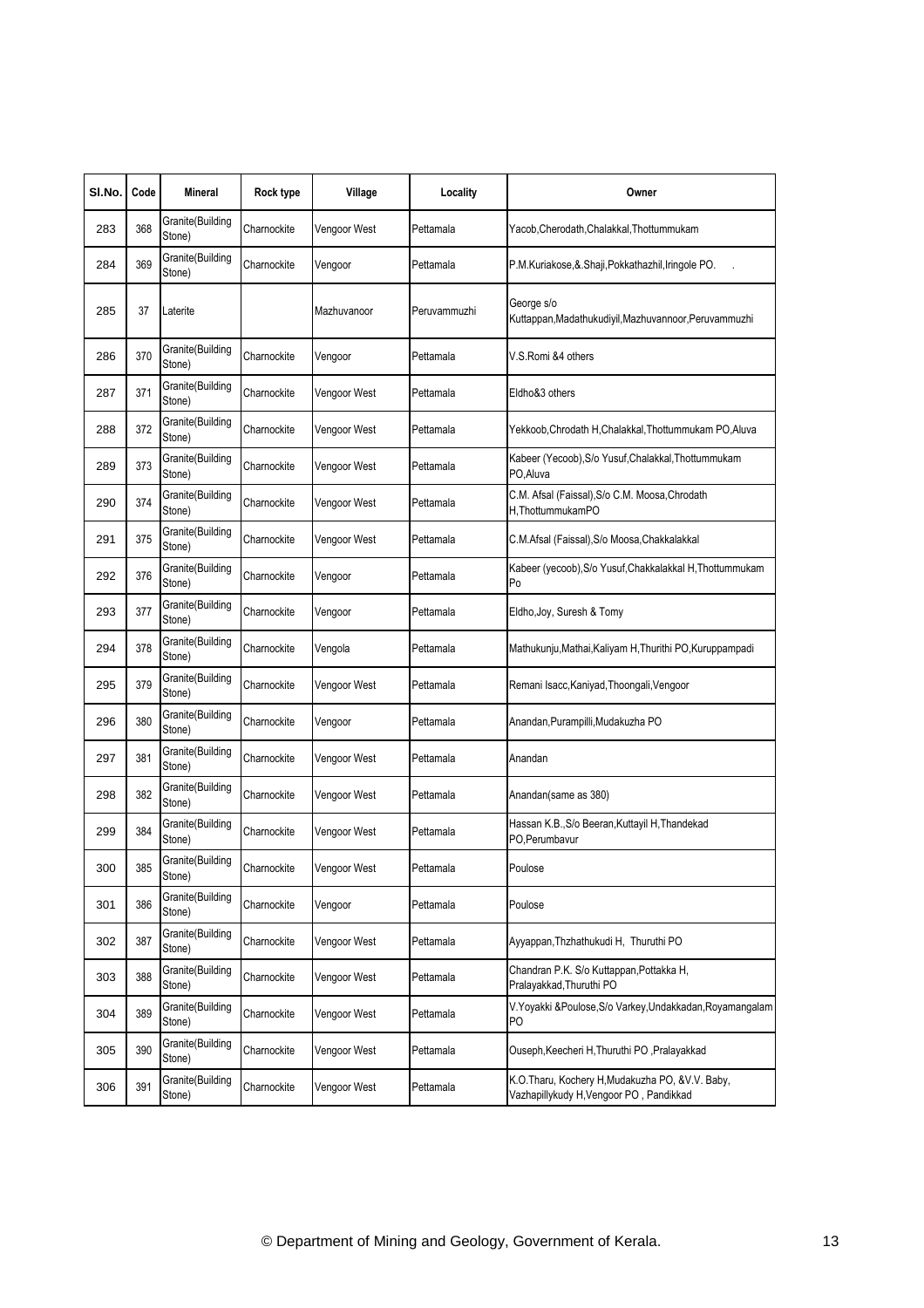| SI.No. | Code | <b>Mineral</b>             | Rock type              | Village      | Locality                  | Owner                                                                     |
|--------|------|----------------------------|------------------------|--------------|---------------------------|---------------------------------------------------------------------------|
| 307    | 392  | Granite(Building<br>Stone) | Charnockite            | Vengoor West | Pettamala                 | EldhoT.T. &T.M. Chummar, Thadikuzhangara H, Mudakuzha<br>P <sub>O</sub>   |
| 308    | 393  | Granite(Building<br>Stone) | Charnockite            | Vengoor West | Pettamala                 | Varghese K.C. & Eldho, Kappadakkamadathil, Mudakuzha PO                   |
| 309    | 394  | Granite(Building<br>Stone) | Charnockite            | Vengoor West | Pettamala                 | Kuttappan, Pralayakkad,                                                   |
| 310    | 395  | Granite(Building<br>Stone) | Charnockite            | Vengoor West | Pettamala                 | Sajan C Kurian, Kuttadan H, Vayikkara PO                                  |
| 311    | 396  | Granite(Building<br>Stone) | Charnockite            | Vengoor West | Pettamala                 | Sajan Kurian, Kuttadan H, Vayikkara PO                                    |
| 312    | 397  | Granite(Building<br>Stone) | Charnockite            | Vengola      | Pettamala                 | Sajan C Kurian, Kuttadan H, Vayikkara PO                                  |
| 313    | 398  | Granite(Building<br>Stone) | Charnockite            | Vengoor West | Pettamala                 | Johny M.P., S/o Paily, Malayakkudy H, Kayyuthiyal                         |
| 314    | 399  | Granite(Building<br>Stone) | Charnockite            | Vengoor West | Pettamala                 | Vijayan, Pallathumalayil H, Vayikkara PO                                  |
| 315    | 400  | Granite(Building<br>Stone) | Charnockite            | Vengoor West | Pettamala                 | Chellamma, Kunjattu H, Mudakuzha PO                                       |
| 316    | 401  | Granite(Building<br>Stone) | Charnockite            | Vengoor West | Pettamala                 | Chellamma, Kunjattu H, Mudakuzha PO                                       |
| 317    | 402  | Granite(Building<br>Stone) | Charnockite            | Vengoor      | Pettamala                 | Abdhul Jaleel                                                             |
| 318    | 403  | Granite(Building<br>Stone) | Charnockite            | Vengoor West | Pettamala                 | Kunju Mohammed, Mundakkal H, Kuttamasserry,                               |
| 319    | 404  | Granite(Building<br>Stone) | Charnockite            | Vengoor      | Pettamala                 | K.P. Poulose, Kaniyadan H, Imury, Kuruppampadi PO                         |
| 320    | 405  | Granite(Building<br>Stone) | Charnockite            | Vengoor West | Petamala                  | K.V.Poulose, Kaniyadan                                                    |
| 321    | 406  | Granite(Building<br>Stone) | Charnockite            | Vengoor West | Pettamala                 | T.P. Hydhrose, Thottathil H, Manjapetty, Marambilly PO                    |
| 322    | 407  | Granite(Building<br>Stone) | Charnockite            | Vengoor West | Pettamala                 | K.M.Poulose, S/o Mani, Kaniyattu H, Pralayakkad Thuruthi PO               |
| 323    | 408  | Granite(Building<br>Stone) | Charnockite            | Vengoor West | Pettamala                 | K.M. Poulose                                                              |
| 324    | 409  | Granite(Building<br>Stone) | Charnockite            | Vengoor West | Pettamala                 | Kunjappan, S/o Villi Kurumban, Vattaparambil<br>H, Pettamala, Thuruthi PO |
| 325    | 412  | Granite(Building<br>Stone) | Charnockitic<br>Gneiss | Vengoor West | Pettamala                 | Avarachan, Chirangara H, Chundakuzhi PO                                   |
| 326    | 414  | Granite(Building<br>Stone) | Charnockite            | Vengoor West | Chundakuzhi               | C.K. Abraham(Avarachan), Chirangara H, Mudakuzha<br>PO, Chundakuzhi,      |
| 327    | 415  | Granite(Building<br>Stone) | Charnockite            | Vengoor West | Chundakuzhi               | Joly Varghese, S/o Varghese, Chirangara H, Chundakuzhi                    |
| 328    | 416  | Granite(Building<br>Stone) | Charnockite            | Vengoor West | Chundakuzhi               | K.V. Poulose &Daisy Issac, Karippakkad H, Chundakuzhi PO                  |
| 329    | 417  | Granite(Building<br>Stone) | Charnockite            | Vengoor West | Chundakuzhi               | C.A.Kuriakose, S/o Abraham, Chirangara H, Mudakuzha<br>PO, Chundakuzhi    |
| 330    | 418  | Granite(Building<br>Stone) | Charnockite            | Vengoor West | Alumchuvadu               | Eliamma Varghese, Thadikulangara H, Mudakuzha PO                          |
| 331    | 419  | Granite(Building<br>Stone) | Charnockite            | Vengoor West | Aluchuvadu(Mudakuz<br>ha) | Varghese C.K., Chirangara H, Mudakuzha PO, Chundakuzhi.                   |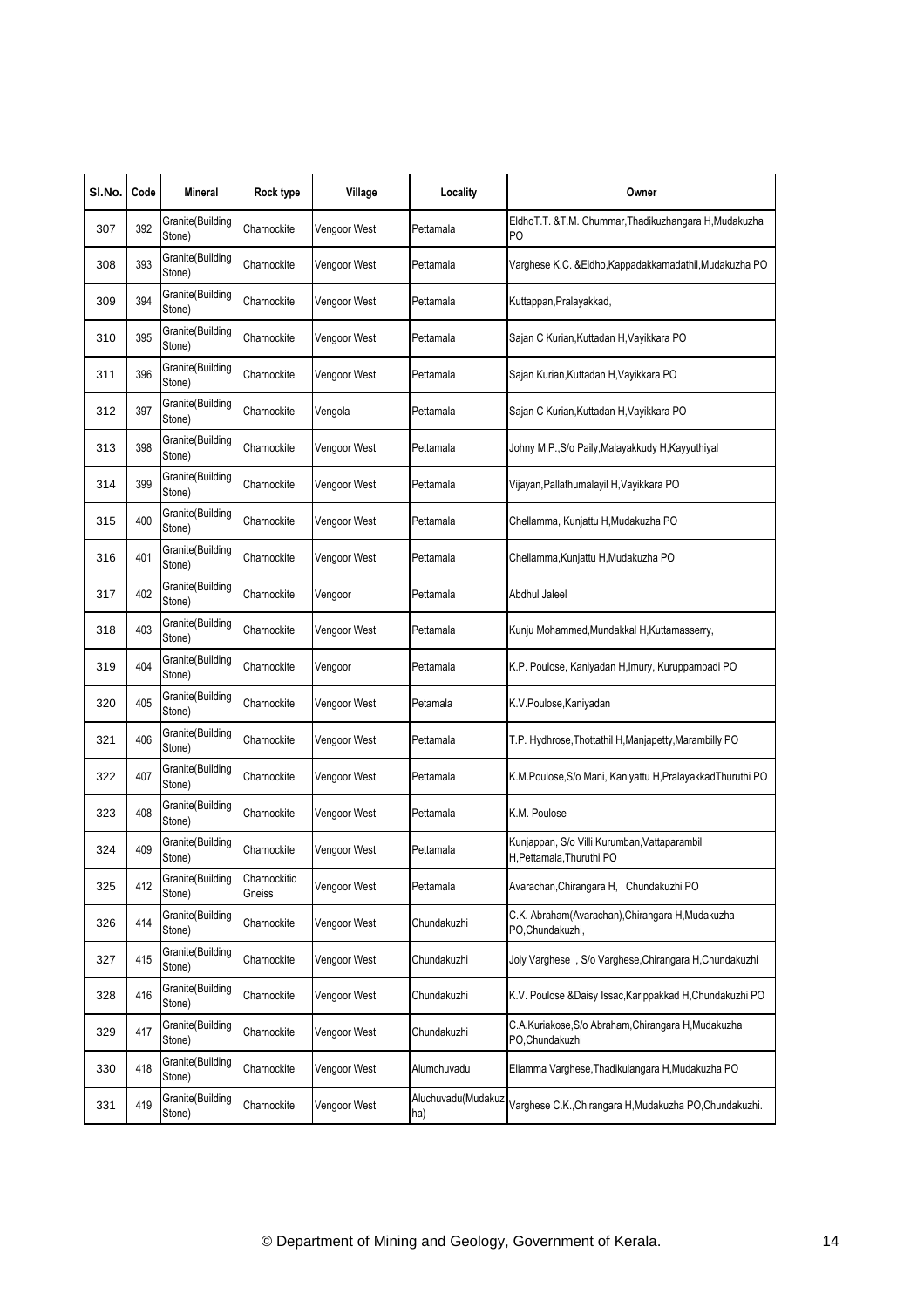| SI.No. | Code | <b>Mineral</b>             | Rock type   | Village      | Locality      | Owner                                                                      |
|--------|------|----------------------------|-------------|--------------|---------------|----------------------------------------------------------------------------|
| 332    | 421  | Granite(Building<br>Stone) | Charnockite | Vengoor West | Thoongali     | Suresh&Kuttappan, S/o Ayyappan, llamana H, Perumbavur                      |
| 333    | 422  | Granite(Building<br>Stone) | Charnockite | Vengoor West | Thoongaly     | T.P.Varghese, ThannikodamVengoor, PO Perumbavur                            |
| 334    | 423  | Granite(Building<br>Stone) | Charnockite | Vengoor      | Chillamthodu  | Pathrose Jacob, Pandikudi, Vengoor PO, Perumbavur                          |
| 335    | 424  | Granite(Building<br>Stone) | Charnockite | Vengoor West | Kombanad      | 1. Maman Alexander, 2. Dr. Thomas Alexander, Maman<br>Estate, Kombanad PO, |
| 336    | 425  | Granite(Building<br>Stone) | Charnockite | Kombanad     | Chooramudy    | Benny, S/o Ouseph, Mulakkudy H, Chooramudy, Kombanadu                      |
| 337    | 426  | Granite(Building<br>Stone) | Charnockite | Kombanad     | Kaipilly      | Kunju Raman, Pulpra H, Kaipilly, Kombanad PO                               |
| 338    | 427  | Granite(Building<br>Stone) | Charnockite | Kombanad     | Thoongaly     | Eldho, Memury, Varghese                                                    |
| 339    | 429  | Granite(Building<br>Stone) | Charnockite | Kodanad      | Kurichilacode | M.M.Stephen,Manikkathan,Kurichilacode,Kodanad PO                           |
| 340    | 430  | Granite(Building<br>Stone) | Charnockite | Kodanad      | Kurichilacode | P.P.Poulose, Pallasserry H, Kurichilacode, Kodanad PO                      |
| 341    | 431  | Granite(Building<br>Stone) | Charnockite | Kodanad      | Kurichilacode | P.P.Thomas, Parappuram H, Mavelypady, Koovapady PO                         |
| 342    | 432  | Granite(Building<br>Stone) | Charnockite | Kodanad      | Kurichilacode | Manu, NjarampillyH, Kurichilacode Kodanad PO,                              |
| 343    | 433  | Granite(Building<br>Stone) | Charnockite | Kodanad      | Kurichilacode | P.C. Thomas, Parappuram H, Mavelippady, Koovapady PO                       |
| 344    | 434  | Granite(Building<br>Stone) | Charnockite | Kodanad      | Kurichilacode | P.C.Thomas,Parappuram H,Mavelypady,Koovapady                               |
| 345    | 435  | Granite(Building<br>Stone) | Charnockite | Kodanad      | Kurichilacode | Mohanan, Kuzhiyanvely H, Okkal PO, Okkal                                   |
| 346    | 436  | Granite(Building<br>Stone) | Charnockite | Kodanad      | Kurichilacode | Mohanan, Kuzhiyanvely, Okkal PO                                            |
| 347    | 438  | Granite(Building<br>Stone) | Charnockite | Kodanad      | Chundakuzhi   | Koradh P.S., Puthenpura H, Chundakuzhi PO                                  |
| 348    | 439  | Granite(Building<br>Stone) | Charnockite | Kodanad      | Chundakuzhi   | Joshi, Puthenpura H, Kurichilacode, Kodanad PO                             |
| 349    | 440  | Granite(Building<br>Stone) | Charnockite | Kodanad      | Chundakuzhi   | Joy P.S. S/o Scaria, Puthenpura H, Chundakuzhi Po                          |
| 350    | 441  | Granite(Building<br>Stone) | Charnockite | Kodanad      | Chundakuzhi   | Nayomi, S /O Scaria, Puthenpura H, Chundakuzhi<br>PO.Perumbavur            |
| 351    | 442  | Granite(Building<br>Stone) | Charnockite | Kodanad      | Chundakuzhi   | Salas, Parapuram H, Koovapady PO                                           |
| 352    | 443  | Granite(Building<br>Stone) | Charnockite | Kodanad      | Chundakuzhi   | Ouseph, Malayakudy H, Kodanad PO,                                          |
| 353    | 444  | Granite(Building<br>Stone) | Charnockite | Kodanad      | Chundakuzhi   | Lonappan (Ouseph), Malayakudy, Kodanad PO                                  |
| 354    | 445  | Granite(Building<br>Stone) | Charnockite | Vengoor West | Chundakuzhi   | Poulson, Thadikulangara H, Chundakuzhi                                     |
| 355    | 446  | Granite(Building<br>Stone) | Charnockite | Vengoor West | Churamudy     | Rajappan, Ponnuruthukudi, Chetty Nada, Kodanad PO                          |
| 356    | 447  | Granite(Building<br>Stone) | Charnockite | Vengoor West | Chundakuzhi   | Eldhose, Kottapuram H, Churamudi                                           |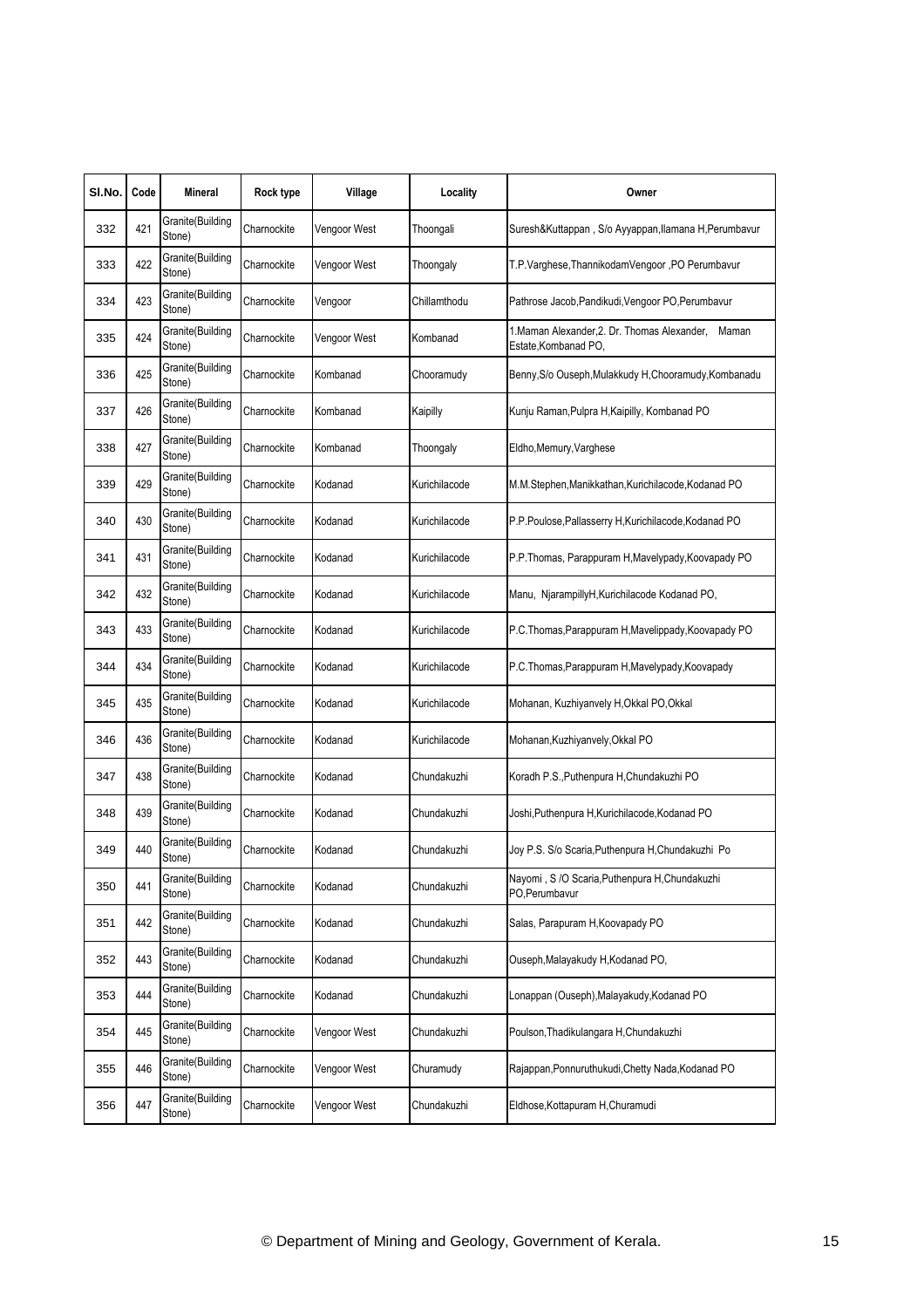| SI.No. | Code | <b>Mineral</b>              | Rock type              | Village      | Locality                                   | Owner                                                                         |
|--------|------|-----------------------------|------------------------|--------------|--------------------------------------------|-------------------------------------------------------------------------------|
| 357    | 448  | Granite(Building<br>Stone)  | Charnockite            | Vengoor West | Churamudy                                  | Eldhose                                                                       |
| 358    | 449  | Granite(Building<br>Stone)  | Charnockite            | Vengoor West | Churamudy-<br>Alattuchira                  | Joy, Kandathil H, Alattuchira                                                 |
| 359    | 450  | Granite(Building<br>Stone)  | Charnockite            | Kombanad     | Panankuzhi                                 | Kishnadas, Neduvely H, Panamkuzhi, Kombanad PO                                |
| 360    | 451  | Granite(Building<br>Stone)  | Charnockite            | Kombanad     | Panankuzhi                                 | Varghese, Kalakudi, Kombanad PO, Panankuzhi                                   |
| 361    | 452  | Granite(Building<br>Stone)  | Charnockite            | Kombanad     | Panankuzhi                                 | Mathai, Krariyeli                                                             |
| 362    | 453  | Granite(Building<br>Stone)  | Charnockite            | Kombanad     | Kombanad                                   | P.K.Varghese, Areekkal Pangottu H, Kombanad, M/s Deepam<br>Granite Industries |
| 363    | 454  | Granite(Building<br>Stone)  | Charnockite            | Koovappady   | Koovapady-<br>llambagapilly                | George V.V., Vettikkakudi H, Imuri, Ilambagapilly PO                          |
| 364    | 455  | Granite(Building<br>Stone)  | Charnockite            | Koovappady   | Koonamkuzhi(Kayyoo<br>thial- lambagapilly) | Rajan,Kidangur                                                                |
| 365    | 456  | Granite(Building<br>Stone)  | Charnockite            | Koovappady   | Koonamkuzhi                                | Velappan, Imury                                                               |
| 366    | 457  | Granite(Building<br>Stone)  | Charnockite            | Koovappady   | llambagapilly                              | Joy, S/o Raphel, Manicheli H, Imury                                           |
| 367    | 458  | Granite(Building<br>Stone)  | Charnockite            | Koovappady   | Imury                                      | Anil Varghese, S/o Varghese, Parapuram H, Koovapady PO                        |
| 368    | 459  | Granite(Building<br>Stone)  | Charnockitic<br>Gneiss | Koovappady   | Kaiyoonniyal                               | George, Kuzhithottu H, Imury, Ilambaghapilly                                  |
| 369    | 460  | Granite(Building<br>Stone)  | Charnockite            | Koovappady   | Kayoonniyal                                | George, Kuzhithottu H, Imury, Ilambhagapilly                                  |
| 370    | 461  | Granite(Building<br>Stone)  | Charnockite            | Koovappady   | llambaghapilly                             | K.V.Mohanan, Kuzhiyaveli H, Okkal                                             |
| 371    | 464  | Ordinary Clay               |                        | Kodanad      | Kurichilacode                              | Krishnan K.A., Nediyara H, Kurichilacode, Kodanad PO                          |
| 372    | 465  | Granite(Building<br>Stone)  | Charnockitic<br>Gneiss | Kodanad      | Kanjirankunnu-<br>(chettynada)             | George Philip, Vayalipparamban H,, Ernakulam                                  |
| 373    | 466  | Granite(Building<br>Stone)  | Granite Gneiss Kodanad |              | Kanjiramkunnu-<br>Chettynada               | Diwakaran, Kalapuraickal H, Alattuchira                                       |
| 374    | 475  | Granite (Building<br>Stone) | Charnockite            | ırapuram     | Mannur                                     | Varghese                                                                      |
| 375    | 476  | Granite(Building<br>Stone)  | Charnockite            | Irapuram     | Mannur                                     | Sunny, S/o Poulose, Parithery H, Irapuram PO                                  |
| 376    | 477  | Granite(Building<br>Stone)  | Charnockite            | Irapuram     | Mannur                                     | Sunny, S/o Puolose, Parithery H, Irapuram PO                                  |
| 377    | 483  | Granite(Building<br>Stone)  | Charnockite            | Asamannoor   | Noolely                                    | Assainar, S/o Mytheen, Njattumkavala H, Noolely, Asamannur<br>P <sub>O</sub>  |
| 378    | 484  | Granite(Building<br>Stone)  | Charnockite            | Asamannoor   | Noolely                                    | Kochumohammed, Thoottathil H, Noolely, Asamannur PO                           |
| 379    | 485  | Granite(Building<br>Stone)  | Charnockite            | Arakkappady  | Panichayam-Noolely                         | Mohammed , Muruvasserry H, Panichayam, Nedungapra PO,                         |
| 380    | 486  | Granite(Building<br>Stone)  | Charnockite            | Asamannoor   | Asamannur-Odakkali                         | M/s Deva Matha Rock Products, Odakkali                                        |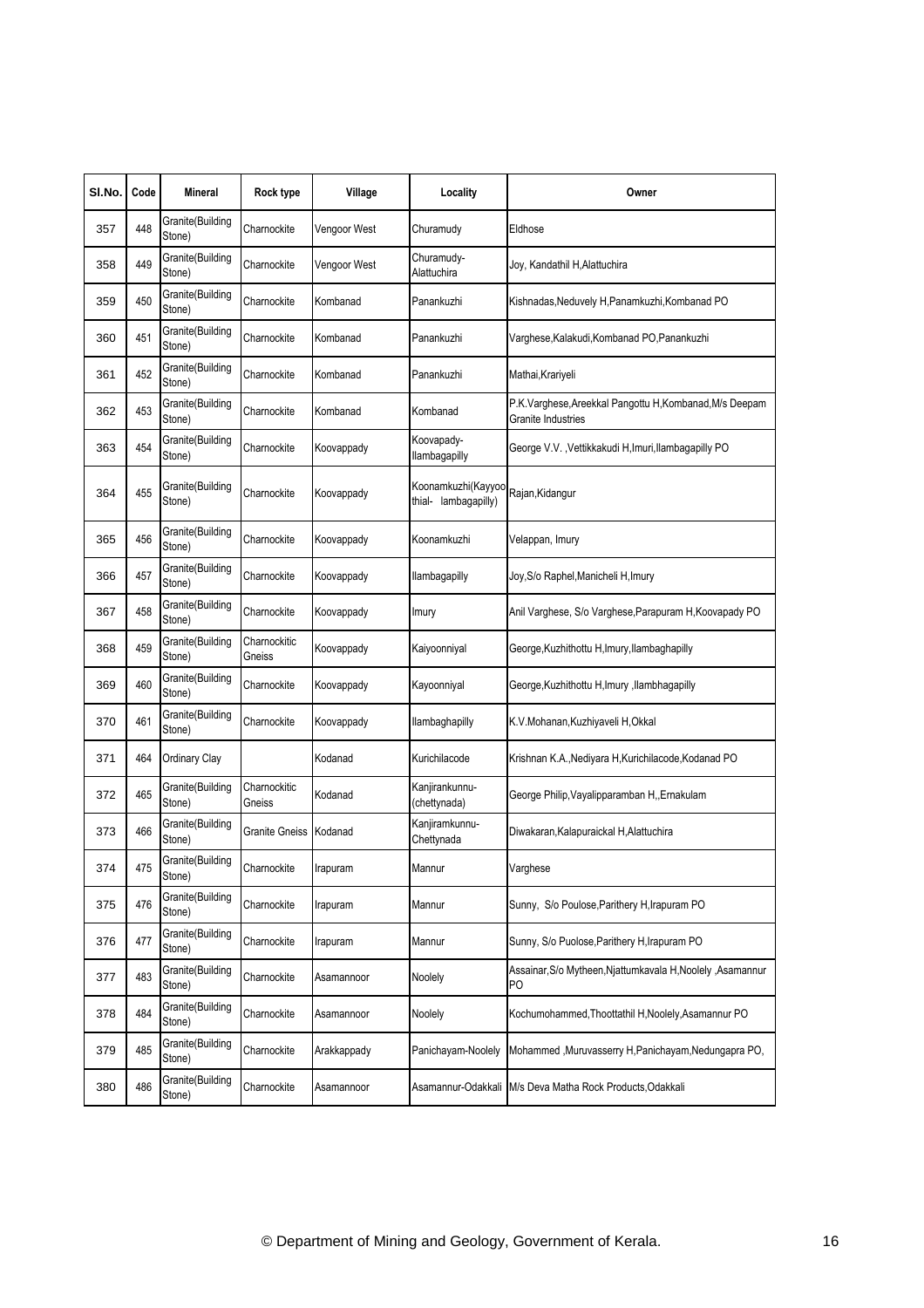| SI.No. | Code | <b>Mineral</b>             | Rock type   | Village      | Locality                      | Owner                                                                          |
|--------|------|----------------------------|-------------|--------------|-------------------------------|--------------------------------------------------------------------------------|
| 381    | 493  | Granite(Building<br>Stone) | Charnockite | Asamannoor   | Kozhikandam mughal<br>Panipra | Pareekutty, Pakkattumolam H, Panipra                                           |
| 382    | 494  | Granite(Building<br>Stone) | Charnockite | Asamannoor   | Odakkali                      | C.P.Issac, S/o James, Chamakkattu H, Thalapunjakara<br>Po, Asamannur.          |
| 383    | 495  | Granite(Building<br>Stone) | Charnockite | Asamannoor   | Thalapunja                    | K.A.Subramanian, Kainikkudy, Panichayam, Nedumgapra PO                         |
| 384    | 496  | Granite(Building<br>Stone) | Charnockite | Asamannoor   | Methala                       | Vaironi, Thambely H, Methala                                                   |
| 385    | 497  | Granite(Building<br>Stone) | Charnockite | Asamannoor   | Thalapunja-Odakkali           | Roy Varghese, S/o Thomman Varghese, Menothumalil<br>H,Odakkali, Asamannur PO   |
| 386    | 499  | Granite(Building<br>Stone) | Charnockite | Rayamangalam | Vayikkara                     | Korah, Mooosapalli H, Vayikkara PO                                             |
| 387    | 500  | Granite(Building<br>Stone) | Charnockite | Rayamangalam | Vayikkara                     | Tomy&Thomas(Kunjumon), Mekkamali&Chamakkad H,<br>Vaikkara PO                   |
| 388    | 501  | Granite(Building<br>Stone) | Charnockite | Rayamangalam | Vaikkara                      | George, Punnakkal H, Vaikkara, Asamannur PO                                    |
| 389    | 502  | Granite(Building<br>Stone) | Charnockite | Asamannoor   | Methala-Vaikkara              | Kurian, Panakka H, Vaikkara, Methala PO                                        |
| 390    | 504  | Laterite                   |             | Asamannoor   | <b>THRIVENI</b>               | St'Mary's SS, Methala PO, Thriveni                                             |
| 391    | 505  | Laterite                   |             | Rayamangalam | Nelliparambu                  | Eliamma, Manayathukudiyil H, Keezhillom Po (Nelliparambu)                      |
| 392    | 506  | Laterite                   |             | Rayamangalam | 606-Keezhillom                | A.K. Krishnan, Annayikannam Mattathil, 606 Colony,<br>Keezhillom PO            |
| 393    | 507  | Granite(Building<br>Stone) | Granite     | Rayamangalam | Marottikadavu-<br>Nellimolam  | Mathai, Kalathikudiyil H, Marottikadavu, Kezhillom Po                          |
| 394    | 508  | Granite(Building<br>Stone) | Granite     | Rayamangalam | Marottikadavu                 | Varghese, Kalathikudy H, Marotikadavu, Keezhillom PO                           |
| 395    | 509  | Laterite                   |             | Rayamangalam | Royamangalam                  | Bhavanikunjamma, Karimattathu parakkal H, Royamangalam                         |
| 396    | 510  | Granite(Building<br>Stone) | Charnockite | Rayamangalam | Pulluvazhi                    | K.A.Jose, Kureethadam H, Pulluvazhi, Iringole Po                               |
| 397    | 511  | Granite(Building<br>Stone) | Charnockite | Rayamangalam | Pulluvazhi                    | N.S. Rock Products<br>Shaji Joseph, Nadamkuzhi H,<br>Pulluvazhi PO             |
| 398    | 513  | Laterite                   |             | Irapuram     | Mannur - Ganapathy<br>temple  | Poulose, Mannath H, Mannur, Keezhillom PO                                      |
| 399    | 514  | Granite(Building<br>Stone) | Charnockite | Irapuram     | Thrikkalathur                 | Kuriachan, Variklalil H, Thrikalathur PO                                       |
| 400    | 515  | Granite(Building<br>Stone) | Charnockite | Irapuram     | Thrikalathur                  | Paulose, Molekkudy H, Thrikalathur,                                            |
| 401    | 516  | Granite(Building<br>Stone) | Charnockite | Irapuram     | Thrikkalathur                 | Mathappan, Palappuram H, Muvattupuzha                                          |
| 402    | 517  | Granite(Building<br>Stone) | Charnockite | Irapuram     | Thrikalathur-Veettoor         | Thankachan M.T., S/o Kuriachan, Moothekkattu H,<br>Thrikkalathur, Nellad PO    |
| 403    | 518  | Granite(Building<br>Stone) | Charnockite | Mazhuvanoor  | Veettoor                      | George Joseph, S/o Varkey Ouseph, Mattathil H, Veettoor,<br>Nellad PO. Mudavur |
| 404    | 519  | Granite(Building<br>Stone) | Charnockite | Mazhuvanoor  | Veettoor                      | Padmanabhan Nair, Kallarakkal H, Veettoor, Nellad PO                           |
| 405    | 520  | Granite(Building<br>Stone) | Charnockite | Mazhuvanoor  | Punnepady                     | V.M.Varkey, Veliyathu H, Punnepady, Mudavur PO                                 |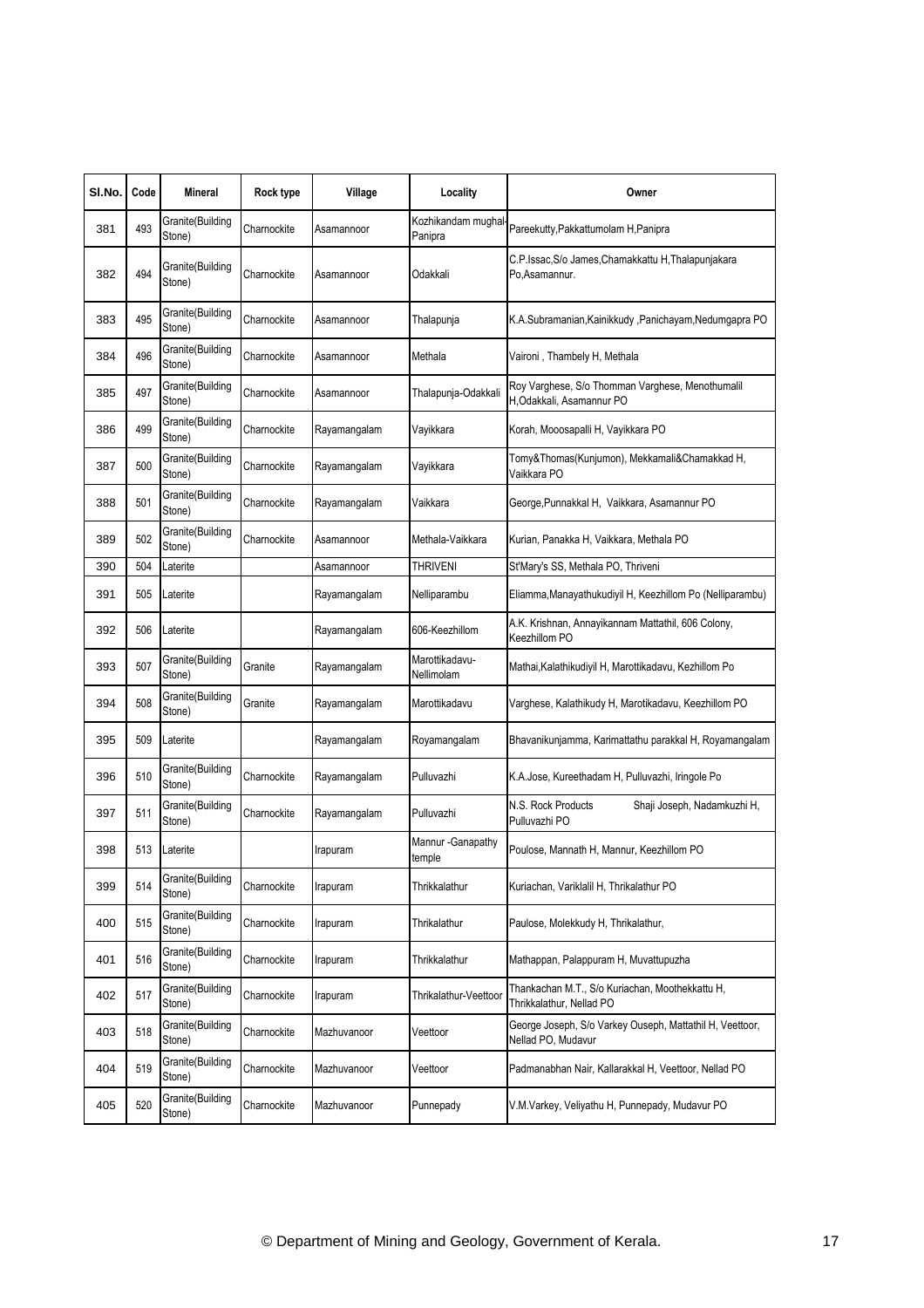| SI.No. | Code | Mineral                    | Rock type   | Village     | Locality                       | Owner                                                                            |
|--------|------|----------------------------|-------------|-------------|--------------------------------|----------------------------------------------------------------------------------|
| 406    | 521  | Granite(Building<br>Stone) | Charnockite | Asamannoor  | Koozhoor                       | Baby, Valamkottu H, Koozhoor, Keezhillom                                         |
| 407    | 522  | Granite(Building<br>Stone) | Charnockite | Chelamattam | Koozhoor                       | Yacob, Kochupuraikkal, Koozhoor, Keezhillom PO                                   |
| 408    | 523  | Granite(Building<br>Stone) | Charnockite | Irapuram    | Koozhoor                       | P.V.Kuriakose, Pulikkakudiyil H, Koozhoor, Keezhillom PO                         |
| 409    | 524  | Granite(Building<br>Stone) | Charnockite | Irapuram    | Koozhoor                       | Kochpuraikkal family, Koozhoor                                                   |
| 410    | 525  | Granite(Building<br>Stone) | Charnockite | Irapuram    | Koozhoor                       | Paulose, S/o Kunjappan, Kochupuraikkal, Koozhoor                                 |
| 411    | 526  | Granite(Building<br>Stone) | Charnockite | Irapuram    | Irapuram                       | T.S.Ameer, M/s Modern Cement Bricks, Irapuram PO,<br>Perumbavur-683541           |
| 412    | 527  | Laterite                   |             | Mazhuvanoor | Koozhur                        | P.M.Varghese, Punjathu H,Koozhoor                                                |
| 413    | 528  | Laterite                   |             | Irapuram    | Irapuram-Kamrutha              | P.J.Poulose, PunjethuH, Irapuram PO                                              |
| 414    | 529  | Laterite                   | Charnockite | Irapuram    | Kamrutha (irapuram)            | Jose P.M., Puthethu H, Irapuram, Keezhillom PO                                   |
| 415    | 531  | Laterite                   |             | Irapuram    | Pathalaparambu-<br>Pallikavala | K.A.Aboobakker, Kaipparambil H, Valayanchirangara PO,<br>Irapuram                |
| 416    | 532  | Laterite                   |             | Irapuram    | Pathalaparambu                 | Scaria, Kakattil, Irapuram PO                                                    |
| 417    | 533  | Laterite                   |             | Irapuram    | Pathalaparambu                 | Sukumaran(Valambur School teacher)                                               |
| 418    | 534  | Laterite                   |             | Irapuram    | Irapuram                       | Jamal, Mundakkal H, Irapuram                                                     |
| 419    | 535  | Laterite                   |             | Irapuram    | Irapuram                       | Chellappan, Kareekkal H, Valayanchirangara PO                                    |
| 420    | 536  | Laterite                   |             | Chelamattam | Irapuram                       | Jalalitha Trust                                                                  |
| 421    | 537  | Laterite                   |             | Irapuram    | Irapuram                       | Joseph (Symon), Pezhakkapilly                                                    |
| 422    | 538  | Laterite                   |             | Irapuram    |                                | Irapuram-Edathakara Yusuff, S/oKunjiyamma, Parethadam H, Irapuram PO             |
| 423    | 539  | Laterite                   |             | Irapuram    | Irapuram                       | Ummer, S/o Kochu Mohammed, Charimattom H, Irapuram<br>PO                         |
| 424    | 540  | Laterite                   |             | Irapuram    | Irapuram                       | Moosa, S/o Pareedh, Cherimattom, IrapuramPO                                      |
| 425    | 541  | Granite(Building<br>Stone) | Charnockite | Irapuram    | Kilikolam-<br>N.Mazhuvannur    | S. Gopinathan S/o Sivaraman, Alakkamolel H, M/s Harshad<br>Granite N.Mazhuvannur |
| 426    | 542  | Granite(Building<br>Stone) | Charnockite | Irapuram    | kilkolam                       | Bhaskara Kaimal, Thumbasserry H, N. Mazhuvannur,<br>Mangalathunada PO            |
| 427    | 543  | Granite(Building<br>Stone) | Charnockite | Irapuram    | Kilikolam                      | Poulose, Sambiliyil H, N.Mazhuvannur                                             |
| 428    | 544  | Granite(Building<br>Stone) | Charnockite | Irapuram    | Kilikolam                      | S.Gopinathan, M/s Harshadgranites, Alakkamolel H,<br>N.Mazhuvannur               |
| 429    | 545  | Granite(Building<br>Stone) | Charnockite | Irapuram    | Kilikulam                      | P.K.Prasad, M/s Parakkal Rock, Products, Parakkal H,<br>N.Mazhuvannur            |
| 430    | 546  | Laterite                   |             | Pattinattam | Pattimattom                    | Gangadharan, Pattimattom                                                         |
| 431    | 547  | Laterite                   |             | Pattinattam | Athani                         | Bhaskaran Nair, Kollankudy H, Athani, Patimattom,                                |
| 432    | 548  | Laterite                   |             | Irapuram    | Nellad                         | Jose, Ramanattu H, Nellad                                                        |
| 433    | 550  | Granite(Building<br>Stone) | Granite     | Mazhuvanoor | Nelladkara                     | Subramaniam, Akkamparambil, Mazhuvannur, Kadaikkanad<br>P <sub>O</sub>           |
| 434    | 551  | Granite(Building<br>Stone) | Charnockite | Mazhuvanoor | Kadaikkanad                    | M.V.Yacob, Meleth H, Kadaikkanad PO,                                             |
| 435    | 552  | Granite(Building<br>Stone) | Charnockite | Mazhuvanoor | Kadakkanad                     | Georgekutty(Benny,S/o Mathai), Puthsseriyil H, Kadakkanad<br>P <sub>O</sub>      |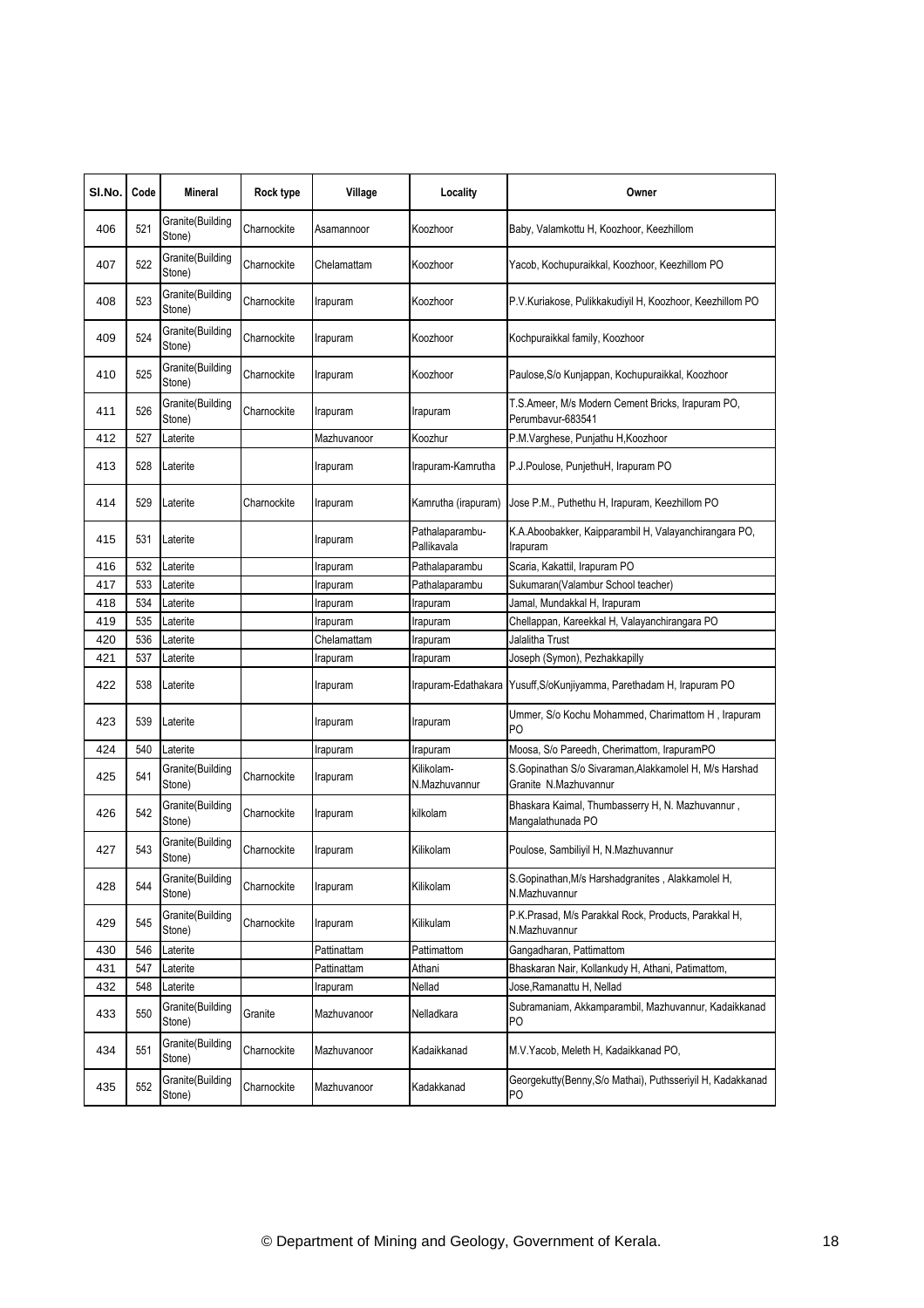| SI.No. | Code | Mineral                     | Rock type              | Village     | Locality                          | Owner                                                                                      |
|--------|------|-----------------------------|------------------------|-------------|-----------------------------------|--------------------------------------------------------------------------------------------|
| 436    | 553  | Granite(Building<br>Stone)  | Charnockite            | Mazhuvanoor | Kadakkanad                        | Sabu, S/o Mathai, Puthusseriyil H, Kadakkanad PO,<br>S.Mazhuvannur                         |
| 437    | 554  | Granite(Building<br>Stone)  | Charnockite            | Mazhuvanoor | Kadakkanad                        | Baby, Karikkathottathil H, Kolencherry                                                     |
| 438    | 555  | Granite(Building<br>Stone)  | Charnockite            | Mazhuvanoor | Kadakkanad                        | C.K.George, S/o Kaakku, Chirakara H, Kadakkanad PO                                         |
| 439    | 556  | Granite(Building<br>Stone)  | Charnockite            | Mazhuvanoor | Kadakkanad                        | C.K.George                                                                                 |
| 440    | 558  | Granite(Building<br>Stone)  | Charnockitic<br>Gneiss | Mazhuvanoor | Valambur                          | M.I.Mohammed, M/s Mazhuvannur Granite Mines, Manath H,<br>B.M.C. PO, Kakkanad ,Kochi-.     |
| 441    | 559  | Granite(Building<br>Stone)  | Charnockitic<br>Gneiss | Irapuram    | Valambur                          | N.K.Raman, Nirakkanal H, Mazhuvznnur PO,                                                   |
| 442    | 560  | Granite(Building<br>Stone)  | Charnockitic<br>Gneiss | Irapuram    | Valambur-<br>Cheenikuzhi          | T.T.Satheesan, M/s Vijaya Granites, Thozhuthinkal H,<br>Vilangu PO, Edathala               |
| 443    | 561  | Granite(Building<br>Stone)  | Charnockite            | Irapuram    | Valambur                          | Eldho, Punnadiyil H, N.Mazhuvannur PO, Cheenikuzhi                                         |
| 444    | 562  | Granite(Building<br>Stone)  | Charnockite            | Irapuram    | Cheenikuzhi                       | N.K.Thankappan, Nareekkal H, Cheenikuzhi, Mazhuvannur                                      |
| 445    | 563  | Granite(Building<br>Stone)  | Charnockite            | Irapuram    | Cheenikuzhi                       | Murali K.K., Kadayath H, Vemballi PO, Ernakulam Dist                                       |
| 446    | 564  | Granite(Building<br>Stone)  | Charnockite            | Irapuram    | Cheenikuzhi                       | V.N.Pavithran, Vattapara H, Kareattupallikkara, Perumbavur                                 |
| 447    | 565  | Granite(Building<br>Stone)  | Charnockite            | Mazhuvanoor | Cheenikuzhi                       | T.U.Kuruvila, Thomprayil H, Chelad PO, Kothamangalam                                       |
| 448    | 566  | Granite(Building<br>Stone)  | Charnockite            | Arakkappady | Vlayamchirangara-<br>Permani road | Jojo G.M., Gopurathingal H, Angamaly.S. PO                                                 |
| 449    | 567  | Granite(Building<br>Stone)  | Charnockite            | Arakkappady | Vlayanchirangara                  | M.A.Noushad, Mg. Partner, Alka granites, N.M.Complex,<br>Valayanchirangara PO              |
| 450    | 569  | Granite(Building<br>Stone)  | Charnockitic<br>Gneiss | Mazhuvanoor | Valambur                          | Santhosh P.V., S/o Velayudhan, Pandarikkottu H,<br>Mazhuvannur PO                          |
| 451    | 571  | Granite(Building<br>Stone)  | Charnockite            | Mazhuvanoor | S.Mazhuvannur                     | C.V.Joy, S/o Varkey, Chembagasserry H, Mekkadambu                                          |
| 452    | 573  | Granite(Building<br>Stone)  | Charnockite            | Vengola     | Chundamala                        | M.D.Kuriakose, M/s Cochin Granites, Vengola West PO,<br>Perumbavur, PIN 683554             |
| 453    | 5/4  | Granite (Building<br>Stone) | Charnockite            | Vengola     | Vengola                           | M.E.lype, Madathil H, Vengola                                                              |
| 454    | 575  | Granite(Building<br>Stone)  | Charnockite            | Vengola     | office)                           | Vengola( near village E.V.Ramakrishnan, S/o Velayudhan, Elavamkudy H, Vengola<br><b>PO</b> |
| 455    | 576  | Granite(Building<br>Stone)  | Charnockite            | Vengola     | Vengola(Thekkamala                | E.V.Rajan (S/o Velayudhan), Elavamkudy H, Vengola PO                                       |
| 456    | 577  | Granite(Building<br>Stone)  | Charnockite            | Arakkappady | Thekkamala                        | E.V.Paulose, S/o Thomas, Edayanal H, Pazhamthottam,                                        |
| 457    | 578  | Granite(Building<br>Stone)  | Charnockite            | Arakkappady | Thekkamala                        | Gangadharan Pillai                                                                         |
| 458    | 579  | Granite(Building<br>Stone)  | Charnockite            | Pattinattam | Kummanode                         | M/sConcrete Aggregates Indus, Kummanode, Pattimattom<br>PO,                                |
| 459    | 580  | Granite(Building<br>Stone)  | Charnockite            | Arakkappady | Perumani                          | N.V.Kuriakose, M/s Nedumpillil, Granites, Nedumpilly H,<br>Vengola PO, Perumani            |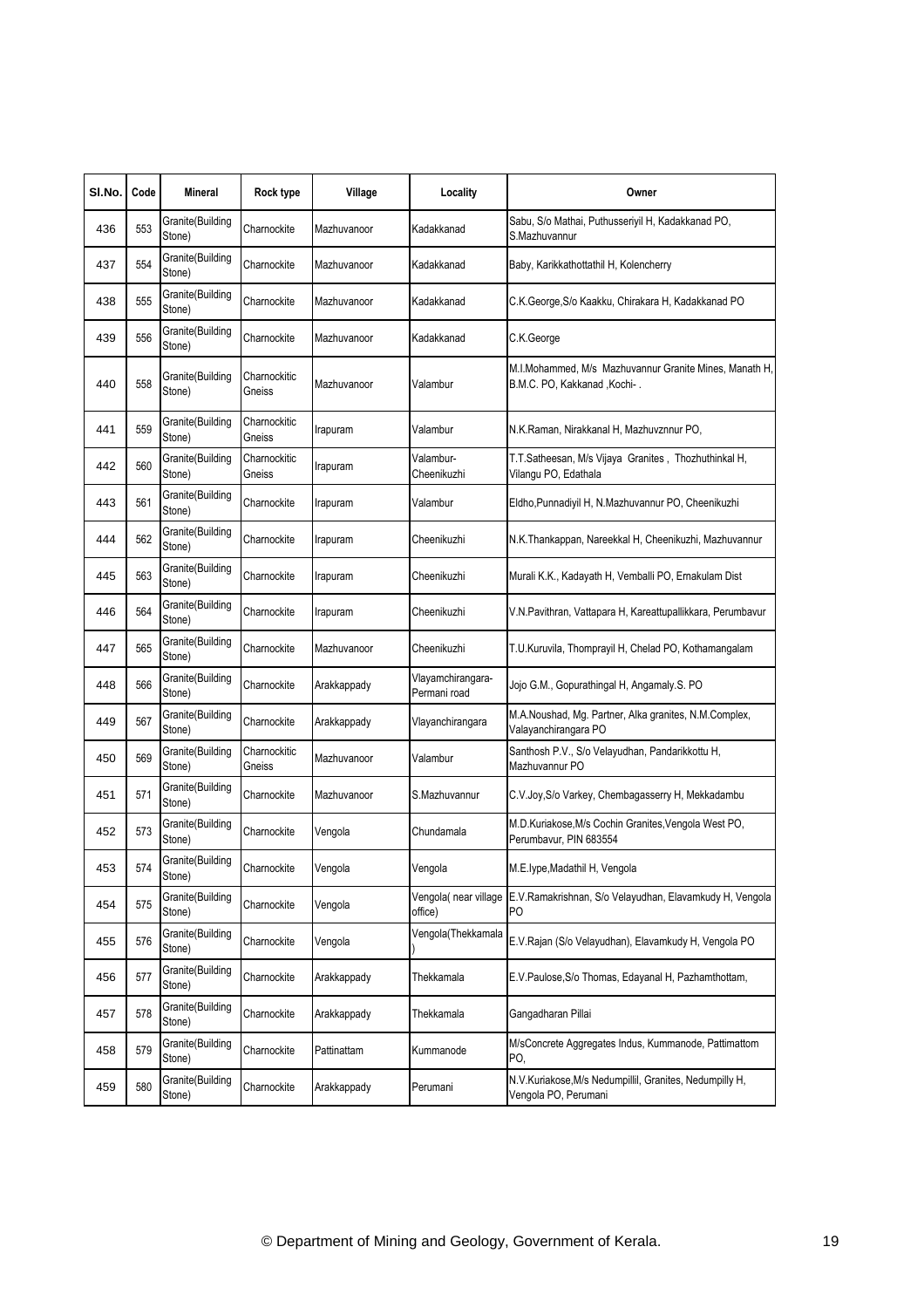| SI.No. | Code | Mineral                    | Rock type      | Village          | Locality                         | Owner                                                                                  |
|--------|------|----------------------------|----------------|------------------|----------------------------------|----------------------------------------------------------------------------------------|
| 460    | 581  | Granite(Building<br>Stone) | Charnockite    | Arakkappady      | Perumani                         | Nandakumar.N, Nellikkal H, Ayyamchirangara, Vengola PO                                 |
| 461    | 582  | Granite(Building<br>Stone) | Charnockite    | Arakkappady      | Perumani                         | K.K.Thankappan, Kanjirakkad, Perumani, Vengola PO                                      |
| 462    | 583  | Granite(Building<br>Stone) | Charnockite    | Arakkappady      | Perumani                         | K.K.Thankappan, Kanjirakkad H, Perumani, Vengola PO                                    |
| 463    | 584  | Granite(Building<br>Stone) | Charnockite    | Aikaranadu North | Perumani                         | Reni Varghese, Thazhekkudy H, Perumani, Vengola PO                                     |
| 464    | 585  | Granite(Building<br>Stone) | Charnockite    | Arakkappady      | Perumani                         | K.P.Mathai, KappadakkamattomH, Perumani, Vengola PO                                    |
| 465    | 586  | Granite(Building<br>Stone) | Charnockite    | Arakkappady      | Prumani                          | Aji Paul, Thzhathukudy H, Perumani                                                     |
| 466    | 587  | Granite(Building<br>Stone) | Charnockite    | Arakkappady      | Perumani                         | Raju Paul, Thanimukkalathu H, Ayikkarakudy, Vengola PO                                 |
| 467    | 588  | Granite(Building<br>Stone) | Charnockite    | Arakkappady      | Ottathani                        | Monappan, Vengola PO                                                                   |
| 468    | 589  | Granite(Building<br>Stone) | Charnockite    | Arakkappady      | Ottathani                        | Tony Thomas, M/s MGSA Granites, Vithayathil H, Ottathani,<br>Vengola                   |
| 469    | 591  | Laterite                   |                | Mazhuvanoor      | Valethupady                      | N.Y.Yohannan, Meenankara H, Valethupady, Pattimattom                                   |
| 470    | 592  | Lime Shell                 |                | Pattinattam      | Valambur kurissu-<br>Kadayiruppu | Kuriakose V.M.M/s St'Mary's, S/o Mathai, Valethu H,<br>Valambur kurissu                |
| 471    | 593  | Granite(Building<br>Stone) | Charnockite    | Puthencruz       | Ramallur-Kutta                   | Sukumaran, Palathadathil H, Ramallur, Kaninadu PO                                      |
| 472    | 595  | Granite(Building<br>Stone) | Granite Gneiss | Puthencruz       | Illichodu                        | M/s Ray Constructions Ltd, Illichodu, Pazhamthottam PO.                                |
| 473    | 596  | Laterite                   |                | Kizhakkambalam   | Njarallur-Vilangu kara           | Chacko Kunjeli, D/o Mariam, Kavalangattukudi H, Njarallur,<br>Kizhakkambalam           |
| 474    | 597  | Granite(Building<br>Stone) | Charnockite    | Pattinattam      | Chooracode                       | M/s Cement Bricks&Allied Indus, Vilangu PO,<br>Kizhakkambalam                          |
| 475    | 604  | Laterite                   |                | Kizhakkambalam   | Thamarachalppuram<br>Oorakkad)   | Ouseph, Koottungal H, Thamarachalppuram,<br>Kizhakkambalam                             |
| 476    | 605  | Laterite                   |                | Kizhakkambalam   | Pullanamolam                     | Mathew, Thommamkudy H                                                                  |
| 477    | 606  | Granite(Building<br>Stone) | Charnockite    | Kizhakkambalam   | Malayidomthuruthu                | George Antony, Kureekkal H. Mg. Partner, G.K. Granites,<br>Oorakkad, Kizhakkambalam PO |
| 478    | 608  | Laterite                   |                | Kizhakkambalam   | Malayidomthuruthu                | George Antony, (GK Granites), Kureekkal H, Kizhakkambalam                              |
| 479    | 609  | Granite(Building<br>Stone) | Charnockite    | Kizhakkambalam   | Oorakkad                         | P.P. Varghese, Kallen Granites, Malayidomthuruthu, Oorakkad                            |
| 480    | 610  | Granite(Building<br>Stone) | Charnockite    | Kizhakkambalam   | Oorakkad                         | K.T.Paul, Karimpanakkal H, Oorakkad PO,<br>Malayidomthuruthu PO                        |
| 481    | 611  | Granite(Building<br>Stone) | Charnockite    | Kizhakkambalam   | Oorakkad                         | Moidheen Kunju, Puthukkad                                                              |
| 482    | 612  | Granite(Building<br>Stone) | Charnockite    | Kizhakkambalam   | Oorakkad                         | K.C.Abraham, Kakkadan H, Malayidomthuruthu PO                                          |
| 483    | 613  | Granite(Building<br>Stone) | Charnockite    | Kizhakkambalam   | Oorakkad                         | Paily Abraham, Kakkadan H, Malayidomthuruthu PO                                        |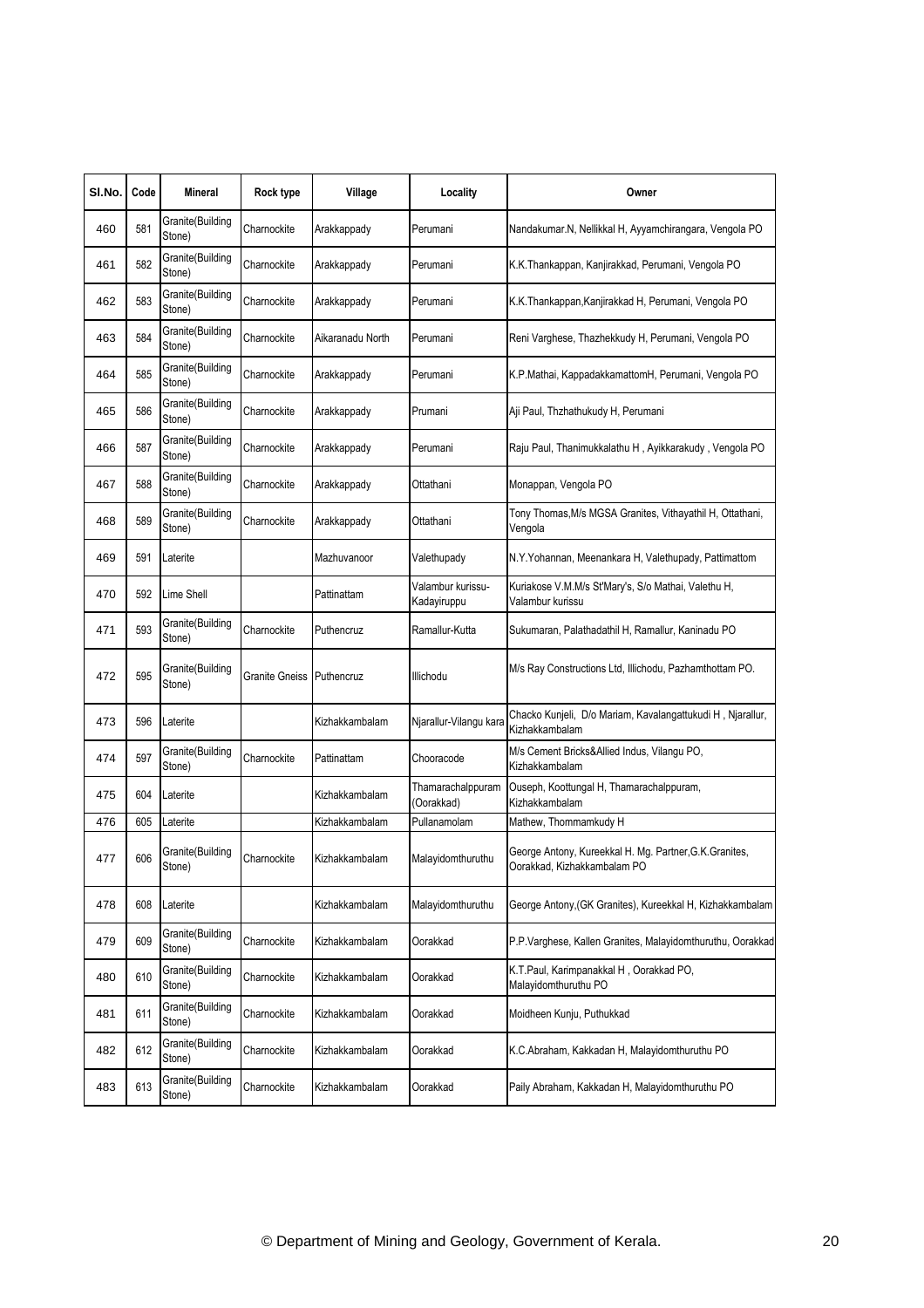| SI.No. | Code | <b>Mineral</b>              | Rock type      | Village          | Locality                     | Owner                                                                                              |
|--------|------|-----------------------------|----------------|------------------|------------------------------|----------------------------------------------------------------------------------------------------|
| 484    | 614  | Granite(Building<br>Stone)  | Charnockite    | Kizhakkambalam   | Oorakkad                     | Jose Kuttan, Parackal H, Kanjoor PO,                                                               |
| 485    | 617  | Granite(Building<br>Stone)  | Granite Gneiss | Puthencruz       | Ramallur                     | Jose Mathew, Kunnel Ayirikkal H, PazhamthottamPO,<br>Kumarapuram                                   |
| 486    | 618  | Laterite                    |                | Puthencruz       | Ramallur                     | Benny, Kanamkuzhi H, Ramallur                                                                      |
| 487    | 620  | Granite(Building<br>Stone)  | Charnockite    | Aikaranad South  | Vadayampady -<br>Patham Mile | Cheryan Pathrose, Poovelil H, Vadayampady PO, Puthencruz                                           |
| 488    | 621  | Granite(Building<br>Stone)  | Charnockite    | Arakkappady      | Ponjasseri(nayar<br>kavala)  | U.A.Abdur Kadhar, Ullalil House, South Vazhakkalam.P.O,                                            |
| 489    | 632  | Granite(Building<br>Stone)  | Charnockite    | Arakkappady      | Thevarmala                   | A.G.Chandrasekharan Nair, Ambalaparambil H, W.Vengpla                                              |
| 490    | 641  | Laterite                    |                | Aikaranadu North | Ponjasserry                  | P.P.Varghese, Kallan metals, Oorakkad                                                              |
| 491    | 652  | Laterite                    |                | Aikaranadu North | Kadamattom                   | K.Poulose, Kunnalakkad H, Kadamattom                                                               |
| 492    | 653  | Laterite                    |                | Aikaranadu North | Nambiyarpady                 | Joseph, Perumalil H, Nambiyarupadikkal                                                             |
| 493    | 654  | Laterite                    |                | Aikaranad South  | Nirappamala                  | Kunju, Karikottil H, Nirappamala, Kolencherry PO                                                   |
| 494    | 673  | Granite(Building<br>Stone)  |                | Thiruvanniyoor   | Thiruvanniyoor               | Aji. J. Paramban, Parambath House, Thiruvanniyoor. p.o                                             |
| 495    | 674  | Granite(Building<br>Stone)  | Charnockite    | Thiruvanniyoor   | Thiruvanniyoor               | Aji. j . Paramban, Parambil House, Thiruvanniyoor. p.o                                             |
| 496    | 675  | Granite(Building<br>Stone)  | Charnockite    | Thiruvanniyoor   | Thiruvnniyoor                | Ajith . J. Paramban                                                                                |
| 497    | 676  | Granite(Building<br>Stone)  | Charnockite    | Thiruvanniyoor   | Thiruvanniyoor               | Ajith . j. Paramban                                                                                |
| 498    | 677  | Granite(Building<br>Stone)  | Charnockite    | Thiruvanniyoor   | Thiruvanniyoor               | P.E. Sara, Parutthikunnil House, Thiruvanniyoor                                                    |
| 499    | 678  | Granite(Building<br>Stone)  | Charnockite    | Thiruvanniyoor   | Thiruvanniyoor               | P. E. Sara, Parutthikkunnil House, Thiruvanniyoor                                                  |
| 500    | 679  | Granite(Building<br>Stone)  | Charnockite    | Thiruvanniyoor   | Thiruvanniyoor               | P.E. Sara                                                                                          |
| 501    | 680  | Granite(Building<br>Stone)  | Charnockite    | Thiruvanniyoor   | Thiruvanniyoor               | Ettan Sara Parambatthu                                                                             |
| 502    | 681  | Granite(Building<br>Stone)  | Charnockite    | Thiruvanniyoor   | Thiruvanniyoor               | C.K.Kuryakkos, Kanjirumthadathil House, Thiruvanniyoor                                             |
| 503    | 682  | Laterite                    | Laterite       | Thiruvanniyoor   | Parambathupadi               | Eldho Babu, (S/O Banu (late)), Parambathu House,<br>Parampathupadi, Thiruvanniyoor. P.O, Ernakulam |
| 504    | 683  | Granite (Building<br>Stone) | Charnockite    | Thiruvanniyoor   | Marangattullikara            | Annamma Mathai, Chennothu House, Marangathullikara,<br>Thiruvanniyoor. P.O                         |
| 505    | 685  | Granite(Building<br>Stone)  | Charnockite    | Thiruvanniyoor   | Pazhukkamattom               | Abi Saimon, (S/O. K.M. Saimon), Keelayath House,<br>Thiruvanniyoor                                 |
| 506    | 686  | Granite(Building<br>Stone)  | Charnockite    | Thiruvanniyoor   | Pazhukkamattom               | Sunny, Papplil House, Thiruvanniyoor                                                               |
| 507    | 687  | Granite(Building<br>Stone)  | Charnockite    | Thiruvanniyoor   | Pazhukkamattom               | Sunny, Pappalil House, Thiruvanniyoor                                                              |
| 508    | 688  | Laterite                    | Laterite       | Thiruvanniyoor   | Maragattullikara<br>(south)  | Paili Vargeese, Kumbapalli House, Maragattulli South,<br>Thiruvanniyoor                            |
| 509    | 691  | Laterite                    | Laterite       | Ikkaranadu       | Putrika                      | Paili, Kannappikkuzhi House, Putrika                                                               |
| 510    | 692  | Laterite                    | Laterite       | Ikkaranadu       | Kinginimattom                | Chakkochan, Jaccob, Parappurathu House, Kinginimattom,<br>Putrika . P.O                            |
| 511    | 693  | Laterite                    | Laterite       | Ikkaranadu       | Kinginimattom                | Annamma Paul, Kunnathu House, Kinginimattom (P.O)                                                  |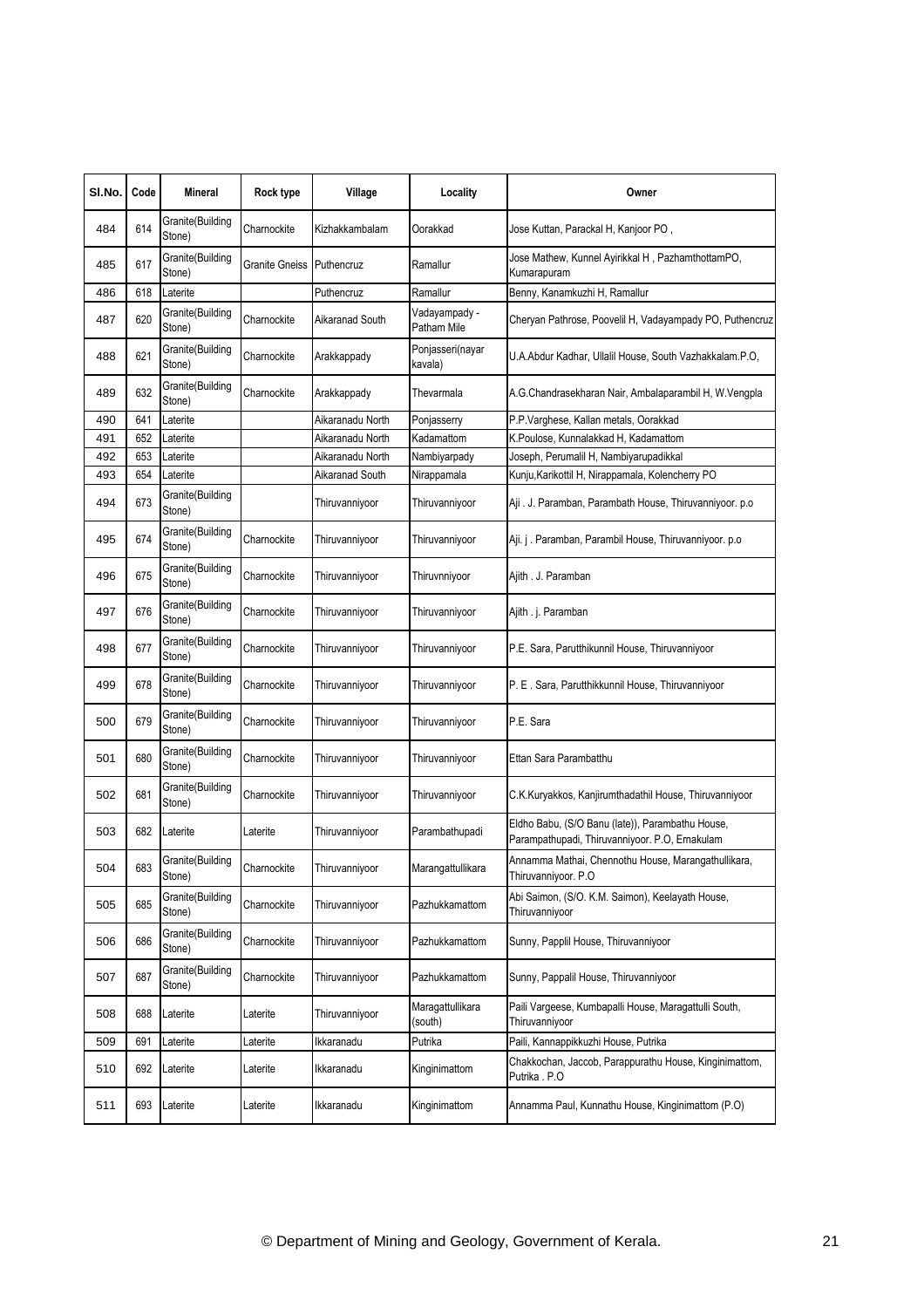| SI.No. | Code | Mineral                    | Rock type   | Village         | Locality                         | Owner                                                                |
|--------|------|----------------------------|-------------|-----------------|----------------------------------|----------------------------------------------------------------------|
|        |      |                            |             |                 |                                  | Benny Paul, Njattuthottiyil House, Kinginimattom . P.O, via          |
| 512    | 694  | Laterite                   | Laterite    | Ikkaranadu      | Kinginimattom                    | Kolancheri                                                           |
| 513    | 695  | Laterite                   | Laterite    | Ikkaranadu      | Mangathur,<br>Kolancheri         | Kunju Kunju, Vallikkattil House, Mangattur                           |
| 514    | 696  | Granite(Building<br>Stone) | Charnockite | Ikkaranadu      | Elamkulam                        | P.D. Mathulla, Pannikuzhiyil House, Kolencheri .P.O                  |
| 515    | 697  | Granite(Building<br>Stone) | Charnockite | Ikkaranadu      | Elamkulam                        | P.D. Mathulla, Pannikuzhiyil House, Kolencheri.P.O                   |
| 516    | 698  | Granite(Building<br>Stone) | Charnockite | Ikkaranadu      | Nirappamala                      | Othuppu Paili, Thuruthel House, Kolencheri. P. O                     |
| 517    | 699  | Granite(Building<br>Stone) | Charnockite | Ikkaranadu      | Nirappumala                      | Othuppu Paili, Thuruthel House, Kolencheri. P.O                      |
| 518    | 700  | Laterite                   | Laterite    | Ikkaranadu      | Thammanimattom<br>(Ramamangalam) | Kochhu Kunju. O.P, Odoli House, Thammanimattom,<br>Ramamangalam.P.O, |
| 519    | 702  | Laterite                   | Laterite    | Ikkaranadu      | Chemmala<br>(Vadayambadi)        | Alees . P.T, Thekkekudiyil House, Vadayambadi (P.O)                  |
| 520    | 703  | Granite(Building<br>Stone) | Charnockite | Ikkaranadu      | Kadayirippu                      | Paili, Paramurikkal House, Kadayirippu (P.O)                         |
| 521    | 704  | Granite(Building<br>Stone) | Charnockite | Aikaranadu      | Kadayiruppu                      | Slabs & Aggregates, Kadayiruppu.P.O, Kolrncheri,                     |
| 522    | 705  | Laterite                   | Laterite    | Aikaranad South | Kinginimattom,<br>Kakkattupara   | Ayyappan, Kadambanadu House, Kinginimattom .P.O,                     |
| 523    | 706  | Laterite                   | Laterite    | Aikaranadu      | Vadayambadi                      | Matheu (Retired H.M), Thottappilli House, Vadayambadi (P.O)          |
| 524    | 707  | Granite(Building<br>Stone) | Charnockite | Puthencruz      | Puthencruz                       | T.P. Ramani, Chirakkal House, Puthencruz (P.O)                       |
| 525    | 708  | Granite(Building<br>Stone) | Charnockite | Vadavucode      | Vadayambathumala                 | M.D. George & Comopany, Vadavucode.P.O, Puthencruzh                  |
| 526    | 709  | Granite(Building<br>Stone) | Charnockite | Vadavucode      | Vadavucode                       | E.M. Esso, Ernakulam, Near shipyard, Shivarama Temple,               |
| 527    | 710  | Laterite                   | Laterite    | Puthencruz      | Karinad (karimukal)              | Jacob, Tozhuppadan 4, Karimukal                                      |
| 528    | 711  | Granite(Building<br>Stone) | Charnockite | Thiruvanniyoor  |                                  | Devasvam Board, Kakkad                                               |
| 529    | 712  | Granite(Building<br>Stone) | Charnockite | Thiruvanniyoor  |                                  |                                                                      |
| 530    | 713  | Granite(Building<br>Stone) | Charnockite | Thiruvanniyoor  | Devasuam Board                   | Narayanankutty                                                       |
| 531    | 714  | Granite(Building<br>Stone) | Charnockite | Thiruvanniyoor  |                                  | Kuttappan                                                            |
| 532    | 715  | Granite(Building<br>Stone) | Charnockite | Thiruvanniyoor  |                                  | Kunjumon                                                             |
| 533    | 716  | Granite(Building<br>Stone) | Charnockite | Thiruvanniyoor  |                                  | Sundaresan                                                           |
| 534    | 717  | Granite(Building<br>Stone) | Charnockite | Thiruvanniyoor  |                                  | Kunju                                                                |
| 535    | 718  | Granite(Building<br>Stone) | Charnockite | Thiruvanniyoor  |                                  | Narayanan Njarakkal                                                  |
| 536    | 719  | Granite(Building<br>Stone) | Charnockite | Thiruvanniyoor  |                                  | Baskaran Nair, Vazhakkapilli House, Mamala .P.O.                     |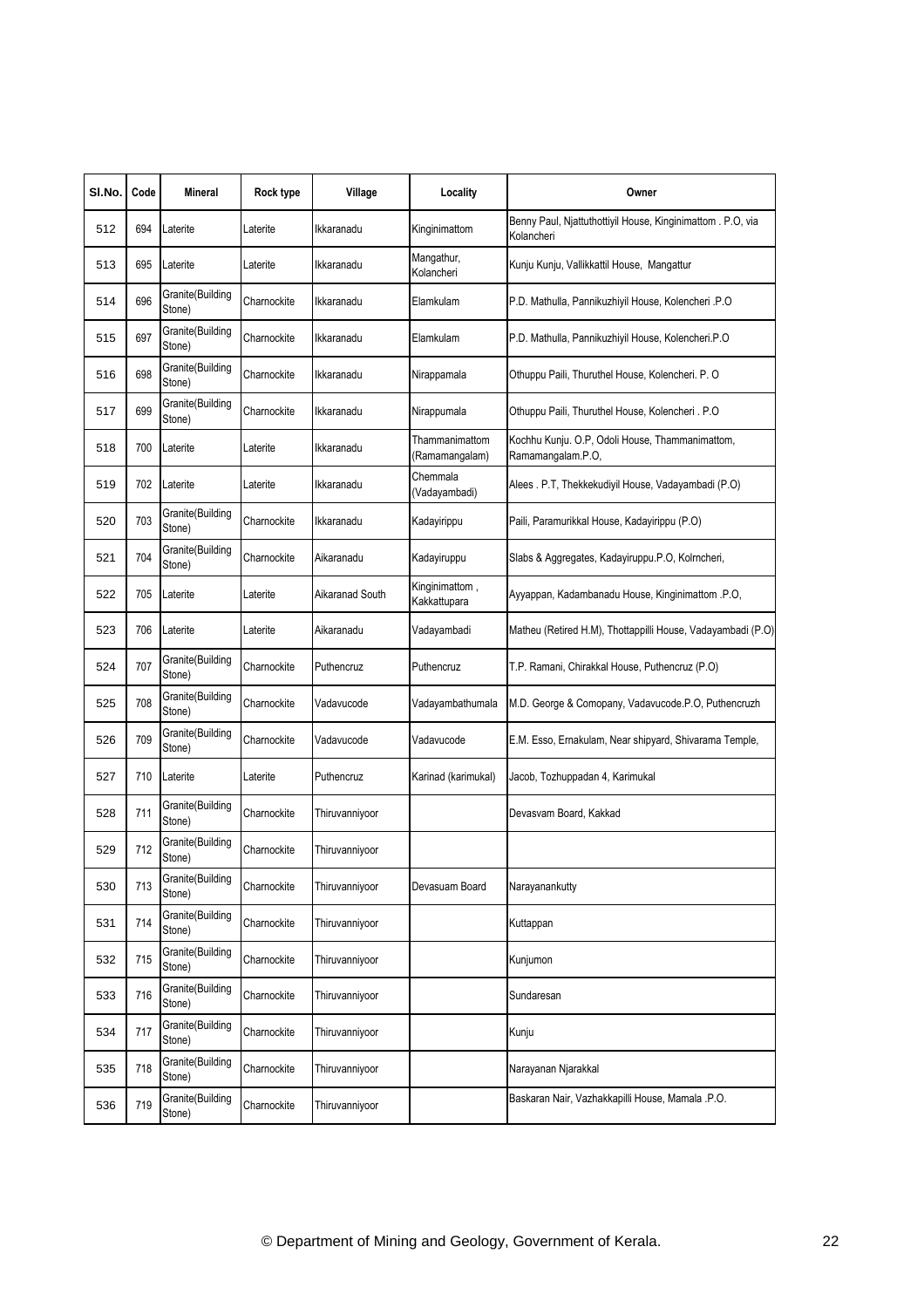| SI.No. | Code | Mineral                    | Rock type       | Village        | Locality       | Owner                                                                            |
|--------|------|----------------------------|-----------------|----------------|----------------|----------------------------------------------------------------------------------|
| 537    | 720  | Granite(Building<br>Stone) | Charnockite     | Thiruvanniyoor |                | C.P. Pratapan, Chullutharayil House, Mamala. P.O.                                |
| 538    | 721  | Granite(Building<br>Stone) | Charnockite     | Thiruvanniyoor |                | C.P. Paratapan, Chullatharayil House, Mamala. P.O.                               |
| 539    | 722  | Granite(Building<br>Stone) | Charnockite     | Thiruvanniyoor |                | C.P. Paratapan, Chullatharayil House, Mamala. P.O.                               |
| 540    | 723  | Granite(Building<br>Stone) | Charnockite     | Thiruvanniyoor |                | Madhavan Thirumeni, Neduvamana House, Kakkad, Mamala<br>.P.O.                    |
| 541    | 725  | Granite(Building<br>Stone) | Charnockite     | Thiruvanniyoor |                | George. V.V (S/O Varkey(late)), Veeppanathu House,<br>Mamala (P.O), Kakkadu Kara |
| 542    | 729  | Granite(Building<br>Stone) | Charnockite     | Thiruvanniyoor |                | O.P. Varghese, Olakkuzhi House, Sasthammukal, Mamala.<br>P.O.                    |
| 543    | 732  | Granite(Building<br>Stone) | Charnockite     | Thiruvanniyoor |                | Maniamma Varghese, Kanjirankkattu House, Mamala (P.O).                           |
| 544    | 733  | Granite(Building<br>Stone) | Charnockite     | Thiruvanniyoor |                | Maniamma Varghese, Kanjirakkattu House, Mamala (P.O).                            |
| 545    | 734  | Granite(Building<br>Stone) | Charnockite     | Thiruvanniyoor |                | Maniamma Varghese, Kanjirakkattu House, Mamala (P.O),                            |
| 546    | 735  | Granite(Building<br>Stone) | Charnockite     | Rayamangalam   | Kuruppampadi   | M.K. Kuriakose, Mattamana House, Kuruppampadi (P.O),                             |
| 547    | 737  | Granite(Building<br>Stone) | Charnockite     | Rayamangalam   | Rayamangalam   | M.V. Abraham, Maniyattu House, Rayamangalam. P.O,<br>Kuruppampadi,               |
| 548    | 738  | Granite(Building<br>Stone) | Charnockite     | Rayamangalam   | Rayamangalam   | Paily Varkey, Maniyattu House, Rayamangalam (P.O),                               |
| 549    | 740  | Granite(Building<br>Stone) | Charnockite     | Rayamangalam   | Nellimolam     | P.P.Poulose, Panachikkad House, Pulluvazhi.P.O, Keezhillam<br>(via)              |
| 550    | 741  | Granite(Building<br>Stone) | Charnockite     | Irapuram       | Kuzhur         | P.Jacob, Paruthuvayalil House, Irapuram,<br>ValayamChirangora (P.O),             |
|        |      | Code MINERAL               | <b>ROCKTYPE</b> | <b>VILLAGE</b> | LOCALITY       | <b>OWNER</b>                                                                     |
|        |      |                            |                 |                | Muvattupuzha   |                                                                                  |
| 551    | 1    | Granite(Building<br>Stone) | Charnockite     | Arakuzha       | Memadangu      | Govt. land (Tharissu)                                                            |
| 552    | 10   | Granite(Building<br>Stone) | Charnockite     | Manjalloor     | Kadalikkad     | Baby,Kizhakkekara,Kadalikkad                                                     |
| 553    | 100  | Granite(Building<br>Stone) | Charnockite     | Marady         | Soolam         | Ouseph Kuriakose                                                                 |
| 554    | 101  | Granite(Building<br>Stone) | Charnockite     | Marady         | Soolam         | Ouseph Kuriakose, Paramalayil, Soolam                                            |
| 555    | 102  | Granite(Building<br>Stone) | Charnockite     | Marady         | Soolam         | Ouseph yohannan                                                                  |
| 556    | 103  | Granite(Building<br>Stone) | Charnockite     | Marady         | <b>SOOLAM</b>  | Kunju, Chollal, Soolam, Kayanad,                                                 |
| 557    | 104  | Granite(Building<br>Stone) | Charnockite     | Marady         | Soolam         | V. C. Scaria, Veliyath, Soolam                                                   |
| 558    | 105  | Granite(Building<br>Stone) | Charnockite     | Marady         | Soolam         | Scaria Scaria, Veliyath, Soolam                                                  |
| 559    | 107  | Granite(Building<br>Stone) | Charnockite     | Koothattukulam | Kunnamchirayil | K.M. Scaria, Kochu kunnel, Kooyhattukulam                                        |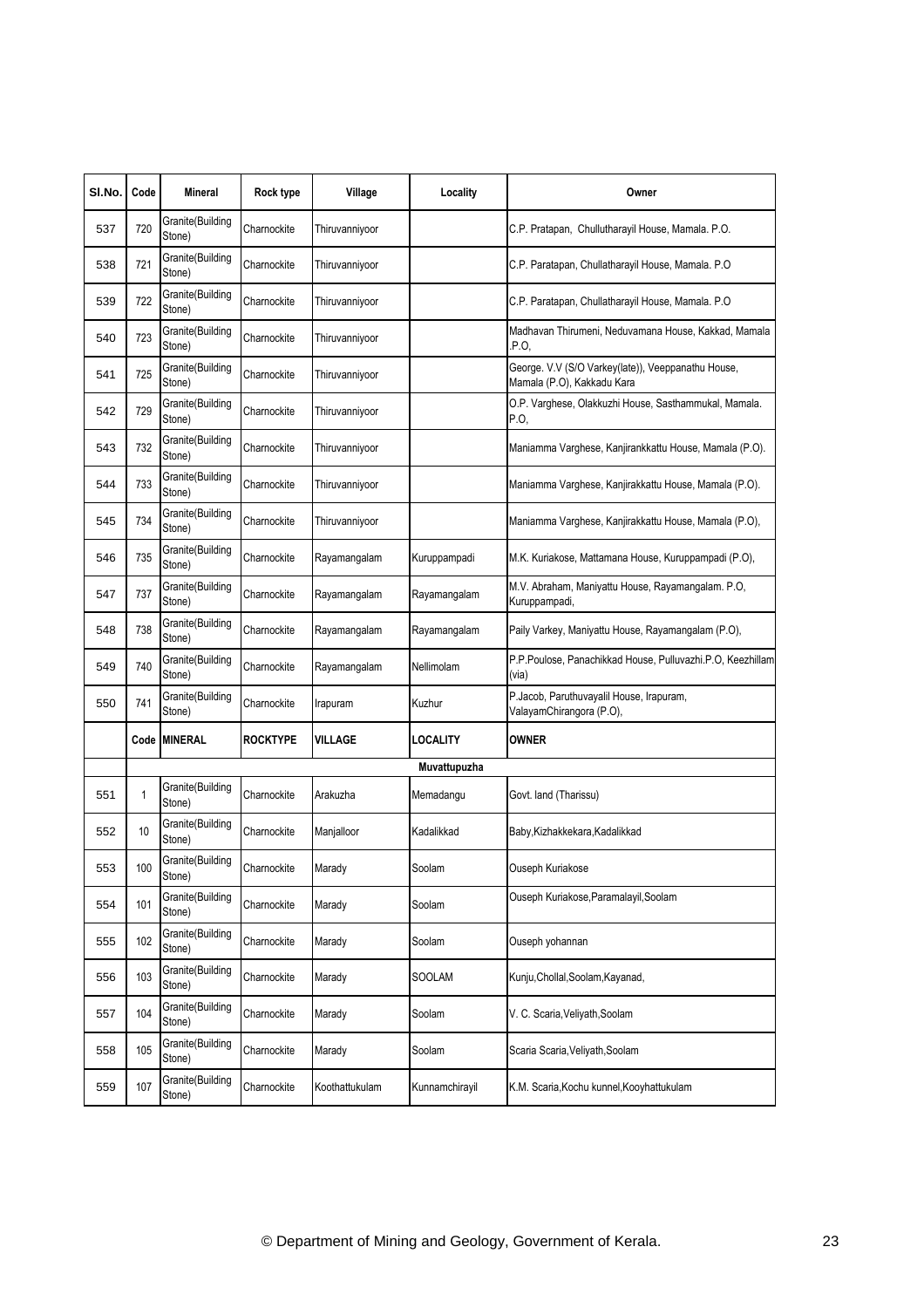| SI.No. | Code | Mineral                    | Rock type              | Village        | Locality                       | Owner                                                                   |
|--------|------|----------------------------|------------------------|----------------|--------------------------------|-------------------------------------------------------------------------|
| 560    | 108  | Granite(Building<br>Stone) | Charnockite            | Koothattukulam | Kunnamchirayil                 | K.T. Joseph (Kunjavatha), Kizhakke<br>kochammel,Koothattukulam          |
| 561    | 109  | Granite(Building<br>Stone) | Charnockite            | Koothattukulam | Kollampadi                     | Shijo Chacko, Kallarkutty, (From Thrippunithura)                        |
| 562    | 11   | Granite(Building<br>Stone) | Charnockite            | Manjalloor     | Maniyanthram Harijan<br>Colony | Gopi, Pazham Thottam, Kolenchery                                        |
| 563    | 110  | Granite(Building<br>Stone) | Charnockite            | Koothattukulam | Velangampara                   | Shijo Chacko, Kallar kutty                                              |
| 564    | 111  | Granite(Building<br>Stone) | Charnockite            | Koothattukulam | Velangampara                   | Gopi Pillai, Kunnappalli Karimpara<br>P.O., Uppukandam, Muvattupuzha    |
| 565    | 112  | Granite(Building<br>Stone) | Charnockite            | Koothattukulam | Korampada                      | Gopalakrishnan, Deepa Bhavan, Edayar<br>P.O., Koothattukulam, Ernakulam |
| 566    | 113  | Granite(Building<br>Stone) | Charnockite            | Koothattukulam | Velangampara                   | P.P.Joseph, Vilangapparayil, Edayar P.O., Koothattukulam                |
| 567    | 114  | Granite(Building<br>Stone) | Charnockite            | Thirumarady    | Velamgam para                  | K.J. Mathai, Kavanal, Piravam                                           |
| 568    | 115  | Granite(Building<br>Stone) | Charnockite            | Thirumarady    | Vilangupara                    | V.J.George, Vilangapparayil House, Periyapuram<br>P.O., Thirumaradi     |
| 569    | 116  | Granite(Building<br>Stone) | Charnockite            | Thirumarady    | Vilangappara                   | V.J. George, Vilangapparayil House, Periyapuram<br>P.O., Thirumaradi    |
| 570    | 117  | Granite(Building<br>Stone) | Charnockite            | Thirumarady    | Vilangappara                   | Jony, Pengattu, Periyapuram P.O.                                        |
| 571    | 118  | Granite(Building<br>Stone) | Charnockite            | Thirumarady    | Vilangappara                   | Sebastin, Kulathingal                                                   |
| 572    | 119  | Granite(Building<br>Stone) | Charnockite            | Thirumarady    | Vilangappara                   | Babu chalakkal, Edayar P.O., Vilangappara                               |
| 573    | 12   | <b>Dimension Stone</b>     |                        | Manjalloor     | Kallurkkad                     | Sunny Mathew, Kattamkottil, Kallurkad                                   |
| 574    | 120  | Granite(Building<br>Stone) | Charnockite            | Thirumarady    | Vilangappara                   | Poulose, Myalil                                                         |
| 575    | 121  | Granite(Building<br>Stone) | Charnockite            | Thirumarady    | Velangappara                   | N.M.Mathew, Neduveli, Periyapram P.O., Pampakkuda                       |
| 576    | 122  | Granite(Building<br>Stone) | Charnockite            | Thirumarady    | Pulinthanam                    | Agastin (Kunju), Pulinthanath, Periyapram P.O.                          |
| 577    | 123  | Granite(Building<br>Stone) | Charnockite            | Thirumarady    | Manathur                       | T.K.Joseph, M/S Thekkekara Granite Industries, Manathoor                |
| 578    | 124  | Granite(Building<br>Stone) | Charnockite            | Thirumarady    | Manathur                       | Babu jacob, Pulparayil, Manathur<br>P.O, Muvattupuzha, Ernakulam        |
| 579    | 125  | Granite(Building<br>Stone) | Charnockite            | Thirumarady    | Navolimattom                   | Raju George, Madasseril House, East<br>Maradi, Muvattupuzha, Ernakulam  |
| 580    | 126  | Granite(Building<br>Stone) | Charnockite            | Thirumarady    | Navolimatoom                   | M.P. Paul, Madasseril House, East Maradi, Muvattupuzha                  |
| 581    | 127  | Granite(Building<br>Stone) | Charnockite            | Thirumarady    | Manathoor                      | K K. Raju, Kaduvankulam, Thekkekara, Manathur<br>P.O.Pampakuda          |
| 582    | 128  | Granite(Building<br>Stone) | Charnockite            | Thirumarady    | Puthusseril                    | P. M. Joseph, Puthusseril, Mannathur P.O., Muvattupuzha                 |
| 583    | 129  | Granite(Building<br>Stone) | Charnockite            | Thirumarady    | Thakidipuram                   | K.V. Varghese, Thakidipurathu., Mannathur PO, Muvattupuzha              |
| 584    | 13   | Granite(Building<br>Stone) | Charnockitic<br>Gneiss | Manjalloor     | Vadakodu                       | Giju, Edappazhathil, Vadakodu                                           |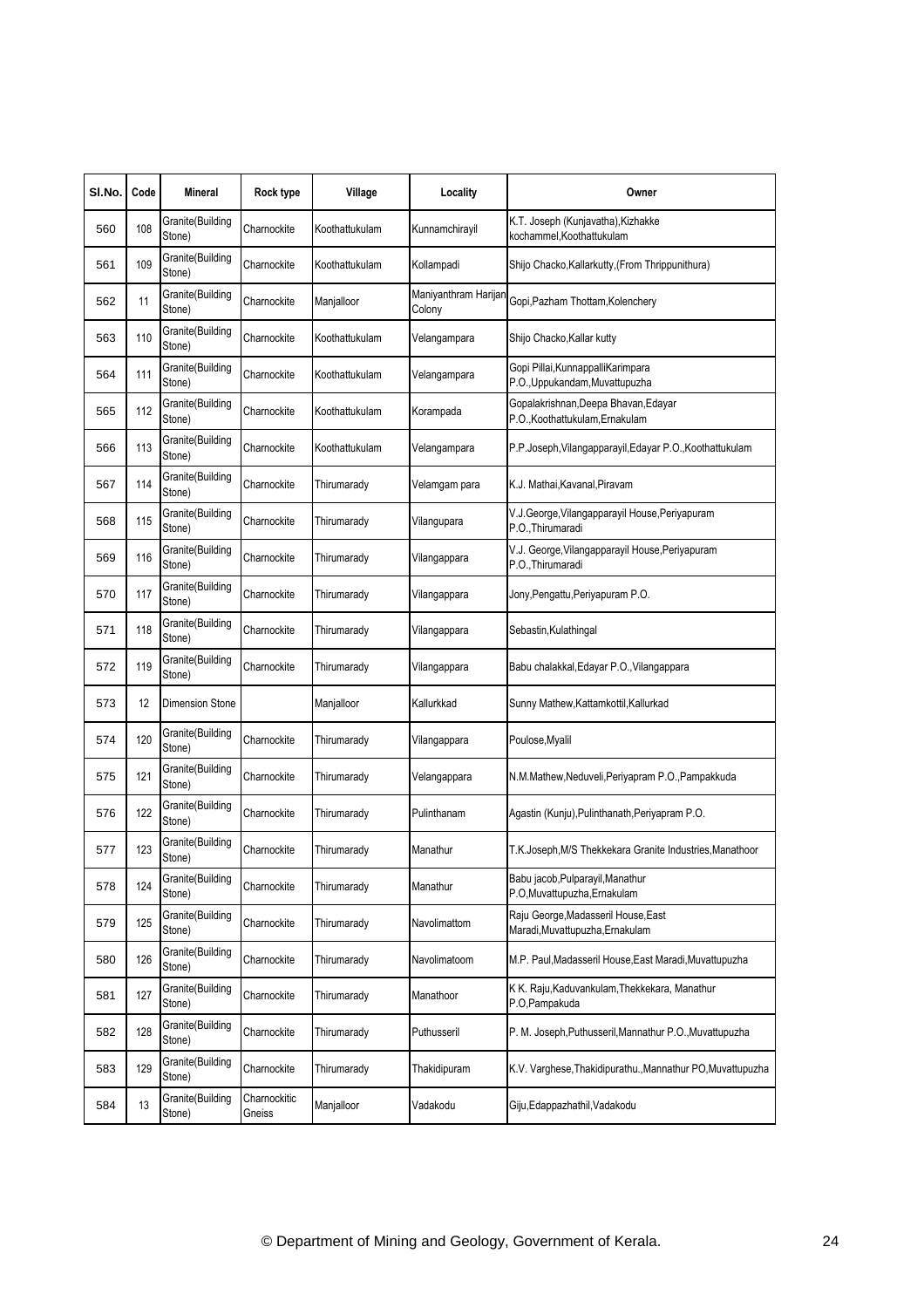| SI.No. | Code | Mineral                    | Rock type   | Village     | Locality                                                 | Owner                                                                                                                 |
|--------|------|----------------------------|-------------|-------------|----------------------------------------------------------|-----------------------------------------------------------------------------------------------------------------------|
| 585    | 130  | Granite(Building<br>Stone) | Charnockite | Thirumarady | Olippad                                                  | Anil Chariyan, Madappatu (Kuzhalanad), Manathoor P.O.                                                                 |
| 586    | 131  | Granite(Building<br>Stone) | Charnockite | Thirumarady | Aaroor                                                   | Paul poulose (Advocate), Kalappurayil, Aaroor, Meenkunnam                                                             |
| 587    | 132  | Granite(Building<br>Stone) | Charnockite | Thirumarady | Mannathur                                                | M.J.Joseph.Mandoliparambil., (Sunny)MannathurPO,<br>Muvattupuzha                                                      |
| 588    | 133  | Granite(Building<br>Stone) | Charnockite | Thirumarady | Mannathur(near<br>thekkekara)                            | M.P.Paul(Kochettan),Padinjaredath.aggreates,Madasseril<br>house, East Mannathur                                       |
| 589    | 134  | Granite(Building<br>Stone) | Charnockite | Thirumarady | Kakkoor                                                  | Chacko Scaria, Puthenpuraickal, Vadakkepulparayil, Kakkoor                                                            |
| 590    | 135  | Granite(Building<br>Stone) | Charnockite | Thirumarady |                                                          | Kandachirapurayidom Mohanan, Edakunnel, Piramadom                                                                     |
| 591    | 137  | Granite(Building<br>Stone) | Charnockite | Elanji      | Mutholapuram<br>Pallithazham                             | K.V George, Kizhakke Aranjaniyil, Mutholapuram, PO, Elanji<br>(Koothttukulam)                                         |
| 592    | 138  | Granite(Building<br>Stone) | Charnockite | Elanji      | Mutholapuram<br>Pallipad Jn near<br>veternary dispensary | Philip, Malayil. Mutholapuram                                                                                         |
| 593    | 139  | Granite(Building<br>Stone) | Charnockite | Elanji      | Farudeesa Jn                                             | Mathew S/o<br>Joseph(kunjettan), ThekkekaraPuthenpura, Mutholapuram.                                                  |
| 594    | 14   | Granite(Building<br>Stone) | Charnockite | Manjalloor  | vengachodu<br>vadakodu                                   | Joy s/o koch, kilivallikkal, vadakodu                                                                                 |
| 595    | 140  | Granite(Building<br>Stone) | Charnockite | Elanji      | Kanam(near Farudisa<br>Jn)                               | Mahew, Kallanikkal, Mutholapuram                                                                                      |
| 596    | 141  | Granite(Building<br>Stone) | Charnockite | Elanji      | Kanam(near140)                                           | Rajappan, Nadamanathozhiyil, Peruva, I                                                                                |
| 597    | 144  | Granite(Building<br>Stone) | Charnockite | Elanji      | Chekkalapara Jn                                          | Cyriac Paul(Baby), Tholamakkal, Mutholapuram PO                                                                       |
| 598    | 145  | Granite(Building<br>Stone) | Charnockite | Elanji      | Malayil                                                  | BabyJoseph, S/o<br>Pappachan, Kizhakkemanjupathikkal, (Malayil) Mutholapuram<br>PO,(M.J.Augasthy,Mutholakkal malayil) |
| 599    | 146  | Granite(Building<br>Stone) | Charnockite | Elanji      | Mutholapuram                                             | Prince Joseph, Panjikuzhi, Puthenpura, MutholapuramPO<br>Elanji.                                                      |
| 600    | 147  | Granite(Building<br>Stone) | Charnockite | Elanji      | Mutholapuram                                             | Prathyasha-Mount                                                                                                      |
| 601    | 148  | Granite(Building<br>Stone) | Charnockite | Elanji      | Mutholapuram                                             | George P.J., Pallickal Puthenpura, Mutholapuram                                                                       |
| 602    | 149  | Granite(Building<br>Stone) | Charnockite | Elanji      | Perumpadavam                                             | George, Aanaparambil                                                                                                  |
| 603    | 15   | Granite(Building<br>Stone) | Charnockite | Kalloorkad  | Nagapuzha                                                | Adikolil Jose, Nagapuzha                                                                                              |
| 604    | 150  | Granite(Building<br>Stone) |             | Elanji      | Perumpadavam                                             | Chinnamma Thomas, Mundakkatharayil<br>H, Konggadow, Ayarkunnam                                                        |
| 605    | 151  | Granite(Building<br>Stone) | Charnockite | Elanji      | Perumpadavam                                             | Gopalan                                                                                                               |
| 606    | 152  | Granite(Building<br>Stone) | Charnockite | Elanji      | Kulangarapady                                            | M/S Edayan Aggregates Pvt Ltd.<br>Periyappuram, Periyappuram, Pambakuda PO.                                           |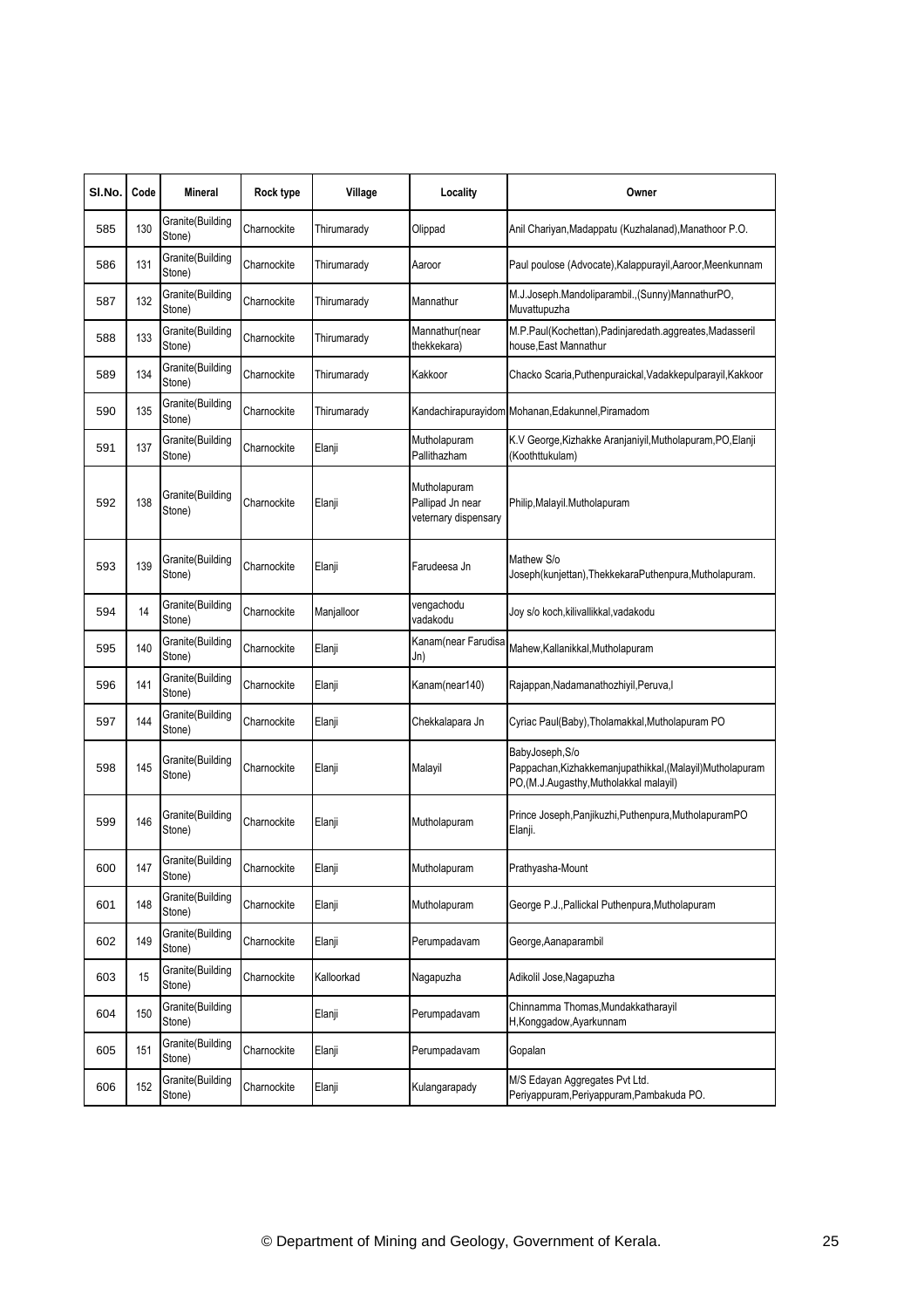| SI.No. | Code | Mineral                    | Rock type                | Village       | Locality                  | Owner                                                                            |
|--------|------|----------------------------|--------------------------|---------------|---------------------------|----------------------------------------------------------------------------------|
| 607    | 153  | Granite(Building<br>Stone) | Charnockite              | Elanji        | Kulangarapady             | Jolli, (advocate)                                                                |
| 608    | 154  | Granite(Building<br>Stone) | Charnockitic<br>Gneiss   | Elanji        | Kaippamchalil             | Thambi, Kaippamchalil, Elanji PO                                                 |
| 609    | 155  | Granite(Building<br>Stone) | Charnockite              | Palakuzha     | Kozhipally(Vandambr<br>a) | Tom George, Keeparayil, Veliyannoor PO, Kottayam Dist,                           |
| 610    | 156  | Granite(Building<br>Stone) | Charnockite              | Palakuzha     | Vandambra                 | A.J. Babu, Anikkapally House, Karimpana PO, Koothattukulam                       |
| 611    | 157  | Granite(Building<br>Stone) | Charnockite              | Palakuzha     | Vandambra                 | Thomas, Kuzhikkattu,Aramala PO,Koothattukulam                                    |
| 612    | 158  | Granite(Building<br>Stone) | Charnockite              | Palakuzha     | Kozhipally                |                                                                                  |
| 613    | 159  | Granite(Building<br>Stone) | Charnockite              | Palakuzha     | Mungankunnu               | Elias. Kochichinthithil, Karimpana PO, Palakuzha                                 |
| 614    | 16   | Granite(Building<br>Stone) | Charnockite              | Kalloorkad    | Maniyandram               | Govt land(Tharissu)                                                              |
| 615    | 160  | Granite(Building<br>Stone) | Charnockite              | Palakuzha     | Kozhipally                | Yacob, Kochuchanthithil, Karimpana PO                                            |
| 616    | 161  | Granite(Building<br>Stone) | Charnockite              | Palakuzha     | North Pal;akuzha          | M/S United Crushers, Issac Mathew<br>&Co, Palakuzha, Karimpana PO                |
| 617    | 162  | Granite(Building<br>Stone) | <b>Biotite Gneiss</b>    | Onakkur       | Piramadom                 | Thomman Yohannan, Edappakkathu, Piramadom                                        |
| 618    | 163  | Granite(Building<br>Stone) | <b>Biotite Gneiss</b>    | Onakkur       | Piramadom                 | George , Edaplakkattu, Piramadom PO                                              |
| 619    | 164  | Granite(Building<br>Stone) | Charnockite              | Onakkur       | Punnachuvattilmala        | P.V. Baby, Punnachuvattil, Pambakuda,                                            |
| 620    | 165  | Granite(Building<br>Stone) | Charnockite              | Onakkur       | Punnachuvattilmala        | P.V. Yoyakki, Punnachuvattil, Pambakuda                                          |
| 621    | 166  | Granite(Building<br>Stone) | Charnockite              | Onakkur       | Onakkur                   | Paulkuriakose (Raju), Narrekkattu, Piravom                                       |
| 622    | 167  | Granite(Building<br>Stone) | Charnockite              | Onakkur       | Kakkoor                   | Aby Rajan, Anickassery, Kadamattom, Kolencherry                                  |
| 623    | 168  | Granite(Building<br>Stone) | Charnockite              | Onakkur       | Kakkoor                   | Aby Rajan, Anickassery, Kadamattom, Kolenchery                                   |
| 624    | 169  | Granite(Building<br>Stone) | Charnockite              | Memuri        | Neithusalapady            | Baby. K.M., Karimkuttikal, Pambakuda PO, Memuri                                  |
| 625    | 17   | Granite(Building<br>Stone) | Charnockite              | Kalloorkad    | Puliyanikkadu             | Joseph, Palakuzhikunnel                                                          |
| 626    | 170  | Ordinary Clay              |                          | Memuri        | Ooramana                  | Ameer, Al Ameena, S/O<br>Ashraf, Pallathukudiyil, Puthuvassery, Nedumbassery PO. |
| 627    | 174  | Granite(Building<br>Stone) | Charnockite              | Mulavur       | Attayam<br>kizhakkekadavu | Kuriakose, Palathumbathu, Mulavoor PO                                            |
| 628    | 175  | Granite(Building<br>Stone) | Charnockite              | Velloorkunnam | Attayam                   | Kochayamu, Cheruvapuli, Attayam,                                                 |
| 629    | 176  | Granite(Building<br>Stone) | Garnet Biotite<br>Gneiss | Mulavur       | Attayam                   | Ameer (S/O Kunjumoideen), Kannappalli, East Vazhapilly,<br>Attayam,              |
| 630    | 177  | Granite(Building<br>Stone) | Charnockite              | Mulavur       | Nirappu-Attayam           | Joseph Kurian (Kuriachan), Thattarukunnel,<br>Nirappu, Attayam, East Vazhapilly  |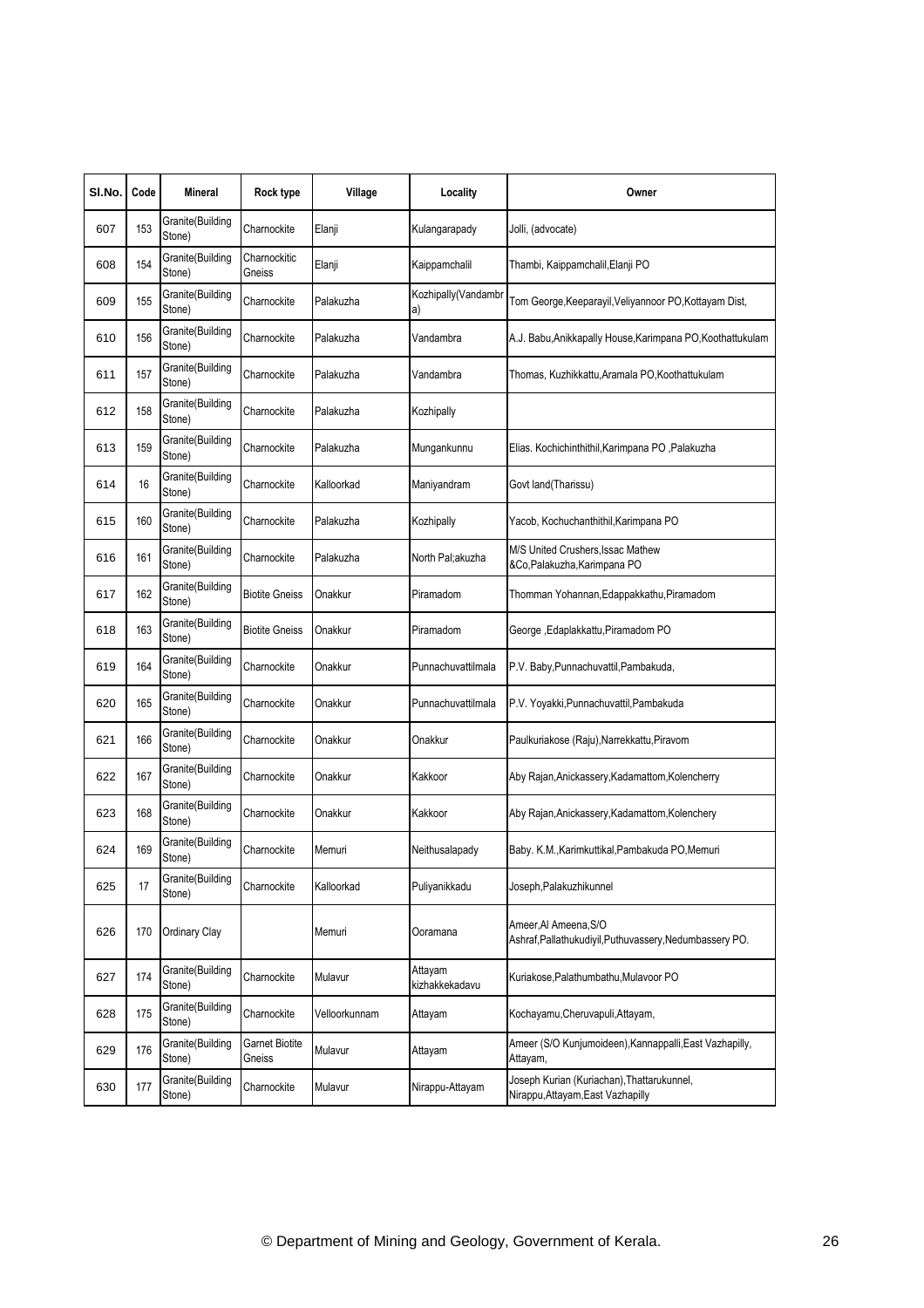| SI.No. | Code           | Mineral                    | Rock type                       | Village       | Locality         | Owner                                                                                              |
|--------|----------------|----------------------------|---------------------------------|---------------|------------------|----------------------------------------------------------------------------------------------------|
| 631    | 178            | Granite(Building<br>Stone) | Garnet Biotite<br>Gneiss        | Mulavur       | NIAPPU           | Sojan,Nadukudiyil,Vazhapilly                                                                       |
| 632    | 179            | Granite(Building<br>Stone) | <b>Garnet Biotite</b><br>Gneiss | Mulavur       | Nirappu          | John T.J., Thattarukunnel, Nirappu, E. Vazhapilly PO.                                              |
| 633    | 18             | Granite(Building<br>Stone) | Charnockite                     | Kalloorkad    | Thazhuvankunnu   | Avirachan, Valoth, Thazhuvankunnu                                                                  |
| 634    | 180            | Granite(Building<br>Stone) | Charnockite                     | Mulavur       | Nrappu -Prayipra | Mathai,Marottickal,Mulavur                                                                         |
| 635    | 181            | Laterite                   |                                 | Velloorkunnam | Mudavoor         | Viju, Chakkalakkal, Kadathikara                                                                    |
| 636    | 182            | Laterite                   |                                 | Velloorkunnam | Mudavoor         | K.U. Mathai, Kollamakudiyil, Mudavur PO.                                                           |
| 637    | 183            | Laterite                   |                                 | Velloorkunnam | Mudavoor         | Paulose Paul, Thottapattukudy, Mekkadambu PO, Kdathi                                               |
| 638    | 184            | Laterite                   |                                 | Maneed        | Ezhakkaranad     | Mangalathu house, Ezhakkaranad                                                                     |
| 639    | 185            | Granite(Building<br>Stone) | Charnockite                     | Maneed        | Ambalamthakidi   | Varghese Kora, Mattathil house, Ezhakkaranad PO,                                                   |
| 640    | 186            | Granite(Building<br>Stone) | Charnockite                     | Maneed        | EZHAKARANAD      | 1 Varghese Kora, Mattathil, 2 Bhaskaran Olikkuzhi, 3 Lakshmi<br>Krishnan, Olikkuzhi, EZHAKKARANAD, |
| 641    | 187            | Granite(Building<br>Stone) | Charnockite                     | Maneed        | Ezhakkaranad     | Poulose Mathai, Vettukkattil, Alamkal, Ezhakaranad                                                 |
| 642    | 188            | Granite(Building<br>Stone) | Charnockite                     | Maneed        | Ezhakkaranad     | Kurian Pathrose, Naduvilathu puthenpurayil, Ezhakaranad<br>south PO                                |
| 643    | 189            | Granite(Building<br>Stone) | Charnockite                     | Maneed        | Anamudhi         | A.P.Rajappan,Anikkattuseriyil,Kadamattom PO,Kolenchry                                              |
| 644    | 19             | Granite(Building<br>Stone) | <b>Biotite Gneiss</b>           | Kalloorkad    | Perumamkandam    | Govt land                                                                                          |
| 645    | 190            | Granite(Building<br>Stone) | Charnockitic<br>Gneiss          | Maneed        | Maneed           | Jacob Mathew, Mangalathu house, Anchelpetty PO                                                     |
| 646    | 191            | Granite(Building<br>Stone) | Charnockite                     | Maneed        | Ambalamthakidi   | Paily T.M, Thadathil, Maneed                                                                       |
| 647    | 192            | Granite(Building<br>Stone) | Charnockite                     | Maneed        | Ambalamthakidi   | Pathrose.A.D,Ambalamthakidi,Ezhakkaranad PO,                                                       |
| 648    | 193            | Granite(Building<br>Stone) | Charnockite                     | Maneed        | Ambalamthakidi   | Elias Paily (late), Kodithottathil, Maneed PO,                                                     |
| 649    | 194            | Granite(Building<br>Stone) | Charnockite                     | Maneed        | Ambalamthakidi   | K.V.Parameswaran (late),Laksmi Bhavan,Near Govt<br>Hospital,Thripunithura                          |
| 650    | 195            | Granite(Building<br>Stone) | Charnockite                     | Maneed        | Ambalamthakidi   | P.P.Paily, Vdakkekara purayil, Ezhakaranad, Maneed PO,                                             |
| 651    | 196            | Granite(Building<br>Stone) | Charnockite                     | Maneed        | Ambalamthakidi   | Abraham, Naduvilaveettil, Ezhakaranad PO, Puthencruz                                               |
| 652    | 197            | Granite(Building<br>Stone) | Charnockite                     | Maneed        | Ambalamthakidi   | Thevan S/o Kurumban, Parayil, Ambalamthakidi, Ezhakaranad<br>South -PO                             |
| 653    | 198            | Granite(Building<br>Stone) | Charnockite                     | Maneed        | Ambalamthakidi   | C.T.Ammini, Blayil house, Ezhakkaranad PO                                                          |
| 654    | 199            | Granite(Building<br>Stone) | Charnockite                     | Maneed        | AMBALAMTHAKIDI   | Mohanan.K.K.,Kakkathuparambil,Irumbanam<br>PO.Chithrapuzha.                                        |
| 655    | $\overline{2}$ | Granite(Building<br>Stone) | Charnockite                     | Arakuzha      | Kavana           | Govt. land (Tharissu)                                                                              |
| 656    | 20             | Granite(Building<br>Stone) | Charnockite                     | Enanallur     | Enanallur        | George Joseph, Poonattu, Ayavana p.o, Enanallur,                                                   |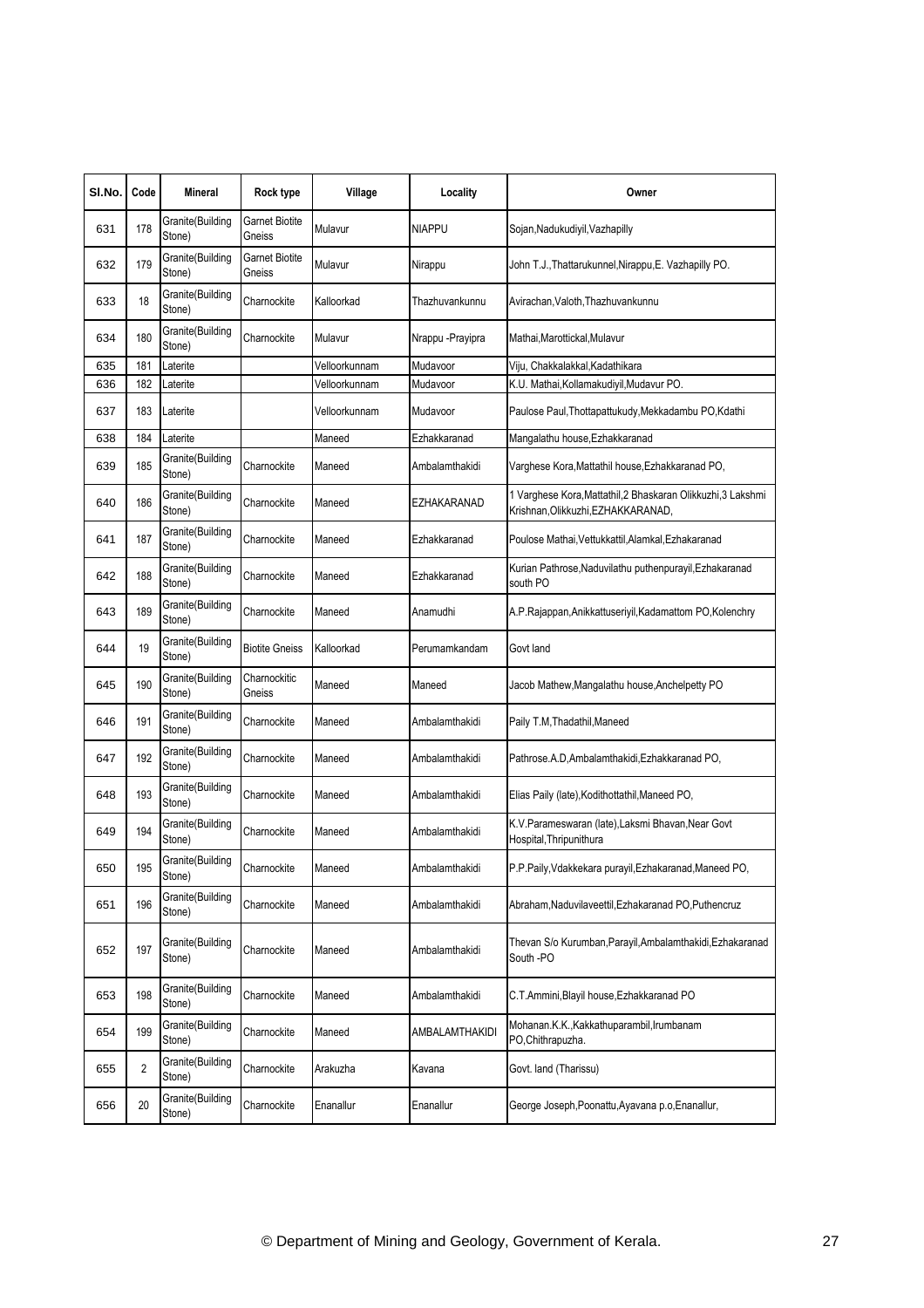| SI.No. | Code | Mineral                    | Rock type   | Village   | Locality                         | Owner                                                                                               |
|--------|------|----------------------------|-------------|-----------|----------------------------------|-----------------------------------------------------------------------------------------------------|
| 657    | 200  | Granite(Building<br>Stone) | Charnockite | Maneed    | Ambalamthakidi                   | Santhosh, Blayil house, Ezhakaranad                                                                 |
| 658    | 201  | Granite(Building<br>Stone) | Charnockite | Maneed    | Ambalamthakidi                   | 1 Thomas, Vettikuzhiyil, 2 Thomman Thomas, 3 Thomman<br>Abraham, Naduvilathuputhenpura, Ezhakaranad |
| 659    | 202  | Granite(Building<br>Stone) | Charnockite | Maneed    | Ambalamthakidi                   | 1. Joy, Kizhakkevettikuzhiyil, 2. Ayyappan                                                          |
| 660    | 203  | Laterite                   |             | Maneed    | Vanchimukal                      | Joy, Vetikuzhiyil, Ezhakaranad                                                                      |
| 661    | 204  | Granite(Building<br>Stone) | Charnockite | Maneed    | Kunjamala-Thottathil             | Eliamma Kuriakose, Chavaramblakkil, Maneed                                                          |
| 662    | 205  | Granite(Building<br>Stone) | Charnockite | Maneed    | Kunjanmala                       | A.T.Poulose, Alumkal, Ezhakaranad south PO,                                                         |
| 663    | 206  | Granite(Building<br>Stone) | Charnockite | Maneed    | Kunjanmala                       | Paily, S/o Mathai Alumkal, Ezhakaranad PO.                                                          |
| 664    | 207  | Granite(Building<br>Stone) | Charnockite | Maneed    | Kunjanmala                       | Eliamma Kuriakose, Chavramblakkil, Maneed PO                                                        |
| 665    | 208  | Granite(Building<br>Stone) | Charnockite | Maneed    | KUNJANMALA                       | Eliamma Kuriakose, Chavramblakkil, Maneed PO,                                                       |
| 666    | 209  | Granite(Building<br>Stone) | Charnockite | Maneed    | Chundamalayil-<br>Ambalamthakidi | V.P.Thankappan,Sasthrasadanam,Meempara,Puthencruz                                                   |
| 667    | 21   | Granite(Building<br>Stone) | Charnockite | Enanallur | Enanallur                        | George Joseph, punattu, Ayavana p.o                                                                 |
| 668    | 210  | Granite(Building<br>Stone) | Charnockite | Maneed    | Chundamalayil                    | K.P.POULOSE, Nechupadam, Kolenchery (contractor)                                                    |
| 669    | 211  | Ordinary Clay              |             | Maneed    | Kaaroorkavu                      | SomasundaranC.K., Chandrathil house, Mulamkulam<br>North, Piravom                                   |
| 670    | 212  | Ordinary Clay              |             | Piravam   | Pazhoor                          | George S/o Varkey, Puthenkunnel, Pazhoor, Piravom                                                   |
| 671    | 213  | Ordinary Clay              |             | Piravam   |                                  | Pazhoor-Attutheeram T.K.Raju, Thettalil, Pazhoor, Piravom                                           |
| 672    | 214  | Ordinary Clay              |             | Piravam   |                                  | Pazhoor-Attutheeram P.K.Bavakunj, Al Ameen Bricks, Pazhoor, Piravom                                 |
| 673    | 215  | Ordinary Clay              |             | Piravam   | Pazhoor                          | P.V.Eliyas, Parasseril, Karikode, Mulakulam, Kottayam Dist.                                         |
| 674    | 216  | Ordinary Clay              |             | Piravam   | Pazhoor                          | K.P.Lalu, Punnathara house, Piravom                                                                 |
| 675    | 217  | Ordinary Clay              |             | Piravam   |                                  | Kalambur-Amarkulam Boban Kurian, Tharamattathil, Piravom                                            |
| 676    | 218  | Ordinary Clay              |             | Piravam   |                                  | Kalambur-Amarkulam SasikumarT.M., Thekkumchril, Kidangoor PO                                        |
| 677    | 219  | Ordinary Clay              |             | Piravam   | Kalambur-Amarkulam               | Sony George, Paithunadathil (Matha Bricks), Punnathara<br>kara,Ettumanur                            |
| 678    | 22   | Granite(Building<br>Stone) | Charnockite | Enanallur | Endarkara                        | Musthfa,s/oYoosef,Padinjarechalil,perumattom,Pudupadi<br>p.o.Vellakunnam Village                    |
| 679    | 220  | Ordinary Clay              |             | Piravam   | Kalambur-Amarkulam<br>padam      | Kora.T.C., Chackianikkal house, Kalambur                                                            |
| 680    | 221  | Ordinary Clay              |             | Piravam   | Thottur                          | aissamma Jose, Peechattil house, Ettumanur                                                          |
| 681    | 222  | Ordinary Clay              |             | Piravam   | Kalamburkavu-<br>Thottur         | Sajeevan Sekharapillai, Raju Nivas, Athani PO, Nedumbassery                                         |
| 682    | 223  | Ordinary Clay              |             | Piravam   | Kalambur                         | M.K.Pradeepkumar, Manayath, Pottan St., N.Paravur                                                   |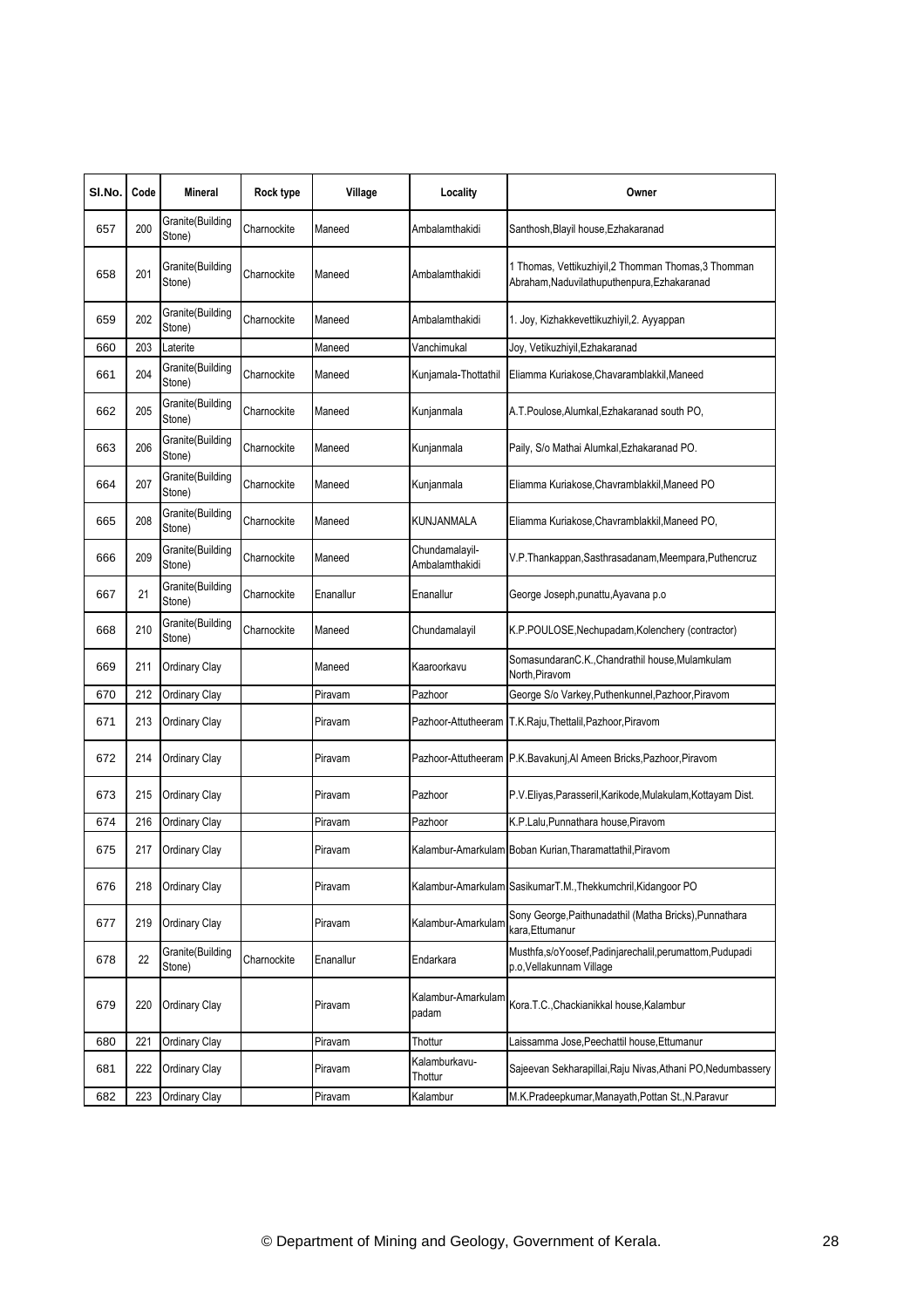| SI.No. | Code | <b>Mineral</b>              | Rock type   | Village       | Locality                              | Owner                                                                                                                                                         |
|--------|------|-----------------------------|-------------|---------------|---------------------------------------|---------------------------------------------------------------------------------------------------------------------------------------------------------------|
| 683    | 224  | Lime Shell                  |             | Piravam       | Piravom                               | Poulose Mathew, Mankidiyil House, Piravom, (M/s King<br>Limeshell Industries                                                                                  |
| 684    | 225  | Ordinary Sand               |             | Piravam       | Ward X Karikalchira                   | M.R.Soman, Mg. Partner, Piravom Valley Fish Farm, New<br>Bazar, Piravom                                                                                       |
| 685    | 226  | Ordinary Clay               |             | Piravam       | Karinkalchira                         | A.PBaby,Arackal house,AthaniPO,Kunnussery,                                                                                                                    |
| 686    | 227  | Ordinary Clay               |             | Piravam       | Karinkalchira-<br>Mulamkulam North    | P.K.Abdu, Anunivas, Kunnissery, Athani PO                                                                                                                     |
| 687    | 228  | Ordinary Clay               |             | Piravam       | Pallithazham-<br>Mulakulam punja      | Valsala, W/o Sukumaran, Thekkumkattil, Vyppel; Vellore                                                                                                        |
| 688    | 23   | Granite(Building<br>Stone)  | Charnockite | Enanallur     | Karimattom                            | M/s Mudakkalil Granites Pvt. Ltd., Karimattom, Ayavana<br>P.O., Enanallur                                                                                     |
| 689    | 230  | Granite(Building<br>Stone)  | Granite     | Piravam       | Mambrathu Thazham                     | JoseKunjappan, Periyapurath, Mulakulam<br>Vadakkekara, Piravom North, (Kuriyan Kuriyan, Periyapram)                                                           |
| 690    | 231  | Ordinary Sand               |             | Piravam       | Mulamkulam ie. opp.<br>to Arattkadavu | Thankachan                                                                                                                                                    |
| 691    | 232  | Ordinary Clay               |             | Piravam       | Mulakulam                             | Thomas,Mattomkottil,Karikode PO,Kottayam                                                                                                                      |
| 692    | 233  | Ordinary Sand               |             | Piravam       | Thottambhagam                         | Gopalakrishna Panicker, Chalasseril, Piravom<br>&5 other<br>persons, (Onasseril Babu&Kariachan, Kunju, Chellikkattil Kunju<br>Kunju, Vellukattil Chackochan), |
| 693    | 234  | Granite(Building<br>Stone)  | Charnockite | Palakuzha     | Nedumala                              | Shibu Thomas, Karekattu, Kakkadu PO, Piravom.                                                                                                                 |
| 694    | 235  | Granite(Building<br>Stone)  | Charnockite | Valakom       | Panachikuzhi                          | Baby, Panachikuzhi, Piravom po.                                                                                                                               |
| 695    | 24   | Granite(Building<br>Stone)  | Charnockite | Enanallur     | Karimattom                            | Joseph, Poonattu, Karimattom                                                                                                                                  |
| 696    | 25   | Granite(Building<br>Stone)  | Charnockite | Enanallur     | Kallambur                             | Govt Land(Tharissu)                                                                                                                                           |
| 697    | 26   | Granite(Building<br>Stone)  | Charnockite | Enanallur     | kallambur                             | Govt land (Tharissu)                                                                                                                                          |
| 698    | 27   | Granite(Building<br>Stone)  | Charnockite | Enanallur     | Kallambur                             | Govt land (Tharissu)                                                                                                                                          |
| 699    | 272  | Granite (Building<br>Stone) | Charnockite | Enanallur     | Pulinthanam                           | Kishore.Parackalputhenpura.Pothanikkad<br>PO,Kothamangalam                                                                                                    |
| 700    | 28   | Granite(Building<br>Stone)  | Charnockite | Enanallur     | Pulinthanam                           | C.P. Scaria, Chenayapallil, Parampancheri, Pulinthanam                                                                                                        |
| 701    | 29   | Granite(Building<br>Stone)  | Charnockite | Valakom       | Chirayil Rakkad                       | Binu Joseph, Punnamattath, Raakkad                                                                                                                            |
| 702    | 3    | Granite(Building<br>Stone)  | Charnockite | Arakuzha      |                                       | Binoy Kumaran, Kottamalayil, Memadangu                                                                                                                        |
| 703    | 30   | Granite(Building<br>Stone)  | Charnockite | Valakom       | CTC Kavala                            | Bose Paul, Padinjare Puthiyamadathil, Near CTC Kavala                                                                                                         |
| 704    | 31   | Granite(Building<br>Stone)  | Charnockite | Velloorkunnam | Nadukad                               | N.S.Joy, Nadukattil, Kadathi                                                                                                                                  |
| 705    | 32   | Granite(Building<br>Stone)  | Charnockite | Valakom       | Cheriyaoorayam                        | Varghese, S/o Joseph , Padinjarekkara veedu, Cheriyapurayil                                                                                                   |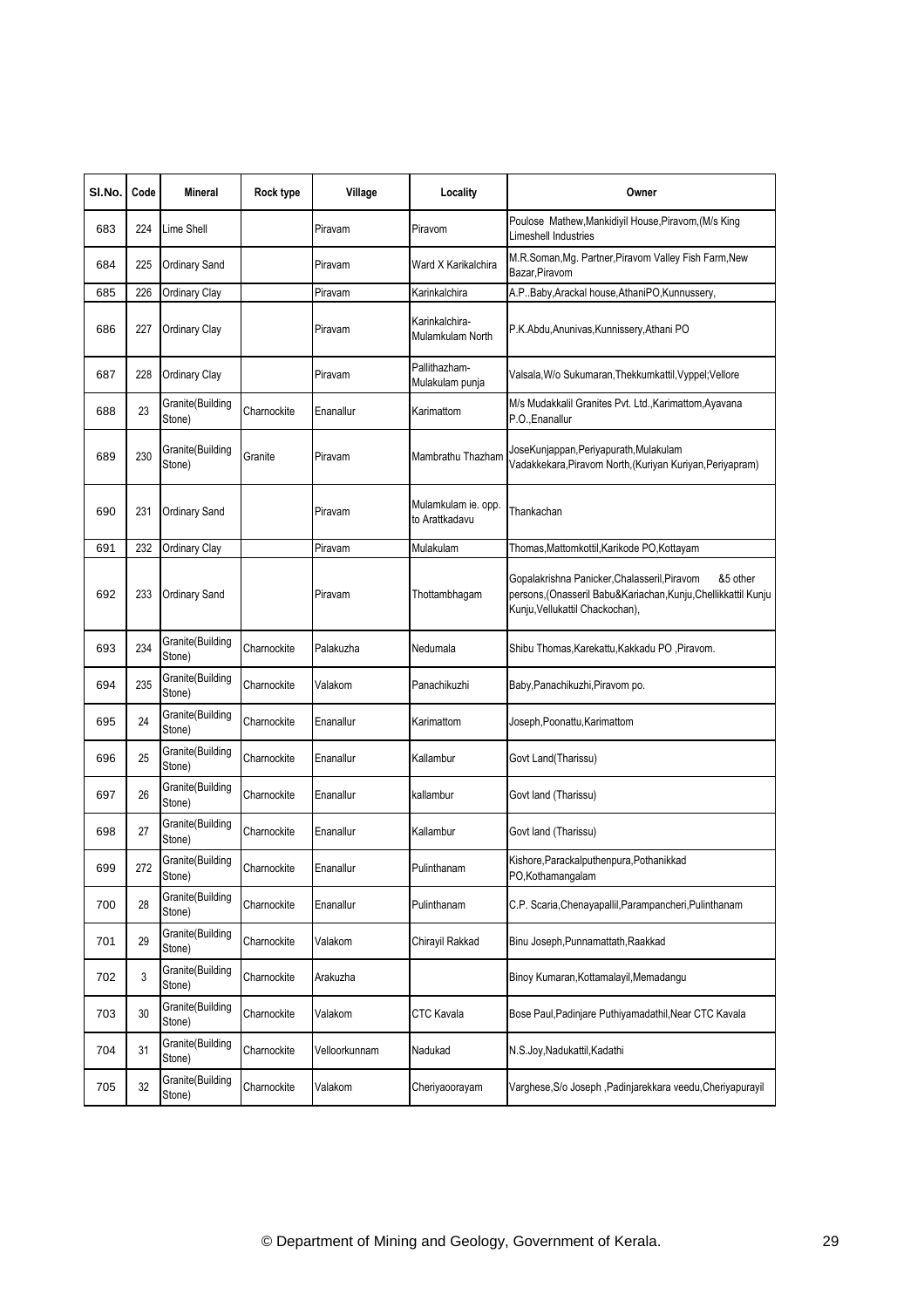| SI.No. | Code | Mineral                    | Rock type   | Village  | Locality          | Owner                                                                                            |
|--------|------|----------------------------|-------------|----------|-------------------|--------------------------------------------------------------------------------------------------|
| 706    | 33   | Granite(Building<br>Stone) | Charnockite | Valakom  | Cheriyaoorayam    | P.V. Abraham, Parackal, Cheriya Oorayam,                                                         |
| 707    | 34   | Granite(Building<br>Stone) | Charnockite | Valakom  | Cheriya Oorayam   | P.V. Abraham, Parakkal, Cheriya Oorayam                                                          |
| 708    | 35   | Granite(Building<br>Stone) | Charnockite | Valakom  | Avunda            | Krishnan,s/o.Kuttan,Eroorkudi,Valakom.p.o                                                        |
| 709    | 36   | Ordinary Clay              |             | Valakom  | Vellapetikadavu   | M/S Sacred Heart Ceramic, Company, Managing<br>Partner, Archana Antony, Kanichai, Pezhakkapathi, |
| 710    | 38   | Granite(Building<br>Stone) |             | Valakom  |                   | Kattappuncha Padam P.C. Velayudhan, Kattachira Kunnel, Kadamattam P.O.                           |
| 711    | 39   | Ordinary Clay              |             | Valakom  | Kattapunjappadam  | A.s Yuseph s/o Syed, Arakkal<br>Veedu, Kunnakkara Village, Paravoor Taluk                        |
| 712    | 4    | Granite(Building<br>Stone) | Charnockite | Arakuzha |                   | Govt Land (Tharissu)                                                                             |
| 713    | 40   | Ordinary Clay              |             | Valakom  | Kuttampuzhappadam | Sukumaran,S/o Kumaran,Thoppil veedu,Manikka<br>mangalam, Kalady                                  |
| 714    | 41   | Ordinary Clay              |             | Valakom  | Kattappunjappadam | Baiju K. Sam, Koorikuzhil House, Kunnakkal P.O., Valakom                                         |
| 715    | 42   | Ordinary Clay              |             | Valakom  | Kattappunjappadam | John K.P.Kuttappal,Kunnakkad P.O.                                                                |
| 716    | 43   | Ordinary Clay              |             | Valakom  | Kattappunjappadam | Sfaji, (S/O<br>Kittu),Nedumpallikkudiyil,Ayikkaranadu,Kadamattam Kara,                           |
| 717    | 45   | Granite(Building<br>Stone) | Charnockite | Mulavur  | Paipra            | Sankaran Nair, Muthurakalar, Paipra Post                                                         |
| 718    | 46   | Granite(Building<br>Stone) | Charnockite | Mulavur  | Paipra            | T.R Kunjan, Thazhathuveetil, Paipra, Pezhakkapathi.p.o                                           |
| 719    | 47   | Granite(Building<br>Stone) | Charnockite | Mulavur  | Paipra            | Kunhalikochakon, Padippurapattu, Paipra                                                          |
| 720    | 478  | Granite(Building<br>Stone) | Charnockite | Mulavur  | Thrikkalathur     | Neelakandan, Parayil Puthenpuraikkal, Thrikkalathur                                              |
| 721    | 48   | Granite(Building<br>Stone) | Charnockite | Mulavur  | Paipra            | Thulaseedharan Kartha, Parukottayil, Paipra colony road                                          |
| 722    | 49   | Granite(Building<br>Stone) | Charnockite | Mulavur  | Paipra            | Koch Ahammed, Paipra, Manari p.o                                                                 |
| 723    | 5    | Granite(Building<br>Stone) | Granite     | Arakuzha | Thottakkara       | V.V. Manuel, Vallamattom Stone Aggregates, Pandapilly,<br>Muvattupuzha                           |
| 724    | 50   | Granite(Building<br>Stone) |             | Mulavur  | Pezhukkapally     | BASP Industrial Corporation, Pareed P.A, Pallath,<br>Pezhakkapally                               |
| 725    | 51   | Granite(Building<br>Stone) | Charnockite | Mulavur  | Paipra            | Babu, Chottubhagath, pizhakkapallip.o                                                            |
| 726    | 52   | Granite(Building<br>Stone) | Charnockite | Mulavur  | Paipra            | Surendran, Choormplavila house, Paipra, Manary.p.o                                               |
| 727    | 53   | Granite(Building<br>Stone) | Charnockite | Mulavur  | Paipra            | S.Kuriakose, Alumootil, Manari.p.o                                                               |
| 728    | 54   | Granite(Building<br>Stone) | Charnockite | Mulavur  | Paipra            | S.Kuriyakose                                                                                     |
| 729    | 549  | Laterite                   |             | Valakom  | Kunnaikkal        | Babu, Kakkottuvarikkal H, Kunnaikkal, Valakom                                                    |
| 730    | 55   | Granite(Building<br>Stone) | Charnockite | Mulavur  | Paipra            | S.kuriakose                                                                                      |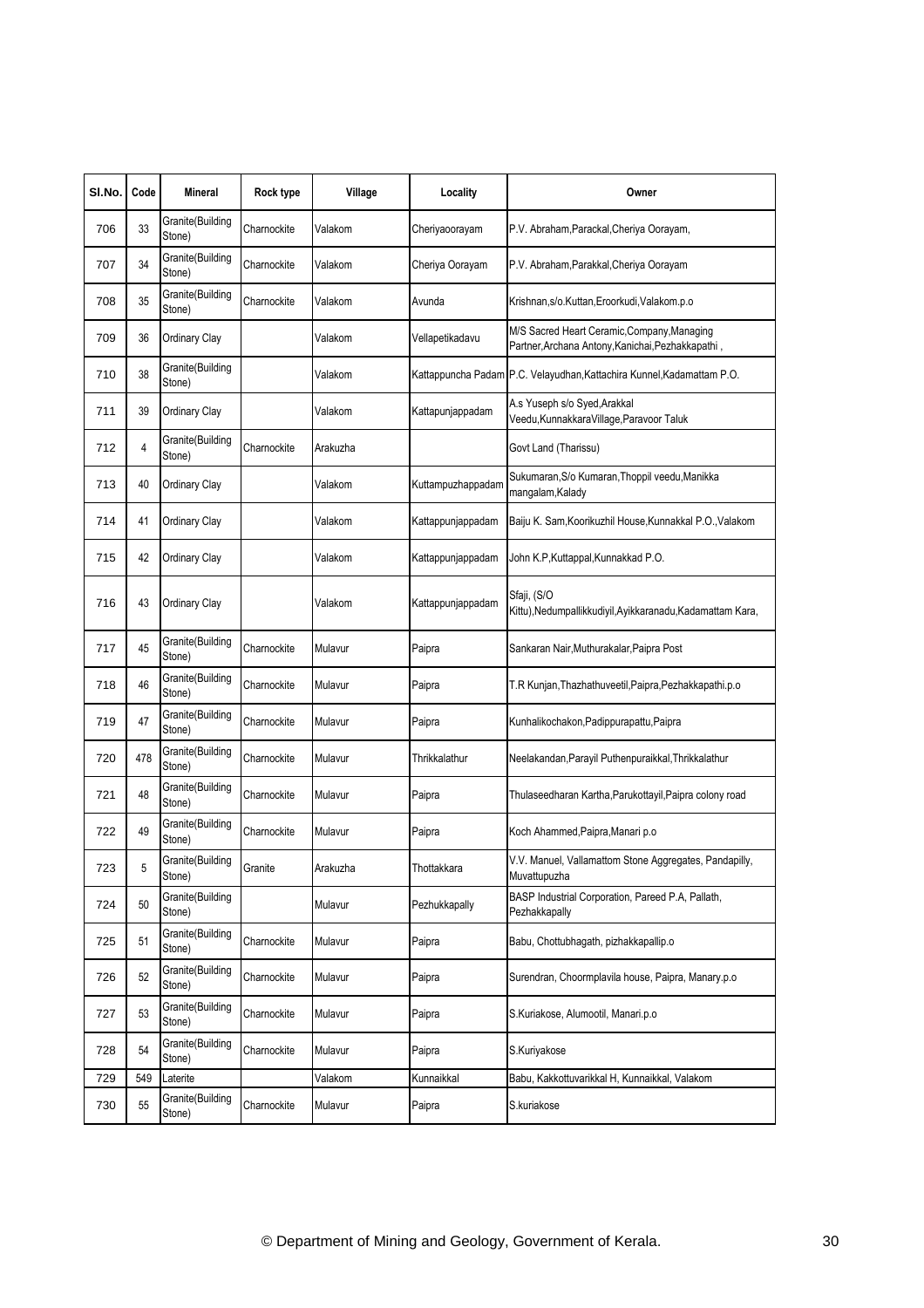| SI.No. | Code           | Mineral                    | Rock type   | Village       | Locality           | Owner                                                                           |
|--------|----------------|----------------------------|-------------|---------------|--------------------|---------------------------------------------------------------------------------|
| 731    | 56             | Granite(Building<br>Stone) | Charnockite | Mulavur       | Paipra             | S.kuriyakose, Alumoottil, Manari p.o.                                           |
| 732    | 57             | Granite(Building<br>Stone) | Charnockite | Mulavur       | Paipra             | S, Kuriyakose, Alumoottil, Manari p.o.                                          |
| 733    | 58             | Granite(Building<br>Stone) | Charnockite | Mulavur       | paipra             | S.Kuriyakose, Alumoottil, Manari.p.o,                                           |
| 734    | 59             | Granite(Building<br>Stone) | Charnockite | Mulavur       | Paipra             | S.Kuriyakose, Alumoottil, Manari.p.o                                            |
| 735    | 6              | Granite(Building<br>Stone) | Charnockite | Arakuzha      | Thottakkara        | M.C. John, Memana House, Thottakkara                                            |
| 736    | 60             | Granite(Building<br>Stone) | Charnockite | Mulavur       | Paipra             | S.kuriyakose, Alumoottil, Manari,p.o                                            |
| 737    | 61             | Granite(Building<br>Stone) | Charnockite | Mulavur       | Paipra             | Thomas.K.Paul, Kattadi, Kizhillam.p.o                                           |
| 738    | 62             | Granite(Building<br>Stone) | Charnockite | Mulavur       | Paipra             | KATTADIYIL GRANITES, keezhillam, Manari.p.o                                     |
| 739    | 63             | Granite(Building<br>Stone) | Charnockite | Mulavur       | Paipra             | E.P.Benny, Edapattu House, Anikkadu.p.o, Avoli                                  |
| 740    | 64             | Granite(Building<br>Stone) | Charnockite | Mulavur       | Keezhillam         | K.P.Babu, Kurimolel, Manari.p.o                                                 |
| 741    | 65             | Granite(Building<br>Stone) | Charnockite | Mulavur       | Paipra             | Abraham George, Kattaru kattukudiyil, Pezhamannoor.p.o.<br>Triveni              |
| 742    | 66             | Granite(Building<br>Stone) | Charnockite | Mulavur       | Manari             | P.K. Kuriyachan, Pallickaparambil, Manari P.o.                                  |
| 743    | 67             | Granite(Building<br>Stone) | Charnockite | Mulavur       | Manari             | Not known                                                                       |
| 744    | 68             | Granite(Building<br>Stone) | Charnockite | Mulavur       | Manari             | Muhammed Hassan, Madathiparambu, Manakuzhi road,<br>Vellur kunnam, Muvattupuzha |
| 745    | 69             | Granite(Building<br>Stone) | Charnockite | Mulavur       | Manary             | Roy, Manayattukudi, Manari                                                      |
| 746    | $\overline{7}$ | Granite(Building<br>Stone) | Charnockite | Arakuzha      | Kavana             | Govt Land (Tharissu)                                                            |
| 747    | 70             | Granite(Building<br>Stone) | Migmatite   | Mulavur       | Manary - Churakkad | Ettan, Chelattu, Thrikkalathur                                                  |
| 748    | 71             | Laterite                   |             | Mulavur       | Manary- Churakkad  | Ettan, Pollathu, Thrikkulathur                                                  |
| 749    | 72             | Granite(Building<br>Stone) | Charnockite | Mulavur       | Manari             | Ramawarior C.M, Chemmayath, Trikkalathoor,                                      |
| 750    | 73             | Granite(Building<br>Stone) | Charnockite | Mulavur       | Manari             | P. D. Isaac, Pulimath, Manari, Paipra                                           |
| 751    | 74             | Granite(Building<br>Stone) | Charnockite | Velloorkunnam | Vazhapilli         | P.P.Moideen, Pandiyarpillil, Mudavoor p. O.                                     |
| 752    | 75             | Granite(Building<br>Stone) | Charnockite | Ramamangalam  | Ramamangalam       | Narayanan, s/o.Ayyappan, Meruparackal, Ramamangalam                             |
| 753    | 76             | Granite(Building<br>Stone) | Charnockite | Ramamangalam  | Methipara          | Chathan, Karikkuzhiyil, Ramamangalam, Methipara.p.o                             |
| 754    | 77             | Granite(Building<br>Stone) | Charnockite | Ramamangalam  | Methipara          | Kunjikuttan, Methiparakkal, Ramamangalam                                        |
| 755    | 78             | Granite(Building<br>Stone) | Charnockite | Ramamangalam  | Methi para         | Vasudevan, S/o. Azhakan, Viripp malayil veedu,<br>Ramamangalam P.O.             |